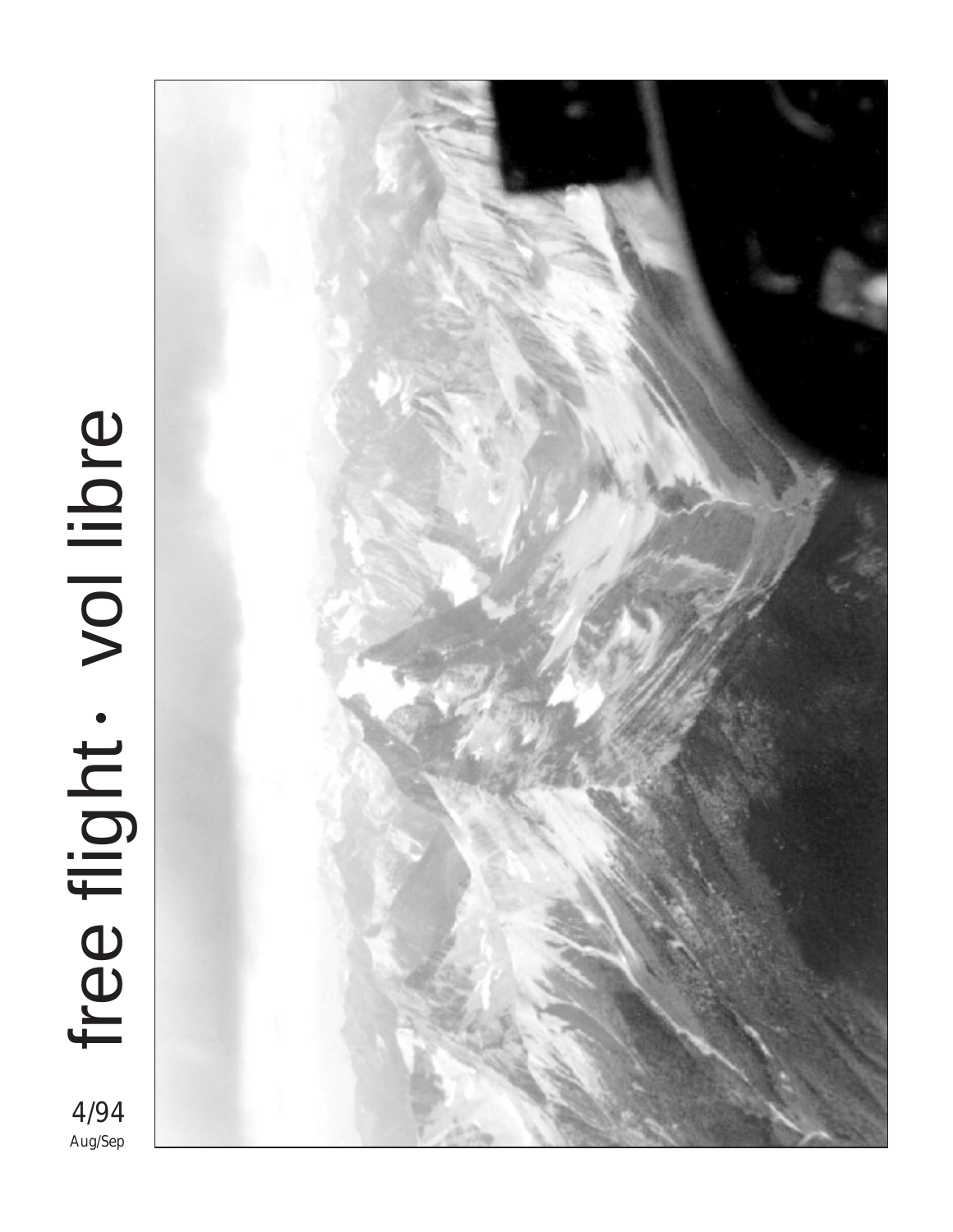# **Liaison**



Our safety network is taking form quite nicely. Ken Brewin has recruited nine safety liaison officers who will be interacting with the individual clubs. I feel strongly that we have taken a giant step in the right direction. Now the work is only starting and each club will have to get involved and sensitize every member to this essential issue. If we ever want to be more self regulated at some point in the future, we have to show that we have a good track record in the areas we currently control.

A short phrase in George Eckschmiedt's annual report upset the people involved in the Air Cadet gliding training. I am positive that this was not the intent. Fortunately this event has made possible a renewed level of communication between the two organizations. Bob Mercer, our liaison person

with the Air Cadet League of Canada, has written a letter that I encourage everyone to read. It is important that we understand under what parameters the Air Cadet flying training program operates. You will hear more about that topic in the months to come. They train over 500 pilots every year and it is a sin that we cannot recruit more of these young people. With all due respect to the EAA Young Eagles program, I believe that focusing on these trained Air Cadet pilots will bring more immediate returns. Bob will work on a proposal for a cadet "package" to attract more of these fine young people. This should be ready by our next AGM.

The last topic I will address stems from a conversation I had with Gordon Waugh and Charles Yeates in Halifax a few weeks ago. Charles was sharing his Australian experience and mentioned that someone down under had imported some low time (under 1000 hours) L–13 Blaniks from eastern Europe for some incredibly low price (way under US\$10,000). I'm interested in knowing if you people out there think I am smoking rope or if there is some point in SAC pursuing the matter further. The scenario could look like this: we get commitments from clubs and individual members for let's say a dozen ships. We send over a team of three individuals: an AME, a Transport Canada person that will help us select those units that they will approve to licence and someone with sharp negotiation skills (and why not some importing experience). I would love to hear from anyone but also from clubs. I will leave it at that for the time being - Tony tells me I was too wordy last time.

# Happy thermals.

Au moment de lire ces lignes, la session de formation en français pour instructeurs aura eu lieu à Québec. Au moment d'écrire ces lignes, les six des neuf candidats inscrits proviennent du club local. Bravo! J'ose espérer qu'encore plus de membres des autres clubs se seront ajoutés à ce groupe. Pour rendre plus accessible cet important programme, nous essayons une formule différente. Au lieu de faire la formation durant 5 jours sur semaine, la formation aura lieu durant deux fins de semaine. J'ai tout lieu de croire que cette formule attirera plus d'adeptes dans les années à venir que la façon traditionnelle.

Sur une note plus triste, il appert que Sportair a mis un terme à ses activités en tant que club de vol à voile. La piste de St. Charles de Mandeville a un X et est donc effectivement fermée. J'ignore les circonstances qui ont mené à cet état de choses et je ne veux pas créer une polémique, du moins pas à ce sujet. On ne m'en voudra pas de regretter la chose. On est si peu nombreux à pratiquer ce sport au Québec!

Bonnes thermiques et s'il vous plaît soyez prudents.

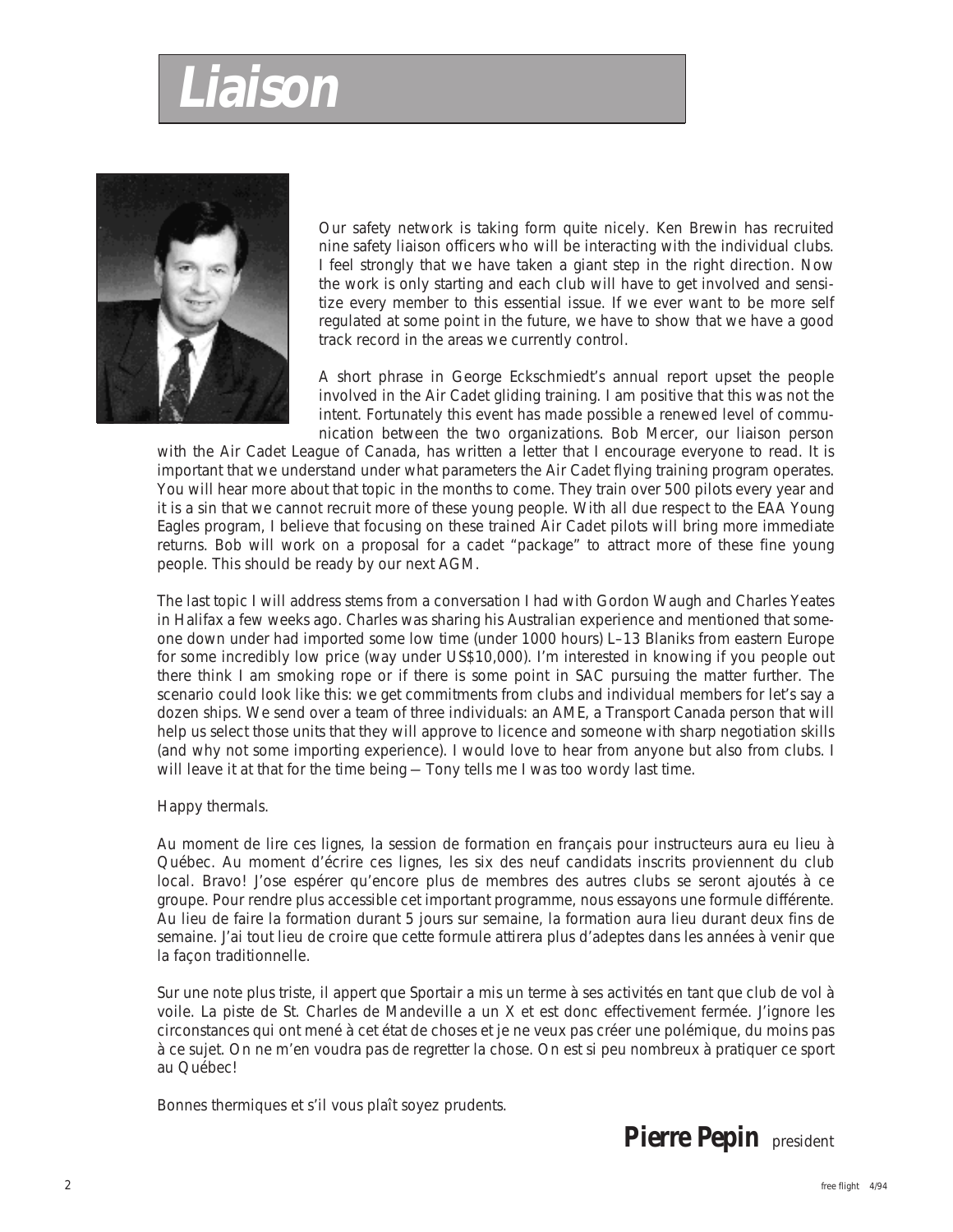

# free flight • vol libre

Trademark pending Marque de commerce en instance

# 4/94 Aug/Sep

The journal of the Soaring Association of Canada Le journal de l'Association Canadienne de Vol à Voile

ISSN 0827 – 2557

- 4 **Changes** editorial — Tony Burton
- 6 **Fronts** a summary of frontal characteristics — Tom Bradbury
- 9 **BC safari diary** some great cross–mountain flights — Mike Thompson
- 10 **1994 Nationals** hot, humid, hazy, and one great day — Stephen Liard
- 14 **Test driving '54'** the first flight in my own ship into a crop — Gerald Ince
- 16 **The side effects of Aspartame in diet drinks** the risks and low probability reactions — Dr Peter Perry
- 18 **Vital action checks** suggestions for making them more foolproof — Ian Oldaker
- 20 **The 7 S's** a landout checklist that helicopter pilots use — George Szukala

# DEPARTMENTS

- 5 **Letters & Opinions** Air Cadet flight training, Bronze badge red tape, searching for Diamants, acceptable control locks.
- 21 **Incident reports** pilot report on an in–flight rudder cable failure.
- 22 **Club News**  MSC '94 soaring?, the world record excuse, lake effect, "the Book of the Best" – what happened to the club copy?
- 24 **SAC Affairs** The office is moving, club membership stats, coming events, mike preamp circuit, trophy flight data needed, "Horizon" – a fine poem, Ontario Soaring Society notes.
- 26 **FAI page** FAI badges and records, Sporting Code amendment, a new way to declare distance records studied.

**Cover** "Mountain flying, 9 May 94, just north of Golden, BC" photo: Fred Wollrad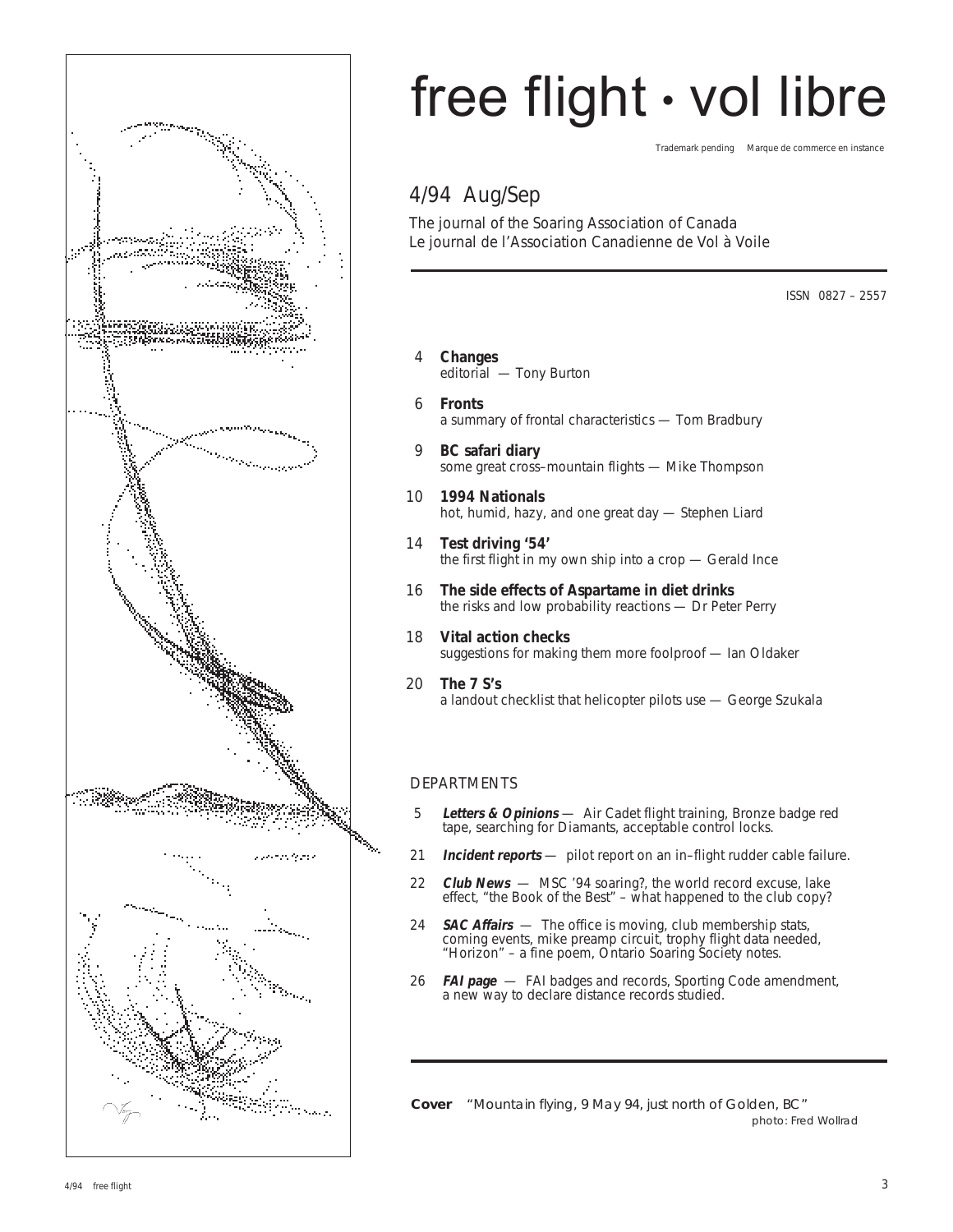# **Changes**

You will notice a new look to free flight here inside in the style of the body text of the magazine. For all you typeface fanatics out there with DTP software, I moved from the fairly plain Jane "Helvetica" family of fonts to the "Optima" typeface. Both are sans serif, but where the former Helvetica Light had constant width in the letter strokes, Optima has variations in line width which I hope you will find more readable and stylish. The body text is slightly larger too, which should also aid readability.

With the 50th anniversary of SAC close upon us next year, I intend to put out a special free flight, probably the 1/95 Feb/Mar issue. It will have colour photos and many extra pages, but what goes into it is still open. Of course there will be a historical tilt, with emphasis on the characters that made SAC, and on the flights and sailplanes which distinguish our special branch of aviation with its elegance of form and perfection of function.

However, this special issue isn't going to appear out of the void without material support from you. Photos of historical significance in Canadian soaring will be very useful if you can also provide caption text on the photo content. If you still have good colour gliding photos in your album, I would like to see them, if you haven't — go out and take some. And although I will be borrowing interesting articles from past issues of free flight, these will only complement stories I get from you. Old stories are fresh to most new pilots in this rapidly changing sport, but I do hope that you who have been long in the sport will give a thought to the importance the sport has had to you over the years and tell us about it. So please consider yourself on notice right now to help make the 50th anniversary issue as good as it can be. My deadline is right after you have quickly dotted the last 'i' or fished through your photos. Thanks.

On a personal rest note, all you guys in Ontario and other eastern parts please remember that my fax and phone is the same number, so don't wake me up at 7am to fax the great news of your upcoming glider sale!

With SAC's increased emphasis on safety and training, free flight is also trying to publish really useful flight safety material. Simply haranguing pilots constantly to write accident and incident reports doesn't seem to be improving the response much, perhaps because these reports get back to us only once a year by way of dry statistics. In this issue, we have begun a department called "incident reports" in which an extended analysis of a specific event will be published. Dave Burgess' account of his rudder cable failure in this issue is gripping. With your future input, this can be a very interesting and valuable feature because of its greater currency and "first person" interest. Gerald Ince has also written a great article about his first flight in his new glass ship, and then what happened! It's a good story especially for his analysis of the event as much as the flight itself, because it's really useful that–could–easily–happen–to–me stuff for other new pilots who will be taking the same road soon.

**Tony Burton**, editor

Effective **1 September**, the new address and telephone for SAC will be:

**Suite 111 – 1090 Ambleside Dr Ottawa, ON K2B 8G7 (613) 829-0536, fax 829-9497**



# **The SOARING ASSOCIATION OF CANADA**

is a non–profit organization of enthusiasts who seek to foster and promote all phases of gliding and soaring on a national and international basis. The association is a member of the Aero Club of Canada (ACC), the Canadian national aero club representing Canada in the Fédération Aéronautique Internationale (FAI), the world sport aviation governing body composed of national aero clubs. The ACC delegates to SAC the supervision of FAI–related soaring activities such as competition sanctions, issuing FAI badges, record attempts, and the selection of a Canadian team for the biennial World soaring championships.

**free flight** is the official journal of SAC.

Material published in **free flight** is contributed by individuals or clubs for the enjoyment of Canadian soaring enthusiasts. The accuracy of the material is the responsibility of the contributor. No payment is offered for submitted material. All individuals and clubs are invited to contribute articles, reports, club activities, and photos of soaring interest. A 3.5" disk copy of text in any common word processing format is welcome (Macintosh preferred, DOS ok in ASCII). All material is subject to editing to the space requirements and the quality standards of the magazine.

Prints in B&W or colour are acceptable. No slides please. Negatives can be used if accompanied by a print.

**free flight** also serves as a forum for opinion on soaring matters and will publish letters to the editor as space permits. Publication of ideas and opinion in **free flight** does not imply endorsement by SAC. Correspondents who wish formal action on their concerns should contact their SAC Zone Director whose name and address is given in the magazine.

The contents of **free flight** may be reprinted; however , SAC requests that both the magazine and the author be given acknowledgement.

For change of address and subscriptions to non– SAC members (\$20 per year, US\$22 in USA, and US\$28 overseas), please contact the National Office, address below.

**President** Pierre Pepin **Vice President** Harald Tilgner<br>**Executive Secretary** Joan McCagg **Executive Secretary** Joan McCagg<br>**Corporate Treasurer** Jim McCollum **Corporate Treasurer Corporate Secretary** Joan McCagg

**SAC National Office** Suite 111, 1090 Ambleside Drive Ottawa, ON K2B 8G7 (613) 829-0536 Fax (613) 829-9497

Deadline for contributions:

**5**

January, March May, July September, November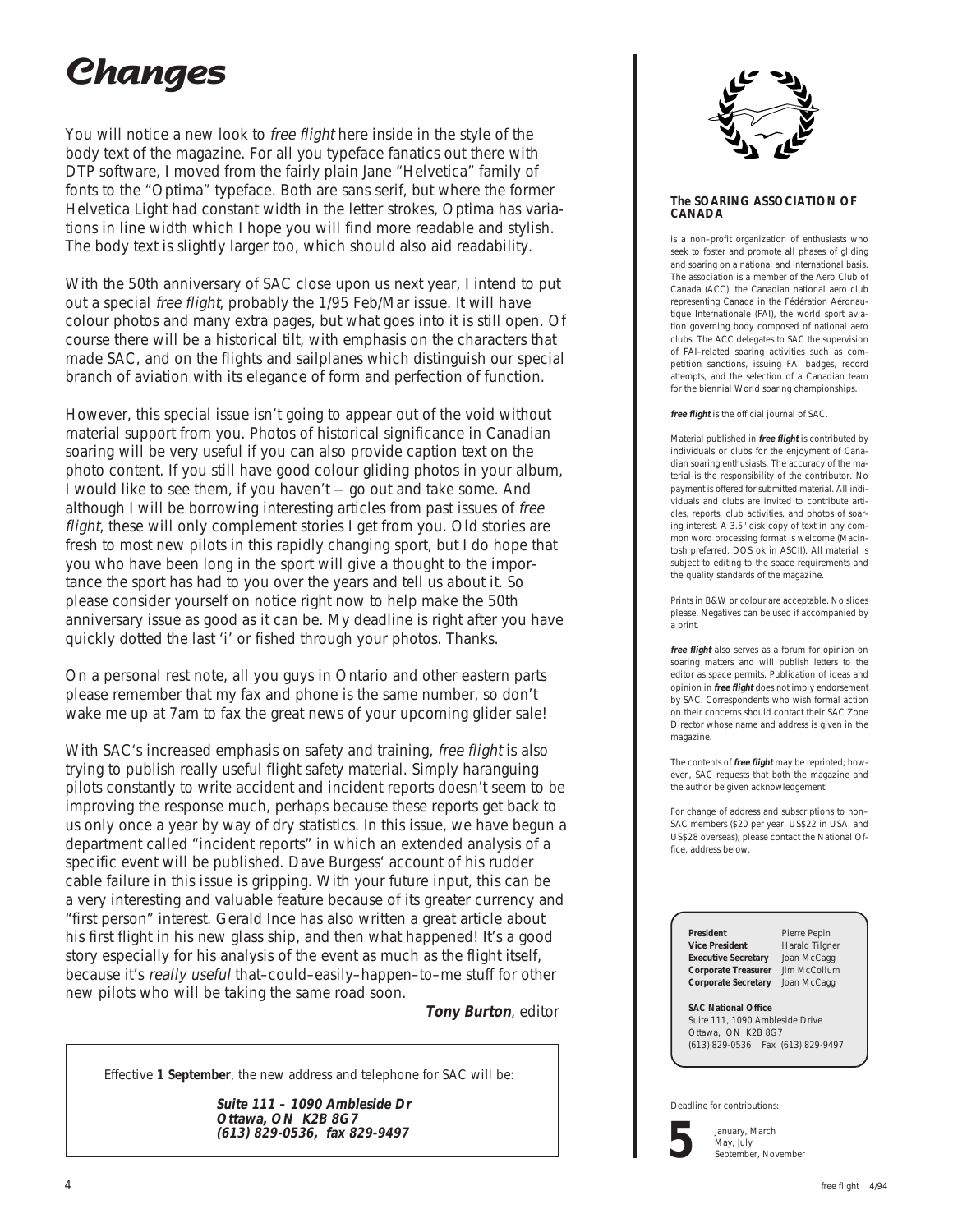### **L'ASSOCIATION CANADIENNE DE VOL A VOILE**

est une organisation à but non lucratif formée de personnes enthousiastes cherchant à développer et à promouvoir le vol à voile sous toutes ses formes sur une base nationale et internationale. L'association est membre de l'Aéro Club du Canada (ACC) représentant le Canada au sein de la Fédération Aéronautique Internationale (FAI), administration formée des aéro clubs nationaux responsables des sports aériens à l'échelle mondiale. Selon les normes de la FAI, l'ACC a délégué à l'Association Canadienne de Vol à Voile la supervision des activités de vol à voile telles que tentatives de records, sanctions des compétitions, délivrance des brevets de la FAI etc. ainsi que la sélection d'une équipe nationale pour les championnats mondiaux biennaux de vol à voile.

#### **vol libre** est le journal officiel de l'ACVV.

Les articles publiés dans **vol libre** sont des contributions dues à la gracieuseté d'individus ou de groupes enthousiastes du vol à voile. Le contenu des articles soumis est la responsabilité exclusive de leurs auteurs. Aucune compensation financière n'est offerte pour la fourniture d'un article. Chacun est invité à participer à la réalisation de la revue, soit par reportages, échanges d'opinions, activités dans le club, etc. Le texte peut être soumis sur disquette de format 3.5" sous n'importe quel format de traitement de texte bien que l'éditeur préfère le format Macintosh (DOS est acceptable). Les articles seront publiés selon l'espace disponible. Les textes et les photos seront soumis à la rédaction et, dépendant de leur intérêt, seront insérés dans la revue.

Les épreuves de photos en noir et blanc ou couleur sont acceptables. Les négatifs sont utilisables si accompagnés d'épreuves. Nous ne pouvons malheureusement pas utiliser de diapositives.

L'exactitude des articles publiés est la responsabilité des auteurs et ne saurait en aucun cas engager celle de la revue **vol libre**, ni celle de l'ACVV ni refléter leurs idées. Toute personne désirant faire des représentations sur un sujet précis auprès de l'ACVV devra s'adresser au directeur régional de l'ACVV dont le nom apparait dans la revue.

Les articles de **vol libre** peuvent être reproduits librement, mais la mention du nom de la revue et de l'auteur serait grandement appréciée.

Pour changements d'adresse et abonnements aux non membres de l'ACVV (\$20 par an, EU\$22 dans les Etats Unis, et EU\$28 outre–mer) veuillez contacter le bureau national à l'adresse qui apparait au bas de la page à gauche.

# **EDITOR**

Tony Burton Box 1916 Claresholm, Alberta T0L 0T0 tel & fax: (403) 625-4563

Any service of Canada Post to above address. Commercial courier service, c/o "Claresholm Local Press".

**COMMERCIAL ADVERTISING** National Office (613) 829-0536





janvier, mars mai, juillet septembre, novembre

# **letters & opinions**

# **AIR CADET FLIGHT TRAINING**

Having read George Eckschmiedt's article on Accident/Incident reports in the April/ May issue of free flight, I feel I must respond to what George calls a "touchy subject" — Air Cadet glider pilot training. I myself am a former Air Cadet and a recently retired airline pilot, as well as a Class I glider instructor and Chief Towpilot at Gatineau Gliding Club.

Unfortunately what the Air Cadet movement is doing, and what it has done, has been greatly misunderstood by many, especially as far as the flying program is concerned. The aim is to provide an "air" experience to all cadets. This is done by giving a "familiarization flight" to all. The very keen and deserving can take a full winter's ground school course followed by an exam in the spring which is nationally set. Those with good marks are then interviewed and those who are considered the most suitable are selected for the flying or gliding program on the basis of the exam, interview, school marks, and other criteria.

Those in the gliding program are trained to the minimum standard prescribed by Transport Canada for a licence, which means, basically, a circuit. They get the usual flights covering spins, spirals, steep turns, etc, but the bottom line is they are trained to fly a circuit — not SOAR. Also, all of their training is done on a 2–22 or 2–33 only.

Cadets who show great keenness at this stage can fly one or two flights solo on ideal weather weekends at various sites until a minimum 10 hours solo has been completed. These are the cadets who become passenger rated to take other cadets up on "fam" flights. Once a senior cadet or young officer has sufficient experience, he or she may eventually become an instructor, and many of these instructors, I venture to say, have rarely been out of the circuit. It would certainly be nice to have Air Cadets qualified to the standard we expect in our clubs, but time, money and sheer numbers will not allow this to happen.

At GGC, when Air Cadets show up, we discuss their past training with them and encourage them by giving them the objectives of further training so that they look forward to becoming free soaring pilots able to leave the circuit with confidence.

As far as accidents are concerned, during the ten year period 1984–1993 the cadets had 540,000 launches with only 39 glider and 9 towplane accidents where major repairs or replacement was necessary, as well as 85 glider and 49 towplane incidents involving minor or no repair — an impressive record.

Very few citizens realize the many advantages of the Air Cadet movement to the youth of our country, not the least of which is the chance to learn to fly gliders and/or powered aircraft at a very small token charge only. The Air Cadet movement has been giving flying training to Air Cadets since 1946 and also, since 1965, gliding training, and currently trains approximately 570 cadets per annum to licence level on powered aircraft and gliders.

One will find ex–Air Cadets in all facets of the field of aviation in Canada, and the Royal Canadian Air Cadet movement and its civilian co–sponsors, the Air Cadet League of Canada, is considered by other nations of the world to be the optimum of all youth organizations.

#### **Bob Mercer**

Chairman, Air Cadets committee

# **BRONZE BADGE RED TAPE?**

Are the changes to the Bronze badge published in free flight 3/94 really for the best? The spot landing requirement, in particular, looks dangerous. If normal approach speed (eg.  $1.3 \text{ Vs} + \text{Vw}$ ) is maintained to the threshold, many modern sailplanes cannot be stopped within 150 metre of the threshold. My Pilatus B4 (not a hot ship), in a light wind, requires almost 200 metres. (Yes, I've measured it.) I'm sure that the 1–26 can be stopped in 150 metres, but its behaviour is not typical.

An aspiring cross–country pilot should be required to show an instructor that he or she can judge the circuit so as to arrive consistently between 5 and 10 metres over the threshold (1 metre is too close!) within 5 mph of normal approach speed and with spoilers open. Such an approach will produce the minimum landing roll consistent with safety. To reward very short landings is to encourage the pilot to fly below normal approach speed, and too close to the fence, and that is dangerous.

The Bronze badge is supposed to encourage pilots to continue on to the FAI badges by showing them the pleasures of advanced soaring. It is now necessary to collect a dozen signatures to get the Bronze badge. My Diamond badge legs didn't require this mass of red tape! Worst of all, a pilot who doggedly collects all the signatures will feel entitled to go cross–country, even though he or she may be lacking the necessary attitude, or aptitude, to do so safely. Wouldn't we be better off if we simply respected the CFI's assessment of the pilot's readiness for cross–country flight?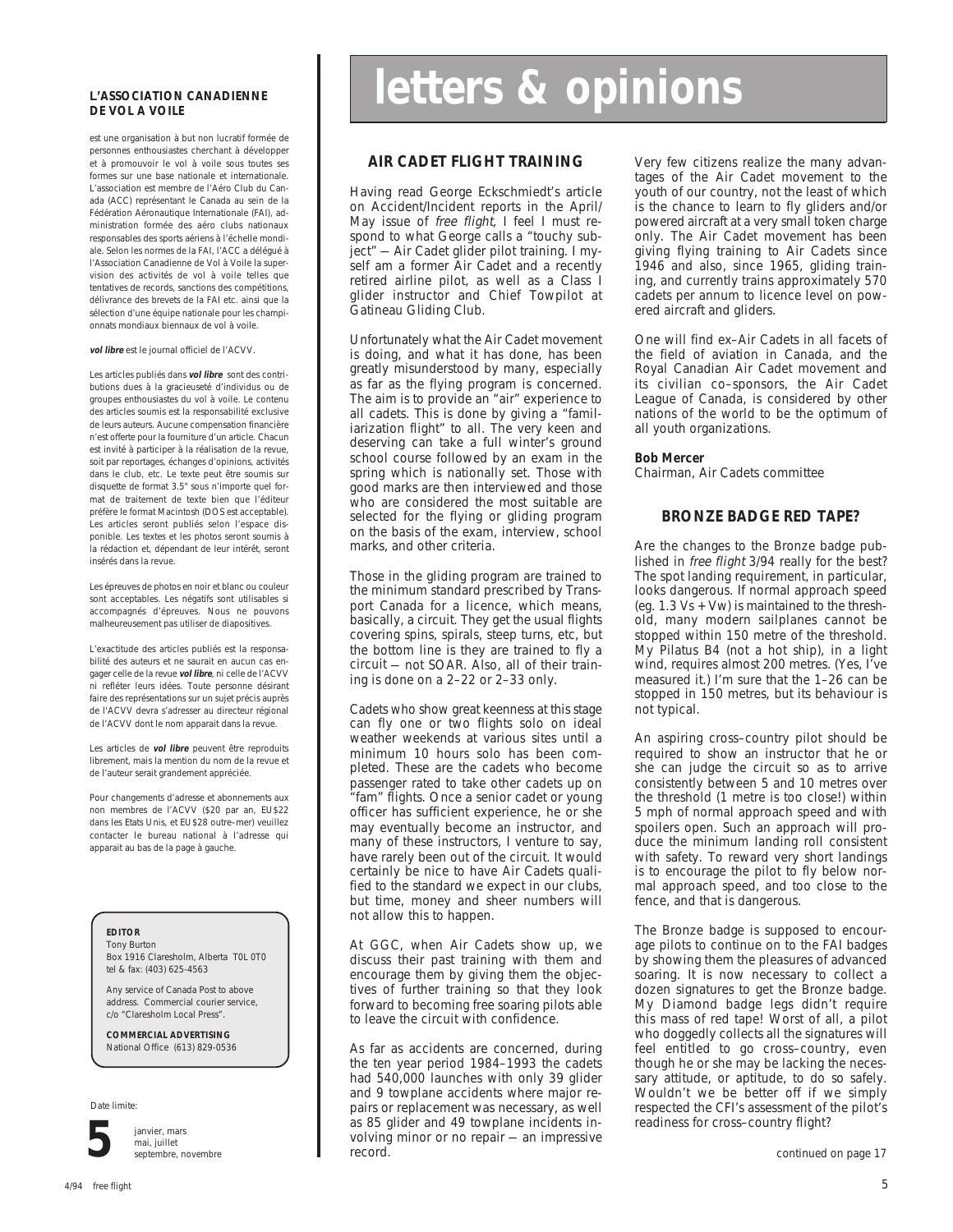# **FRONTS**

Here, to refresh the memory, is an illustrated summary of some frontal characteristics.

**Tom Bradbury** from Sailplane & Gliding

**Basic fronts** There is always a temperature gradient between the cold polar regions and the hot tropical zones. When a convergence line develops the temperature gradient is intensified making a sharp boundary between the warm and cold air masses. Figure 1A shows a surface flow giving convergence between the cold northerlies and warm southerlies. The dashed lines are isotherms (lines of equal temperature) which become concentrated by this low level convergence. Figure 1B depicts the high level flow. It shows a region of divergence caused chiefly by the upper winds accelerating away. Figure 1C is a vertical cross–section combining the low and high level patterns.

When convergence below and divergence aloft are combined in the same area it results in low level air being drawn upwards. During ascent the warm air rises over the cold because it is less dense. The boundary between the air masses is called a front.

On small scale met charts a front is usually drawn as a single line; large scale diagrams reveal it as a more gradual change. Figure 2 shows a vertical section through a front which crossed the British Isles. The front is marked by a pair of lines sloping upwards from right to left. These lines separate the two air masses and show the width of the frontal zone where they merge. Isotherms slope downward from right to left with a marked kink where the frontal zone intervenes.

**Tropopause changes** The heavy black line marked tropopause shows the boundary between the stratosphere aloft, where the temperature changes little with height, from the troposphere below where the temperature almost always decreases with height. The tropopause dips down when flying from warm to cold air. There may be a downward flow of air at this point bringing very dry stratospheric air down below the warm front. The motion of this stratospheric air has been traced by measuring the concentration of ozone. Ozone is formed in the stratosphere and (generally) destroyed low down. Extra ozone in the upper frontal zone usually indicates downward penetration of stratospheric air.

**Cloud structure** Figure 3 shows the kind of cloud often produced by the upslope motion over a frontal surface. Ascent cools

the air leading to condensation of moisture; this produces cloud and eventually rain (or snow). The slope of the frontal surface may vary between about 1:50 and 1:200 depending on the temperature contrast and the wind structure. This diagram greatly exaggerates the slope.

Approaching the front from the cold side the first signs are high level cloud in the form of cirrus. Cirrus consists of ice crystals which can refract the sun's rays to produce various kinds of halo. Going further towards the front the cirrostratus thickens and lowers to form altostratus. This is formed from water droplets even though the

temperature at that level is far below freezing. The cirrus halo is then lost but the sun may still be visible if the altostratus is fairly thin. Nearer the surface front the cloudbase continues to descend and low stratus develops, particularly in regions over and near the sea. Hills are often hidden by the low stratus. Far inland the lowest cloud often burns off by day in summer.

# **Time variations**

Figure 4 shows how an originally almost straight front can develop with









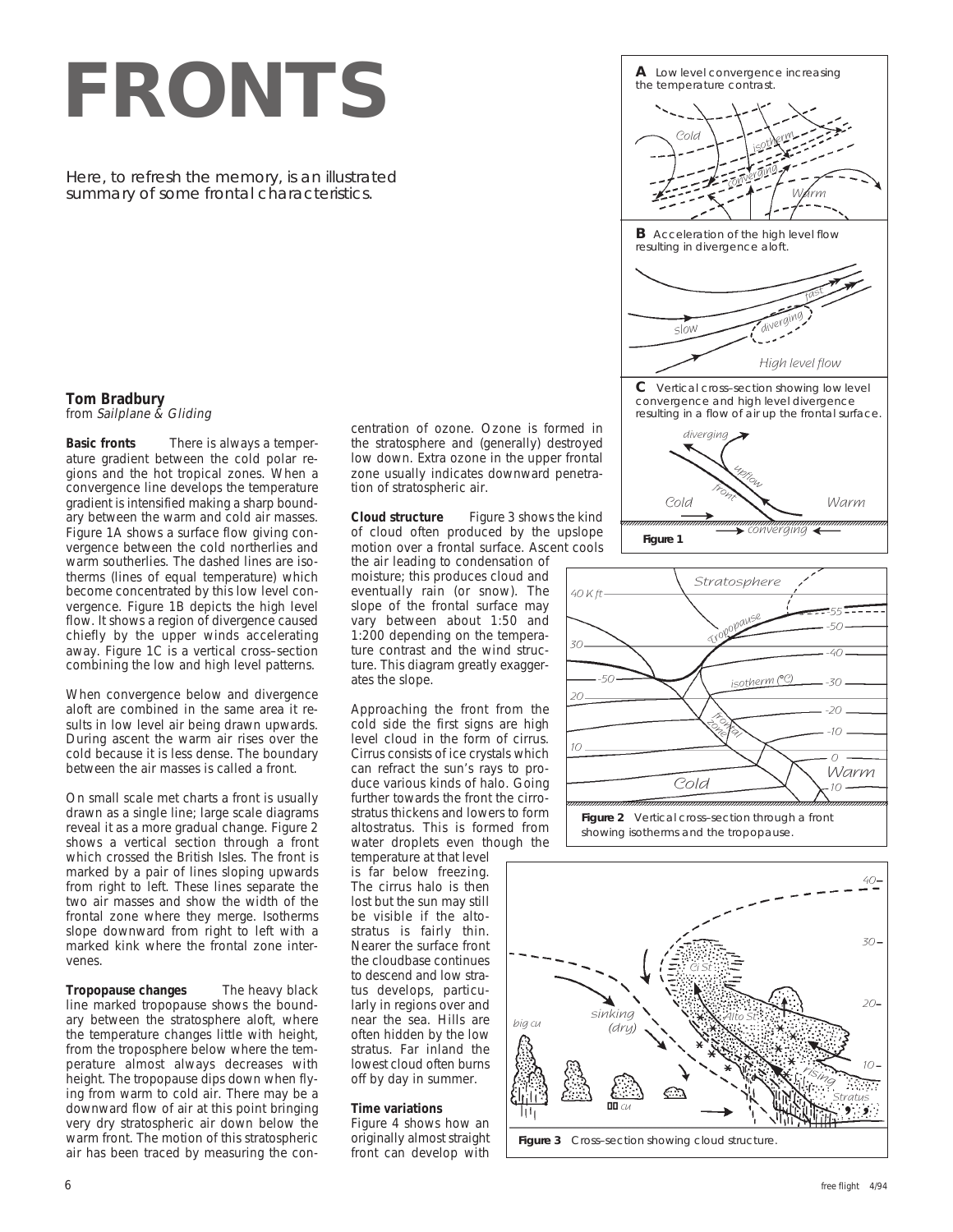time. Each stage is separated by about half a day. At the top A shows a quasistationary front marked with alternate blobs and spikes. The warm air lies south of this dividing line. B shows an undulation in the front. It usually develops in association with a shallow surface depression. On the right the line travels northeastwards as a warm front; on the left it moves southwestwards as a cold front. The cold front often travels more rapidly than the preceding warm front and the kink between the two becomes more marked in C. The surface low has usually deepened since stage B.

Eventually the cold front overtakes the warm front to form a system called an occlusion. When a front becomes occluded as in D the warm air is lifted from the surface. Quite often the beginning of an occlusion coincides with the period of maximum deepening of the associated surface low. When deep surface lows slow down the occlusion becomes wrapped round the centre, as in E. Far away from the low the cold front



**Figure 4** How a front can develop. A through F show changes at twelve hour intervals.



slows down too and is called a "trailing" cold front.

The last stage F shows the trailing cold front developing a new wave on it. This takes us back to stage B and the whole process can be repeated. In bad summers a large and slow moving depression gets stuck to the west of Scotland and successive new waves form on the cold front over the Atlantic. One rain belt has hardly cleared eastern Britain before a new one develops and sweeps in from the Atlantic to take its place.

# **Undulations on the frontal surface**

The frontal surface does not have a constant slope; it may level off and even dip slightly. Figure 5 shows an example of a cloud gap which developed where the frontal surface flattened out. Here the upward motion was interrupted and a wide break developed in the high cloud layer. This allowed the sun to come through and revive the cumulus clouds which had dispersed below the high clouds.

# **Anafronts and katafronts**

Fronts can also be classified by the air motion up or down the frontal surface. If the air rises up the frontal surface it is called an "anafront". Anafronts are active systems because ascent of air produces deep cloud masses with much rain. The reverse is a "katafront". Here the flow is downwards warming and drying the air and dispersing much of the cloud. A long front extending a thousand miles or more will often have some



**Figure 6** Longitudinal roll circulations parallel to the front and the effect of potential instability in the warm air aloft.

active sections which are anafronts and other weaker parts which are katafronts.

# **Frontogenesis and frontolysis**

These are two more terms to indicate changes taking place. Frontogenesis means a front is forming or becoming more vigorous. Frontolysis is the opposite, meaning the front is weakening. When the old front has decayed completely it is said to have been "frontolyzed".

# **Complicating factors**

Longitudinal circulations On some fronts the warm air smoothly ascends the frontal surface. In other cases a complicated process (which I find too difficult to describe) may produce rolls with their axes of circulation almost parallel with the frontal surface. Figure 6 illustrates these. The rolls are shown end on; they extend into the diagram. Rolls can be contra–rotating, rather like the longitudinal rolls under cloudstreets. This results in extra up and down motion above the frontal surface producing bulges in the cloud top. It also affects the rainfall. Instead of one uniform area of rain you get several bands of heavier rain.

Cloud seeding The air in and just below a frontal zone is normally stable (since cold air is capped by warm air). However the warm air above the frontal surface may be "potentially unstable". This can occur if the air aloft is very dry. When potentially unstable air is lifted it first cools at the dry adiabatic rate of 3°C per 1000 feet. If the lower layers were already moist they soon become saturated and the rate of cooling is reduced to the wet adiabatic rate. The much drier air above continues to cool more rapidly at the old (dry) rate. This change of lapse rate between the wet air low down and the dry air just above it can make the air absolutely unstable as soon as it becomes saturated.

The first signs are the appearance of cumulus turrets building through the layers of stratiform cloud. These turrets then produce showers of ice crystals which fall down into the layer below. Dropping ice crystals in-

to clouds is called "seeding". Clouds have been artificially seeded for many years. "Rain making" was once a popular activity — experimenters tried to increase rainfall by dropping "dry ice" into clouds. Trials showed that artificial seeding of a moderate sized cumulus cloud stimulate it to grow into a cumulonimbus.

At warm fronts the seeds of ice crystals grow in the saturated air and produce trails of precipitation starting as snow and turning into below the freezing level. The process is illustrated in Figure 7. The cu turrets form

the "generating cells" from which ice crystals fall to seed the stratiform cloud below. The frontal rain is thus broken up into bands or clumps of heavier rain. On this diagram the freezing level is shown by a dashed line marked with a zero. As snow descends past this line it changes into rain and falls much faster. The diagram shows how the angle of precipitation alters where the snow thaws.

# **Pressure tendency and frontal activity**

Changes of pressure can give an indication of frontal activity. With a typical moderately active front the surface pressure starts to fall many hours before the front arrives. If the front is weakening the fall of pressure is usually delayed; in some cases the pressure may continue to rise. Rising pressure near the front usually means that the air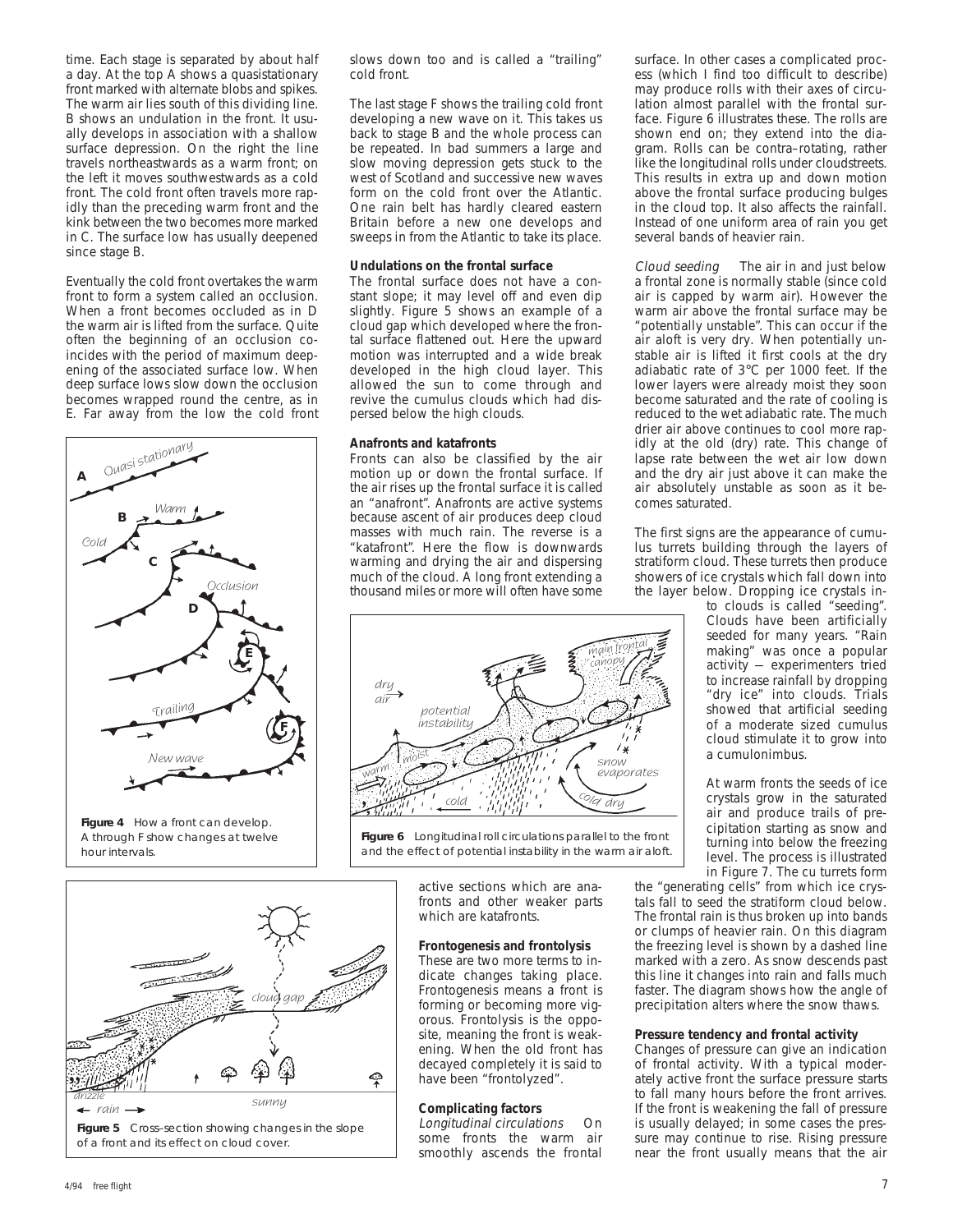

aloft is subsiding. This precedes thinning and dispersal of the upper cloud layers. If pressure continues to rise in the warm sector there will probably be at least a couple of days fine weather, sometimes more.

A clubhouse barograph is the best indicator of pressure change but one can get a useful guide from noting the change of ground based altimeter readings. If the altimeter shows an increase of height the pressure is falling, and vice–versa. However, pressure change alone is not too reliable as a guide.

# **Variations along a warm front**

Fronts are normally most active near the centre of low pressure. It is here that the upward motion is strongest. Towards the centre of high pressure the air aloft is usually found to be subsiding and hence becoming warmer and drier aloft. If you fly towards an anticyclone the cloud thins out into layers instead of being solid. Then the upper layers dissolve as the air dries out. Finally nothing remains except a zone of low stratus to mark where the front lies. Figure 8 illustrates the process.



**Figure 8** Changes in the weather as you travel away from the low pressure area.

# **Dangers of hill fog**

Near most fronts the air is usually very close to saturation. Even a small amount of lifting is enough to produce a cap of cloud over hills before the front arrives. After a warm front has passed the cloud may be low enough to produce fog over the sea and windward coasts as well. Cloud covering high ground has led to hundreds of aircraft accidents in the past (Hope, BC is a notorious example. ed). Although there are more navigation aids nowadays, aircraft still fly into hills. Gliders are less likely to be involved but only because their pilots seldom take off if the weather looks unsoarable. Powered aircraft tend to get caught out when pi-

lots try to beat the incoming front, or find they have to let down through solid cloud.

When low down the grey layer of low stratus is sometimes hard to see against an equally grey layer of altostratus. A layer of thick haze can also make it difficult to notice low stratus. One may only realize there is a layer of lower cloud when another aircraft suddenly disappears from view.

Some mountains seem to collect numerous wrecks. Years ago when I used to walk over Snowdonia I came across many twisted fragments of old aircraft on ridges and in gulleys. The RAF station at Valley used to keep a map of all wrecks, partly to reassure people who rang up to say they had found bits of aeroplane. In my time the map had at least one hundred known wrecks marked, many dating back to the war years. The Scottish mountains have claimed a number of victims too but it is not only the high peaks which take their toll. Even quite gentle hills such as the Downs and Isle of Wight have their quota of wrecks.

# **Signs in the sky**

**The approaching warm front** Long before any threatening layer of cirrostratus appears one may see filaments of cirrus. Some of these appear as hook shaped clouds. When they start to increase they are called "mares' tails". Occasionally one may see how they form. At high altitude short–lived puffs of cloud appear looking like icy cumulus. These release ice crystals which trail back in the strong windshear producing very long filaments of cloud. The generating puffs usually vanish so quickly that one does not notice them before the cirrus hooks appear.

Dense cirrus streaks can appear near the edge of a jet stream well ahead of the main cloud sheet. They usually travel very rapidly. These streaks suggest the air aloft is becoming moist.

**Contrails** Thickening condensation trails are another sign that the air is becoming moist at high levels. Most contrails form when the moisture from aircraft engines con-

denses in the upper atmosphere where the pressure and temperature is too low to hold the excess water. Jets, with their much hotter exhausts, start trailing at lower temperatures than piston engines. In both cases the trails evaporate in very dry air but thicken and persist when they meet the previously invisible moisture ahead of a warm front.

**Haloes** Haloes are a sign of cirrostratus. This cloud can start by being so thin that the blue sky shows through. A 22° halo around the sun is a fairly common type — 22° is the angle of minimum deviation when light passes through a prism of ice with sides at 60°. Many ice crystals are hexagonal prisms and alternate faces of a hexagon are inclined at this angle. A second, 46° halo can also appear. This is due to ice prisms with faces at right angles. Fresh new cirrus can produce many more patterns with arcs of contact and mock suns.

The leading edge of the main cirrostratus sheet may be as much as 500 miles ahead of the approaching surface front but quite often the distance is only about 300 miles. Cumuli keep going in the unstable cold air ahead of the warm front but dry air sinking down under the front often limits the cu tops. Even when the cu themselves vanish there may still be thermals under the cirrus.

#### **How thermals change character**

When cirrostratus spreads over the sky thermals may change character. Until the cirrus arrives many thermals have sharp edges so that one immediately feels the surge of lift on entry. When a thick cirrostratus sheet spreads over during the heat of the day the effect is as if the time had jumped and evening was near. Thermals lose their sharp edge and feel softer and smoother. The rapid change may be disconcerting; it can take a little while to slow down and adjust to the new feel of lift. One gets the impression that thermals have become more widely separated and cautious pilots feel an urge to work every thermal to the very top in case there will be no more.

Provided the top cover does not arrive until well after midday the ground often gets enough heat to maintain thermals even when the cirrus has changed to thin altostratus. A gap in the upper cloud sheet, possibly formed where the frontal surface flattens out allows the cu to build up with renewed vigour. Breaks in the advancing upper cloud sheet are not uncommon; this is an encouraging thought if one is obliged to fly under the frontal cloud to get home.

Sometimes the cold air is so unstable that convection continues even under thick altostratus, and active cumulus can persist until the frontal rain is only a few miles away. In one example, the altostratus sheet had lowered to about 8000 feet and weak wave activity began to show up over some of the cu tops. Fronts quite often stimulate some wave activity. Some satellite pictures show long waves on the top of frontal cirrostratus but the cloud layers are usually too thick for wave soaring.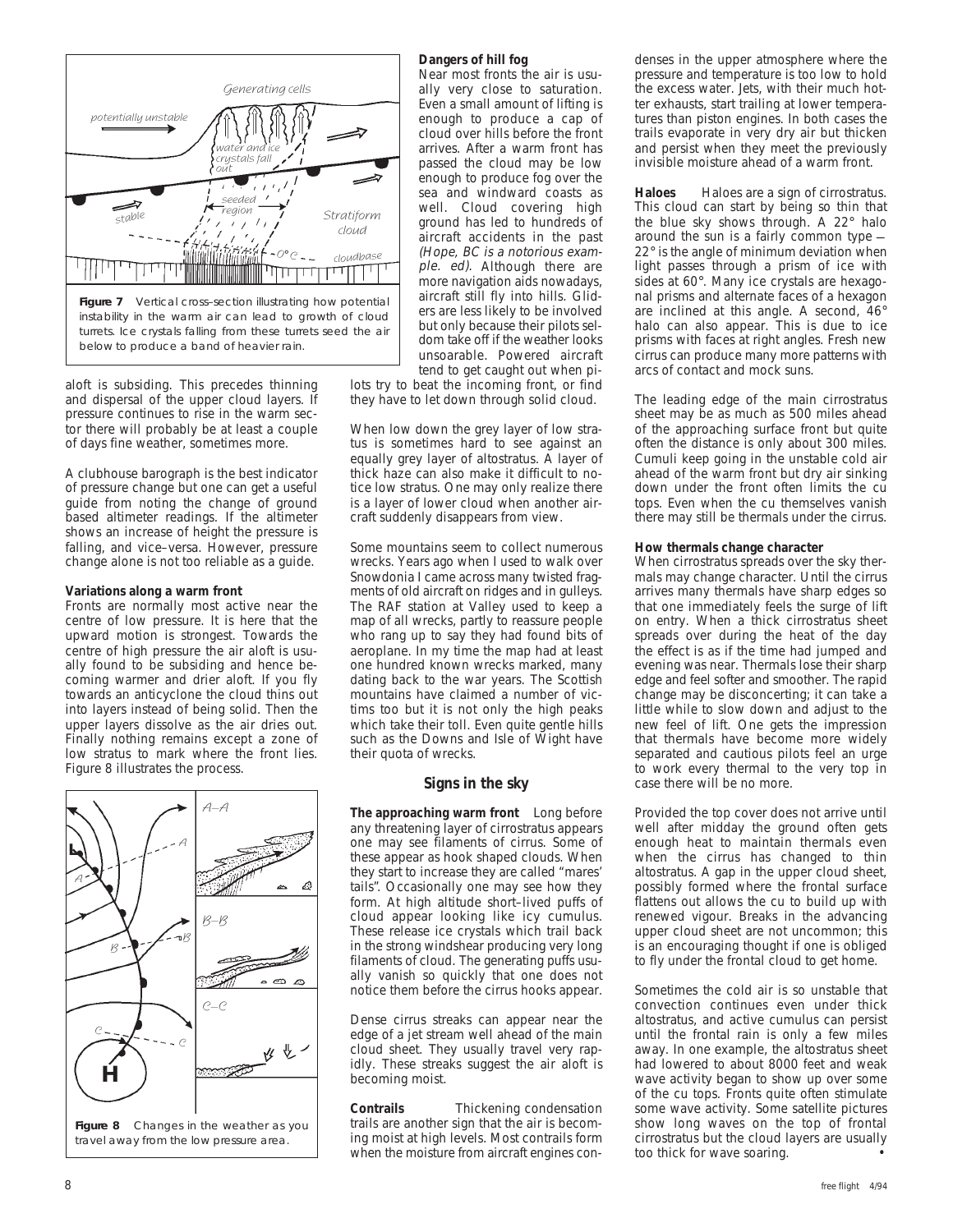# **BC Safari Diary**

# **Mike Thompson**

Vancouver Soaring Association

HIS YEAR we flew the fifth BC Soaring<br>Safari in a row for VSA members, his-<br>torically held over the first two weeks<br>of June. One of the objectives is to fly be-Safari in a row for VSA members, historically held over the first two weeks of June. One of the objectives is to fly between as many airports and stops as possible during the two week period. In the early years we would plan lots of stops, but in the end found that it was better to spend more time at fewer places. This year we decided to go east to the Rockies by way of a northern route. We would start at Pemberton, fly over the Coast Range to Lillooet, then on to Salmon Arm, Golden, and finally to Invermere. The leg from Pemberton is short, but has no off–field landing possibilities other than lakes. The leg to Salmon Arm has lots of fields and the leg to Golden has landable fields only for the first third. By the end of the safari, all legs were flown.

Saturday May 28 VSA's second weekend at Pemberton. The weather wasn't too good, and not much flying was done. Last weekend Dave Baker flew to Lillooet and back.

Sunday Again the weather wasn't good. Conditions make a flight to Lillooet not possible. This was to be the actual start of the Safari, and as has been done in the past, we trailered to the first away airport. The plan was to stay at Lillooet for two days, and then move on to Salmon Arm for three days. We then spent four days in Golden, and four days in Invermere before coming home.

Monday Lillooet has a very nice airport; the strip is 75 feet wide and 4000 feet long, shoulders on each side of the airport are around 60 feet wide and are kept freshly mowed. Camping is allowed at the airport, and a small terminal building has a telephone, restroom and running water.

The day appeared very promising. Joe Gegenbauer flying Y3 (ASW–20B) and Mike Thompson flying XH (HP–14) got away shortly after launch and flew to Clinton and Cache Creek, before returning and exploring near the airport. Cloudbase was over 11,000 feet, with regular 8+ knot thermals. A nice cloudstreet went right over Pavilion Pass leading to Clinton. Dave Burgess and Angus Livingstone in P5 (Libelle) both had good flights. Heidi Popp, Kalli Brinkhaus, and Ian Chaun flew the Grob 103, PP (plastic pig) and had good flights. We were all very impressed with this site, and with the cooperation of the airport manager.

Tuesday The cirrus that blew in late in the day yesterday, has now been followed up by heavy stratus and cool air. We decided to look around the area, and only one flight was done by PP. Dave Burgess and I drove into town for a swim at the community centre, and then inspected an old, now disused suspension bridge. We spent nearly two hours studying its design. We then had lunch and drove around looking at off–field landing sites. The original plan was to move on today, but we all liked this spot so much that we decided to stay for another day. The weather looked good for the next day, so we may be able to try flying cross–country to Salmon Arm.

Wednesday The weather was now cooperating quite well. Around 1300 I launched and was off tow at 2000 feet. The lift was incredible, and I gained more than 4000 feet before the towplane landed. Dave Baker flying Y3 and I decided to leave very soon after launch. We had originally been asked to wait for Ian in PP and Angus flying P5 to catch up so that they could take some air– to–air photos. But as soon as Dave and I got together, we left as the conditions looked very good, and some over–development looked as if it could shut us down later. In the end Y3 and XH made it to Salmon Arm, a really nice cross–country flight of 190 km. Angus flew to Cache Creek and was picked up by his crew. The crews took several hours to show up, and in the meantime we went for dinner at a local pub.

Thursday The weather was still cooperating, and several good flights were made near the airport. In the late afternoon, high cirrus again cut off the sun, and the lift stopped. At Salmon Arm, the strip is paved, but there are runway lights and more traffic than at Lillooet, including some commuter airline traffic. We were greeted by the airport manager who gave us the combination for the clubhouse, which had a shower and a small self–serve bar.

Friday The morning weather didn't look too good, but the afternoon forecast brightened my hopes. Our plan for the day was to try and fly cross–country to Golden, that or trailer. Joe launched in Y3 with XH and P5 right behind. Angus in P5 and myself got away together, with Joe about 15 km ahead. The conditions were getting better all the time, and with a forecast 14 km tailwind, we made good progress. The route took us first to Sicamous and the last landable fields, then on to Revelstoke, where there is at least an airport. From Sicamous to Revelstoke, the entire flight was over mountains. Angus decided to stay at Revelstoke, and Y3 and XH pressed on. The next section was over Rogers Pass. The photo was taken over the pass looking north. Many of the peaks in this area are over 11,000 feet, so we were thankful for a 12,000 feet cloudbase. Just for fun, there was a 15 mile wide blue patch right at the top of the pass. In the end Y3 and XH made it over the pass, and into the Golden area. With excellent conditions, we spent the next several hours flying in the Golden area, with Joe



going over to Lake Louise, and then he joined several of us and we headed up into the Freshfield Glacier area. (Mike said the thermals coming up off the treed slopes were strong enough to rip the squirrels right out of the branches. That's a great line — Tony)

Saturday Rain started in the early morning, and stopped any flying for the day. We spent the day doing laundry, and hanging around Rocky Mountain Soaring Centre.

Sunday This turned out to be a good day, and lots of good flying was done. Tony and Ursula and Trevor Florence joined us.

Monday Another rainy day.

Tuesday An overcast day, although conditions did improve in the afternoon. Several of us decided to fly the rental Ka6CR.

Wednesday A rainy day. Several people trailered on south to Invermere, and the rest of us would follow tomorrow.

Thursday Fairly good weather, Trevor did a 300 km flight for his Diamond goal, and the rest made cross–country flights about as long, but undeclared.

Friday The Y3 crew left this morning. The weather was not too bad, and several cross–countries were declared. The upper level winds played havoc with the thermals, however, and it turned out to be a fairly rough day. Trevor came close to doing a 500, only cut short by the next system coming in. To the south some cloud moved in, cutting out the sun, and lots of lennies were moving around and also cutting out the sunlight. The wind was strong enough that cu forming on the west side of the valley had their tops blown off and shaded the east side of the valley.

A successful safari is over, and on Saturday we trailered back to Hope — it's windy with lots of cu and lennies overhead.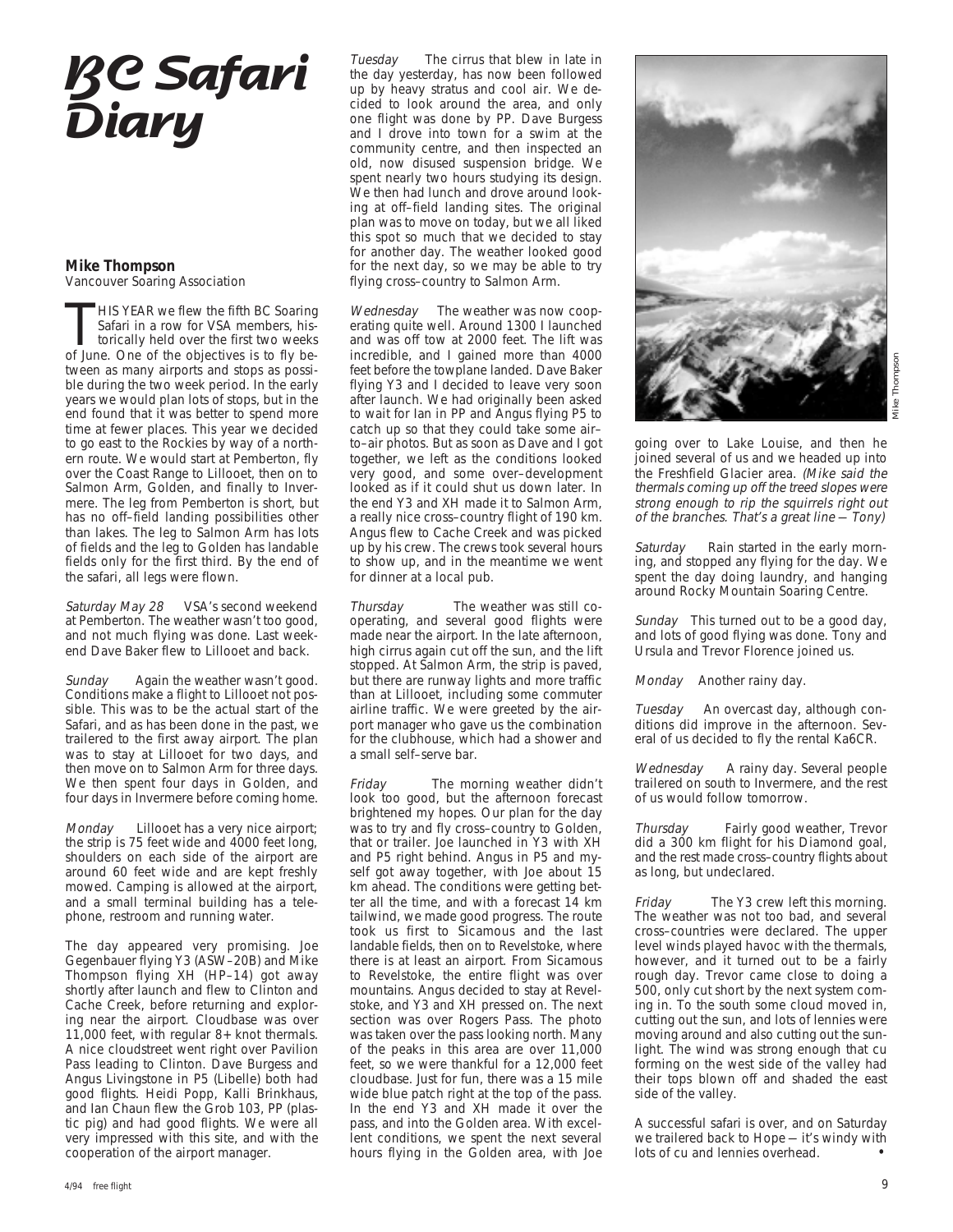# **1994 Nationals**

# **Contest weather can only improve from here**

#### **Stephen Liard** SOSA

HOT... HAZY... HUMID! Welcome to the start of the 1994 National Soaring Championships at Rockton, Ontario.

With a hot humid airmass lying over southwestern Ontario, the outlook for good soaring conditions throughout the first week of the Nats was less than ideal. The air stability was middling to high, with cloudbases barely reaching 3000 feet agl. And at this height, pilots were reporting severe haze and visibility problems on many days.

Monday, July 4 The last chance for the visiting pilots to practise finding SOSA from the air. The east wind brought in the lake effect from Lake Ontario and barely sustainable thermals to under tow height, but launches were made on the off chance that some of the close turnpoints could be checked out. The countryside was extensively cropped, with few good outlanding fields. Tony Burton in EE had the dubious honour of the first landout seven kilometres downwind in a chicken breeding station, and he wasn't allowed to use the phone because of the risk of carrying some germs to the birds. "Not even the boss gets in here without going through the shower first", said one of the employees.

Tidbit: Chris Eaves, who produced the turnpoint data for the contest, missed a golden opportunity for selecting the most colourful TP name when he didn't include Punkydoodles Corners.

Tuesday The first official contest day was scrubbed by 1300 when a sticky southwest wind and overlying stratus deck wouldn't clear. However, the 1800 foot ceiling did provide enough height for Eddy Hollestelle to do a beat up of the field for the local CTV affiliate.

Wednesday Bernie Palfreeman, who gave the meteorological forecasts throughout the contest had little good news to greet the pilots. A continuing southwest flow provided very high humidity levels that peaked at midday. Moist and unstable at higher levels, and stable at lower levels meant that there would be difficulty in achieving minimum cloudbase.

To explain the minimum cloudbase requirements, Contest Director Larry Springford had set some basic guidelines. "I was looking to run a safe and competitive Nationals. I had set a cloudbase height of 3000 feet agl as the minimum safe height that I would consider for a contest day. This would give the competitors the best chance of safe cross country flying without undue low thermalling."

Standard Class pilot Jörg Stieber in his LS–4 was one of three pilots to tie for furthest distance with Ulli Werneburg in an ASW– 20B and Heri Pölzl in an LS–6. Jörg describes the day and the task:

"The weather was hot and humid with 3–5 nautical mile visibility and low cloudbase. Thermal strength was forecast to be 1–3 knots. The task was north to Arthur and return, the shortest of our three alternatives at 126 kilometres.

After launch I had trouble climbing up to cloudbase. When I finally got there it was at 2700 feet agl with very poor visibility, less than legal VFR limits. The opening of the start gate had to be postponed because the CD had decided not to send the field out on course if they could not get to at least 3000 feet agl. Eventually conditions improved somewhat and I started at 1520, approximately 30 minutes after start gate opening. I left with some of the 15 metre gliders. A number of Standard competitors, as well as 15 metre ships were already on course.

I got the first bitter lesson of the day as I headed towards a small gaggle under a good looking cloud over Puslinch Lake. When I arrived, the lift was just dying and the gaggle, by then at cloudbase, pushed on. Obviously the thermals were to be very short lived and unless one got to a cu when it was forming, it was too late.

Seeing gliders thermalling ahead, I decided to press on across Hwy 401 towards Guelph despite being uncomfortably low. I joined the first glider and took two turns yielding only a half to one knot. When T2 passed through the thermal and kept going towards

the next cloud I followed. I headed for the spot where I saw T2 gaining good height in a pull–up and decided to try a turn although T2 had pushed on. To my surprise I hit solid 3+ knots, nice and steady. I took what turned out to be my best thermal of the day all the way up to cloudbase at 3500 feet agl. With confidence boosted by the good climb I was not too concerned over the soft conditions and ragged clouds north of Guelph. Weak conditions are not unusual for the area between Guelph and Belwood Lake. I found some weak lift here and there which was hardly worth stopping for.

Finally I caught up with a large gaggle north of Belwood dam and was delighted to find myself in the company of a number of very good 15 metre pilots. But the lift was weak, around half to one knot. Gliders lower in the gaggle headed for fields and it looked grim to the north with the cirrus moving in from the west. Certainly not the situation to be charging ahead. Carefully conserving altitude, I followed when the top of the gaggle moved north. Under the influence of the overcast, every thermal was weaker and lower than the previous one while the ground elevation was rising. The return to Rockton became an impossible dream.

Over Arthur there was nothing but dead air. Four gliders landed directly at the airfield while MZ, KC and myself decided to get a little extra distance by rounding the Arthur turnpoint before landing. On the ground the disappointments continued. First there was no beer in the club fridge, then we found out the day was only worth 86 points in Standard Class and a whopping 142 points in 15m."

So on the first flying day, 100% of the competitors had landed out with distances ranging from a high of 64.4 km to a low of 25.8 km. The Nationals was underway.

Tidbit: Wilf Krueger suffered some camera timer problems and considered withdrawing from the contest. Fortunately for him, he didn't.

Thursday, July 7 This was to be a virtual repeat of the Wednesday forecast, but with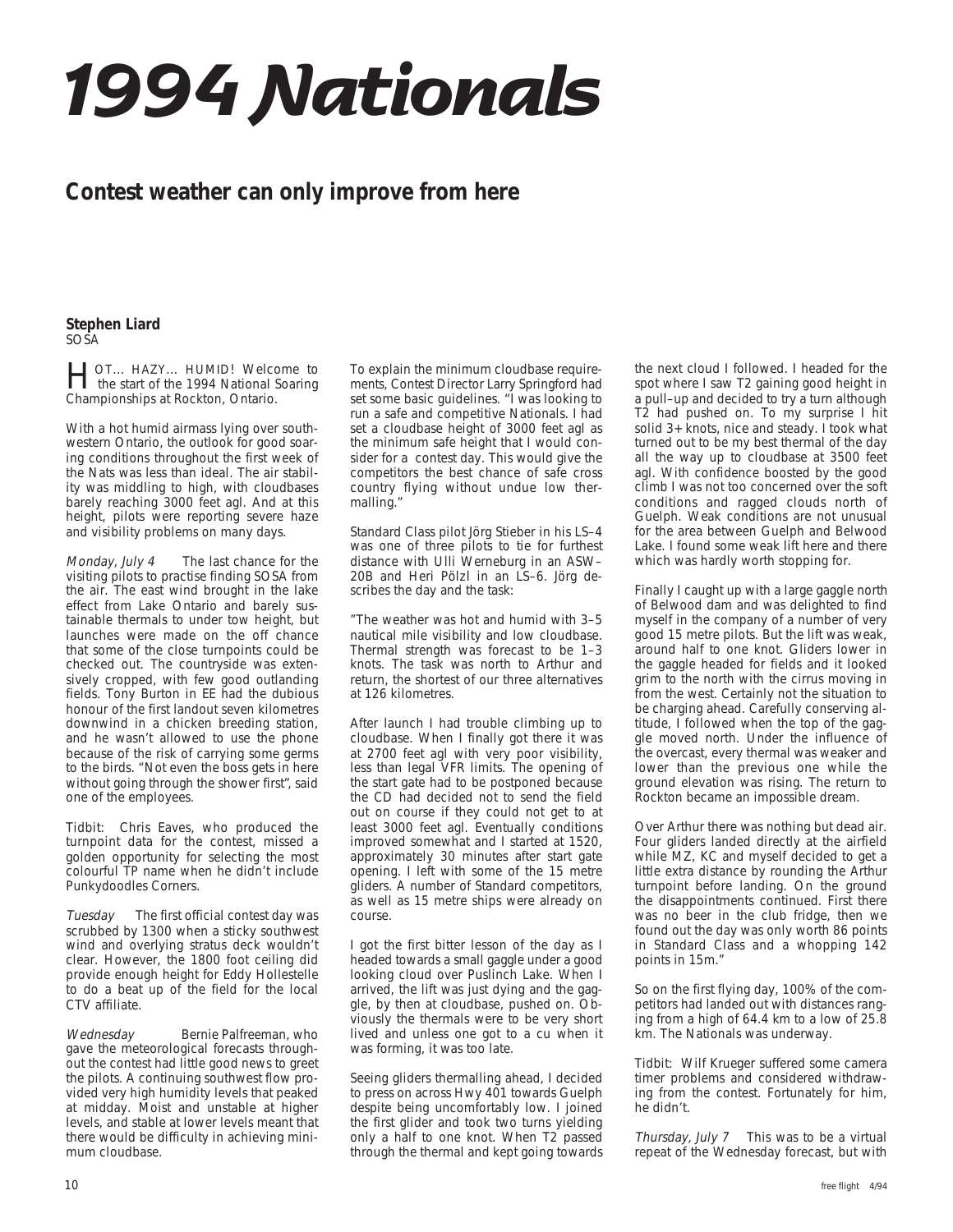even lower cloudbases. Both the 15m and the Standard Classes launched, but by 1500 the CD had scrubbed the day due to an insufficient ceiling. There had been hopes that the base would lift during the day, but it was not the case. One could almost say "ditto" for Friday, but the CD scrubbed the launch before noon. The highlight of the day was local Hamilton TV station CHCH. They broadcast a live remote from SOSA Gliding Club with three or four segments throughout their noon newscast. Lots of static shorts but no flying scenes at all.

Tidbit: Paul Thompson was heard plotting on his crew frequency on the exact location of the CD as he had a well–placed ballast dump in mind prior to landing.

Saturday Some cold air advection aloft up to 3000 feet agl had dropped the airmass stability somewhat. But a cold front passage had depressed the surface temperatures. Jim Oke arrived from Winnipeg after a car trouble delay and Richard Longhurst finally got his SZD–55 legal. Everyone launched and Flying Day Two was underway. Ulli Werneburg tells the tale:

"After a series of unflyable days and one day (the first official contest day) which was barely flyable, we finally got a day which looked reasonable. However, there was still a lot of moisture around, on the ground and at various levels of the atmosphere, in addition to an approaching front from the west. Because we were actually between two fronts, we had a very strong wind from the southwest. Cumulus formed early and before takeoff I already observed a certain amount of spreading out of the cumulus.

The day's task was a three hour POST and once in the air we immediately realized that the poor visibility of the past few days had improved significantly. I found that I could climb with my water ballast and decided to make a relatively early start, being afraid of overdevelopment. I decided to go upwind first, taking advantage of a cloudstreet heading off to the southwest. Near the Grand River 20 kilometres out, the cloudstreet ended and I decided to fly cautiously to Brantford, which had more sunshine than other areas. I bumped along in indifferent lift, circling as little as possible because of the strong wind. Near Paris I climbed to 2700 agl and headed slowly to the turnpoint at Brantford airport. Eventually I arrived there with 2500 feet just in time to watch DM land on the apron. Now I was uncertain about my next turnpoint and at first went back towards Rockton, with thoughts of going to Guelph. Then I saw another cloudstreet which was heading west so I decided to try and go NNW to Ayr. Progress was very slow but I was glad to have my water.

Northwest of Paris I got down to 2000 feet but finally contacted another dark looking street which headed west. This brought me a couple of good thermals and the Ayr turnpoint. I was tempted to keep on going WSW to Woodstock but could see that the cloudstreet ended short of it and that the

sky was going completely overcast in that direction. So I chickened out and headed back to Rockton. I was there in a downwind flash but unfortunately it was a dead area. Also, the overcast was now practically everywhere.

I decided to try and get at least to Reid's field (15 km north) and back. On the way I got a good climb to 3000. After the turnpoint I met up with 3B and 77 and got another good climb and watched two gliders landing at Reid's. The three of us headed for Cambridge in an attempt to reach Ayr again. However the overcast was very solid now and the lumps of clouds underneath it were practically dead. I had been flying for only about 1:40 hours, so what to do now? I

prudently flew back to Rockton with no other plan except to stay up and await developments. Unfortunately, the only development was that I couldn't stay up so I dumped my water ballast and landed at Rockton after a task time of about two hours.

The total distance I flew turned out to be just under 100 kilometres — not exactly earth shaking. However, at least I landed back at Rockton and due to the efforts of 3B, 77 and K2 who all flew over the minimum 50 kilometres (3B made almost the same flight as I) the 15m Class

at least had a contest day but alas, the winning point total was only 200 — a small reward for a lot of struggling. However, the Standard Class was rewarded even less since they did not have an official day."

As both classes required at least three pilots to exceed 50 kilometres, the Standard Class had come close. Jörg Stieber (JS) flew 63.1 and Ed Hollestelle (XT) made 64.0 kilometres. Fred Hunkeler (1M) finished with a distance of 47 kilometres. Thus by only three did the Standard Class miss a contest day, and this turned out to be a critical shortfall.

Tidbit: When a pilot went into the clubhouse john before the launch of the grid, he overheard both Ed and Jörg, who were the flying members of the Task Committee, discussing changing the day's task while cloistered in adjoining stalls.

Sunday, July 10 ... "Launch the Standard Class!" A cold front had passed over Rockton at 0730 resulting in solid overcast until 1330. At 1500 conditions had improved somewhat but we were still plagued by low cloudbase. Larry decided to scrub the gridded 15m Class but launch the Standards in an effort to get them a second contest day. They launched at 1510 and by 1600 the gate opened for a two hour POST. Despite valiant efforts and many landouts, only Ian Spence in WW made scratch distance, completing 89.8 kilometres at 44.9 km/h, thus the effort was again in vain.

The forecast for tomorrow looked good though, and the morning pilots meeting was moved up an hour in anticipation.

Monday, July 11 This day dawned with a crispiness to the air as a high pressure ridge had moved into Michigan and was expected over Rockton by mid–afternoon. And what a day it turned out to be with typical thermals of 3–3.5 knot thermals with

> best thermals of 5.5 reported. Once again Ulli Werneburg was the best of the 15m Class and this is how he saw the day:

> "The morning had a pleasant, cool feel to it, a marked contrast to the previous hot, humid days. At the pilots meeting we were set an ambitious 375 kilometre folded quadrilateral (to Tillsonburg — Priceville — Woodstock and return) mostly in the centre of southwestern Ontario — the task committee having wisely kept the course as much as possible away from all the Great Lakes in the vicinity.

The cu formed on schedule and it was evident that it would be a good soaring day. Nonetheless, at first the thermals were weak, to about 3500 feet, and a shear in the surface winds was a problem if one got low. Because of the length of the task and possible complications from lake effect at the turnpoints, I wanted to start relatively early, but chose to wait until thermals improved. Finally I got a good one of about 3–4 knots to 4200 feet and started out at 1250. The run southwest to Tillsonburg was excellent with no complications and an average thermal strength of 3–4 knots with lots of nice cu, and I reached the turnpoint at 1344.

The next leg, the long run north to Priceville started a lot less positively. Blithely pushing on towards Woodstock I failed to notice a relatively dead area, and passing up indifferent lift, found myself at under 1800 with few good cumulus around. I and four other sufferers (DB, P1, S1, and LJ) finally managed to contact 2 knots and gratefully climbed out of the hole. I left at about 3000 feet since I noticed a nice cloud building up just east of course. It rewarded me with a 4–5 knot thermal to 4600 feet and I proceeded quickly on course.

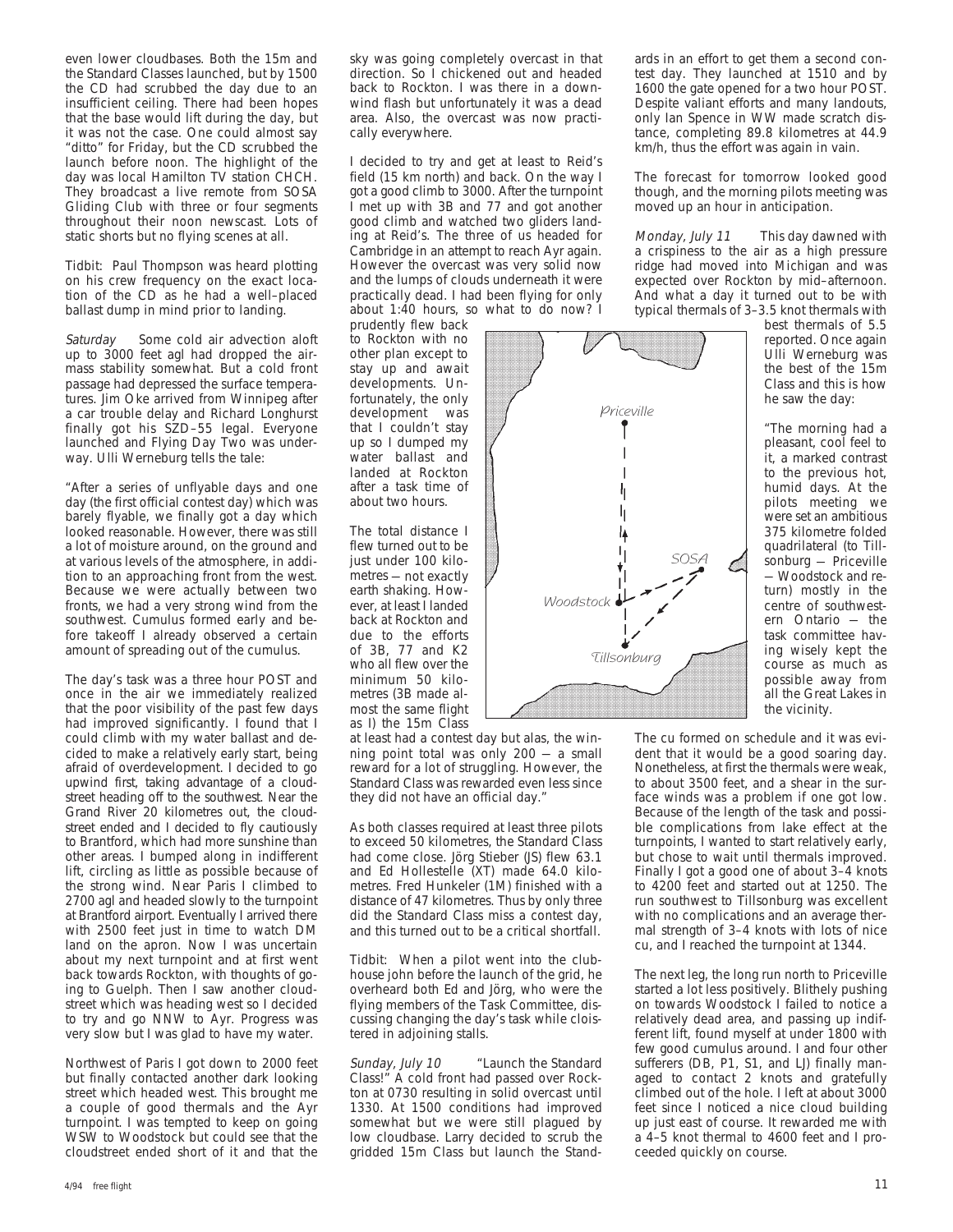The day required a good deal of zig–zagging around, using the so–so lift of many clouds simply as a means of maintaining height while flying straight. Occasionally I would stop to circle in 4–5 knot thermals, however these were difficult to locate under the fairly spread out cu. Near Elmira I shared a couple of thermals with EE. The flight proceeded uneventfully towards the north with small streets forming in a north–south direction. Unfortunately, the cumulus bases did not go up with the higher terrain but the lift was still good. Between Arthur and Mount Forest I met up briefly with DM. The next challenge was to find Priceville, a small village southwest of Flesherton. After locating a few clear landmarks (lakes) in its vicinity, I had no problem in finding it.

After the turnpoint I saw one glider going in and that was the last competitor I saw on the task. The return leg south to Woodstock was more into the wind, but the clouds were still lining up a little bit and the best lift was still in the 4–5 knot range, though fairly scarce. I was able to make good progress. I approached Woodstock from a northeasterly direction because of some good clouds in that direction.

I was now becoming concerned about the lack of gliders in the vicinity of the turnpoint. It is usually inevitable to see other competitors at turnpoints, but I hadn't seen anyone for what seemed ages. This led me to think of three possibilities: either I was on the wrong task, I was way behind or I was well ahead. I checked and re–checked the course and it was the correct one. So I just carried on, occasionally taking peeks behind and ahead of me, but seeing no one. Now I just needed one more decent climb and I was home. Unfortunately, it took its time coming and I bumbled around a bit to try and climb. Finally I had easy final glide height, especially with the tailwind.

Rockton turns out to be almost impossible to spot from anything more than five kilometres out, but the landmarks were all there and finally I spotted the field to my delight. It was empty of competitors and I finished at 1710, 4:20 hours after the start for just over 87 km/h. Because of my early start no one else finished until K2 came across at 1730. Then everyone else began to finish, giving evidence of an excellent soaring day."

Jörg Stieber won the day for the Standard Class at a speed of 78.4 km/h. Only two 15m and six Standard Class gliders failed to complete the task. For the pilots this was a great relief as it had taken seven days to get to a 1000 point day.

Relief was short–lived. The next day saw a cold front moving in from the north and local Cb activity was moving in from the west. The front slowed up and eventually became stationary just south of Lake Erie, and thus Tuesday was another scrub.

Wednesday, July 13 The day dawned bright, clear and blue. Dave Springford (S1) in his dad's ASW–20 takes us through it:

"The day started out with the potential to be another boomer. The pilots meeting was set for 9 am and the task announced as a four hour POST. The launch time was to be 1200. At the pilots meeting, Bernie's weather briefing indicated that there should be cu popping around 1130 with bases in the afternoon upwards of 5000 feet agl. A "weatherless" cold front with unpredictable effects was also going to move into the contest area in the afternoon.

At noon as we all waited on the grid to launch there still wasn't a cu to be seen. A sniffer was sent up only to plummet back to earth. The towplane went off for another tephigram flight to see what was happening. In the meantime the task committee got together and set a secondary task of Rockton — Woodstock — Mount Forest — Guelph — Rockton (236 km) just in case it turned into a blue day.

Finally we launched around 1300. Initially everyone had trouble staying up. Water was falling from gliders everywhere. The task committee then had another change to the task — shortening it to Woodstock — Arthur (194 kilometres) as the day was now definitely not going to be a boomer, and a radio roll call was made. (Later Bernie told us that the temperature for the day peaked at 1330 then slowly declined and this killed the prospect for cu and decent lift.)

A few isolated small cu started to form around the field. Everyone raced to them only to find marginal lift. Both start gates were now open, but no one was in a position to start. Finally someone found a good thermal just south of the field. Observers on the ground counted 21 gliders in the gaggle. While everyone was in this gaggle, I had moved out on course about five kilometres to check for lift under another small cu. It turned out to have a couple of knots under it.

I had climbed about 1000 feet under the cloud when 77 joined me. We did a couple of more turns for a few hundred feet and then Jim Oke (77) headed west on course and called in his start time. Brave guy, I thought, as it was completely blue. I headed back towards the field and heard everyone in the gaggle starting to call in start times. This concerned me a bit as I knew it would be a gaggle type day and I didn't want to get left behind. I raced for the start line and got a start at about 2000 feet a couple of minutes after the gaggle had started.

The first leg to Woodstock was reasonable. There was lift up to about 2 knots with occasional shreds of cu forming briefly and there were three small gaggles progressing towards the turnpoint at slightly different rates. We ran most of the first leg between 1500 and 2500 feet.

As I flew in for the turnpoint I saw MZ coming up from the south and followed him around for the picture. As we turned, we flew through some lift and started to thermal. As I came around to the southeast I saw a horde of gliders swarming towards the turnpoint and soon "the Gaggle" formed. (We didn't realize that this would become the lowest, slowest, biggest, longest running gaggle ever flown in Canadian contest history.) When I left it to dump the last of my water I found myself down to about 800 feet and thought that I was done for. Fortunately I managed to climb about 400 feet and then flew a kilometre to join 1M at the bottom of the gaggle.

As the gaggle moved north I stayed in the thermal to try and climb a little higher before leaving. DB and I left at about the same time and headed north. A few kilometres later we hit some good lift and stopped to climb. As we were climbing I could see the gaggle a few kilometres further north. They were quite low, and until Tony Burton in EE spotted a hawk they might have all landed.

The size of the gaggle was totally non–productive as survival dictated maintaining separation and shallow turns. Even though the small thermals had cores of 2 knots, no one could centre long and average climbs soon dropped to zero.

Eventually all the survivors moved north in the gaggle. There were about 16 gliders still left in the gaggle and this lasted for about 45 kilometres to Elmira as the gaggle moved north. Most of this leg was flown between 800 and 1800 agl. The farmers cutting hay got a great show as first one or two sailplanes would appear circling low overhead and then the whole flock would converge on them. Regularly the lowermost gliders would be scraped from the bottom of each thermal so the courseline of the gaggle was marked by gliders strung out along the fields.

As we reached St. Jacobs, a Mennonite community south of Elmira, there were only about eight of us left. Things were getting critical by this time as we were down to about 700 feet. Fortunately Jörg Stieber and I found some lift and once again climbed to about 2000 feet. As we spread out after this climb and headed for Elmira, I thought that I might get something off the factory in town. I got there and flew into some 3 knot lift. As I climbed over the town, I directed two of our American pilots into the Guelph gliding club strip west of town. I was really amazed that after a few turns the thermal hadn't quit and that the remnants of the gaggle hadn't appeared under me. Finally, as the thermal was dying, ST and K2 came in underneath me. By this time I was over 2000 feet and headed out on course.

From that point on it was pretty smooth. In the next 15 kilometres I managed to bump a few small thermals but ended up landing just north of Elora. In the end I had managed to fly 117 kilometres in three and a half hours. As I landed I thought that I might just have enough distance to place well on the day. When my crew arrived, they told me that I was the last pilot to call in and had gone the furthest. My crew had really enjoyed themselves back at the field whilst aggravating some of the other crews with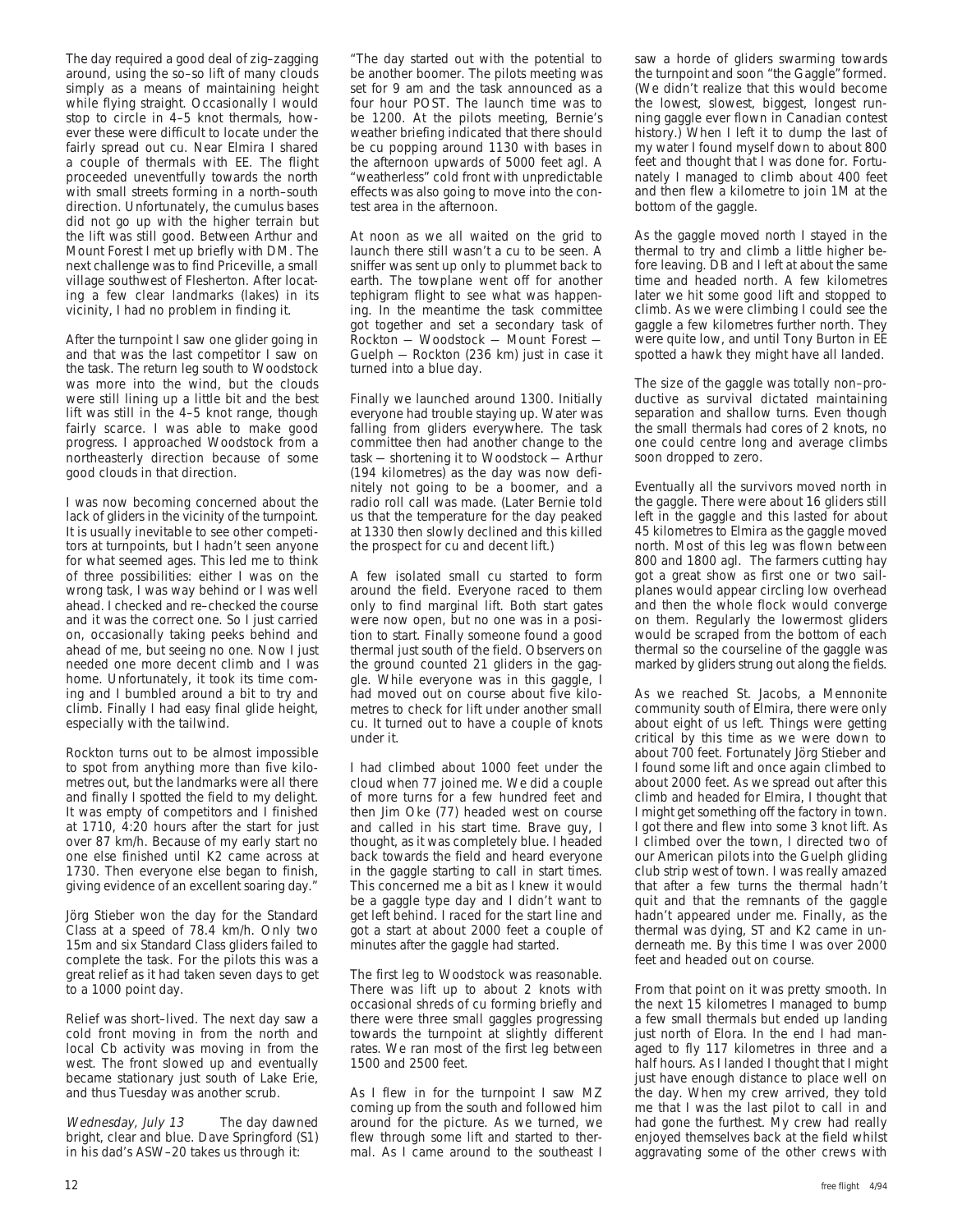| <b>1994 Nationals</b><br><b>Scores</b>                                                                                                                                                                                                   |                                                                      |                                                                         | 6 July<br>126.2 O&R                              |                                                |                                     | 9 July<br>3 hr PST                                          |                                      |                                           | 11 July<br>374.8                 |                                                  |                                                     | 13 July<br>194.1 $\triangle$     |                                     |                                                    |                                  |                                      |
|------------------------------------------------------------------------------------------------------------------------------------------------------------------------------------------------------------------------------------------|----------------------------------------------------------------------|-------------------------------------------------------------------------|--------------------------------------------------|------------------------------------------------|-------------------------------------|-------------------------------------------------------------|--------------------------------------|-------------------------------------------|----------------------------------|--------------------------------------------------|-----------------------------------------------------|----------------------------------|-------------------------------------|----------------------------------------------------|----------------------------------|--------------------------------------|
|                                                                                                                                                                                                                                          |                                                                      |                                                                         | day<br>pos                                       | km/h                                           | pts                                 | day<br>pos                                                  | km l                                 | km/h                                      | pts                              | day                                              | pos km/h                                            | pts                              | day<br>pos                          | km/h                                               | pts                              | Total<br>points                      |
| <b>15 METRE CLASS</b>                                                                                                                                                                                                                    |                                                                      |                                                                         |                                                  |                                                |                                     |                                                             |                                      |                                           |                                  |                                                  |                                                     |                                  |                                     |                                                    |                                  |                                      |
| <b>Wilf Krueger</b><br>1<br>$\overline{2}$<br><b>Colin Bantin</b><br>3<br><b>Ulli Werneburg</b><br>Dave Springford<br>$\overline{4}$<br>Nick Bonnière<br>5                                                                               | $LS-6$<br><b>ASW-20</b><br>ASW-20B<br><b>ASW-20</b><br><b>ASW-20</b> | K <sub>2</sub><br>3B<br>MZ.<br>S1<br><b>ST</b>                          | 3<br>3<br>1<br>3<br>3                            | (62.3)<br>(62.3)<br>(64.4)<br>(62.3)<br>(62.3) | 137<br>137<br>142<br>137<br>137     | 3<br>$\overline{2}$<br>$\mathbf{1}$<br>10<br>$\overline{7}$ | 56.3<br>95.3<br>99.2<br>22.4<br>42.6 | 18.8<br>31.8<br>33.1<br>0.0<br>0.0        | 78<br>189<br>200<br>27<br>51     | $\overline{2}$<br>8<br>$\mathbf{1}$<br>6<br>5    | 81.2<br>72.5<br>87.0<br>73.5<br>74.1                | 917<br>794<br>1000<br>808<br>816 | 3<br>4<br>13<br>1<br>$\overline{2}$ | (106.4)<br>(100.8)<br>(59.6)<br>(117.2)<br>(110.8) | 610<br>578<br>342<br>672<br>636  | 1742<br>1698<br>1684<br>1644<br>1640 |
| <b>Walter Weir</b><br>6<br>Heri Pölzl<br>7<br>8<br>Jim Oke<br>9<br>André Pepin<br>Lorry Charchian<br>10                                                                                                                                  | ASW-20B<br>$LS-6$<br><b>ASW-20</b><br><b>DG-600</b><br>$LS-6$        | 2W<br>KC<br>77<br><b>DB</b><br>LJ                                       | 10<br>1<br>13<br>8<br>7                          | (44.2)<br>(64.4)<br>dnc<br>(51.5)<br>(52.6)    | 97<br>142<br>$\Omega$<br>113<br>116 | 5<br>9<br>4<br>5<br>12                                      | 43.0<br>26.2<br>61.0<br>43.6<br>0.0  | 0.0<br>0.0<br>0.0<br>0.0<br>0.0           | 52<br>31<br>73<br>52<br>$\Omega$ | $\overline{4}$<br>9<br>3<br>$\overline{7}$<br>10 | 76.6<br>71.6<br>80.6<br>73.3<br>69.9                | 852<br>781<br>909<br>805<br>757  | 8<br>4<br>9<br>10<br>4              | (92.8)<br>(100.8)<br>(92.6)<br>(92.5)<br>(100.8)   | 532<br>578<br>531<br>530<br>578  | 1533<br>1532<br>1513<br>1500<br>1451 |
| <b>Tony Burton</b><br>11<br>Ed Hollestelle, Jr<br>12<br>13<br>Alan Wood<br>14<br><b>Tom Coulson</b>                                                                                                                                      | $RS-15$<br>$HP-18$<br>$1 - 35$<br>Mosquito                           | EE<br>57<br>A <sub>O</sub><br>W <sub>2</sub>                            | 10<br>12<br>9<br>13                              | (44.2)<br>(37.7)<br>(50.7)<br>(0.0)            | 97<br>83<br>112<br>$\Omega$         | 12<br>11<br>$\overline{7}$<br>12                            | 0.0<br>20.4<br>42.4<br>0.0           | 0.0<br>0.0<br>0.0<br>0.0                  | $\Omega$<br>24<br>51<br>$\Omega$ | 11<br>12<br>13<br>14                             | 65.1<br>60.4<br>(353.4)<br>(100.4)                  | 688<br>621<br>359<br>102         | 7<br>11<br>11<br>14                 | (99.3)<br>(68.2)<br>(68.1)<br>(0.0)                | 569<br>391<br>391<br>$\Omega$    | 1354<br>1119<br>913<br>102           |
| <b>STANDARD CLASS</b>                                                                                                                                                                                                                    |                                                                      |                                                                         |                                                  |                                                |                                     |                                                             |                                      |                                           |                                  |                                                  |                                                     |                                  |                                     |                                                    |                                  |                                      |
| Jörg Stieber<br>-1<br>$\overline{2}$<br>Ray Galloway<br>3<br>lan Spence<br>Ed Hollestelle, Sr<br>$\overline{4}$<br>5<br>Paul Thompson                                                                                                    | $LS-4$<br><b>ASW-24</b><br><b>ASW-24</b><br>SZD-55<br>$LS-4$         | <b>JS</b><br>P <sub>1</sub><br><b>WW</b><br><b>XT</b><br>T <sub>2</sub> | 1<br>3<br>6<br>7<br>4                            | (64.4)<br>(52.5)<br>(45.1)<br>(45.0)<br>(50.7) | 86<br>70<br>61<br>60<br>68          |                                                             |                                      | Not a contest day<br>for Standard as only |                                  | 1<br>3<br>$\overline{4}$<br>$\overline{2}$<br>5  | 78.4<br>73.4<br>69.6<br>73.5<br>(68.5)              | 1000<br>938<br>891<br>939<br>878 | 2<br>2<br>$\mathbf{1}$<br>4<br>6    | (100.8)<br>(100.8)<br>(103.5)<br>(93.9)<br>(81.8)  | 521<br>521<br>535<br>485<br>423  | 1607<br>1529<br>1487<br>1484<br>1369 |
| 6<br><b>Kerry Kirby</b><br>$\overline{7}$<br><b>Fred Hunkeler</b><br>8<br>Janicek/Gower<br>9<br>Dave MacKenzie<br>Richard Longhurst<br>10                                                                                                | Jantar 2<br>Jantar 2<br>Hornet<br>$SZD-55$<br><b>SZD-55</b>          | 69<br>1M<br><b>DW</b><br><b>DM</b><br>4Q                                | 8<br>9<br>$\overline{4}$<br>$\overline{2}$<br>11 | (36.9)<br>(27.3)<br>(50.7)<br>(54.2)<br>dnc    | 49<br>37<br>68<br>73<br>$\Omega$    |                                                             |                                      | two pilots exceeded<br>50 km (3 req'd).   |                                  | 6<br>7<br>10<br>8<br>9                           | (331.2)<br>(323.9)<br>(271.3)<br>(291.5)<br>(271.3) | 455<br>445<br>323p<br>401<br>373 | 4<br>7<br>8<br>11<br>9              | (93.9)<br>(68.2)<br>(64.4)<br>(35.6)<br>(39.2)     | 485<br>352<br>306p<br>184<br>203 | 989<br>834<br>697<br>658<br>576      |
| <b>Dugald Stewart</b><br>11                                                                                                                                                                                                              | Cirrus 75                                                            | <b>HG</b>                                                               | 10                                               | (25.8)                                         | 35                                  |                                                             |                                      |                                           |                                  |                                                  | 11 (182.8)                                          | 251                              | 10                                  | (36.7)                                             | 190                              | 476                                  |
| $\left( \quad \right)$ is a set of the problem of the distance of the distribution of the set of the set of the set of the set of the set of the set of the set of the set of the set of the set of the set of the set of the set of the |                                                                      |                                                                         |                                                  |                                                |                                     |                                                             |                                      |                                           |                                  |                                                  |                                                     |                                  |                                     |                                                    |                                  |                                      |

( ) values in brackets are distances if pilot landed out on an assigned task. "p" denotes the application of a penalty reducing the earned daily points.

their cheers every time the phone rang and it wasn't me. But it was all in good natured fun and the spirit of competition.

All in all it was an exciting flight. We flew in the mother of all gaggles for over 40 kilometres and through good luck or good management we are all here to tell the stories today."

Jörg Stieber had once gain completed the greatest distance in the Standard Class covering 100.8 kilometres and receiving 521 points for his efforts. Dave Springford received 672 points for his efforts in the 15m Class. Unfortunately for Ulli Werneburg it was his contest to lose. Ahead by over 200 points at the start of the day, he left the big gaggle shortly after it formed and soon landed out, and Wilf Krueger took overall lead in the 15m Class by 44 points.

The success of the day's flights (although once again 100% of the field had landed out) guaranteed the 15m Class a contest as they had now completed four task days. Things were becoming critical for Standard however. With three task days completed and only one day left, it would be a do or die day for the class.

# **THE TROPHY WINNERS ARE:**

**MSC Trophy** – 15m Class champion 1742 of a possible 2014 **Wilf Krueger** (K2)

**Mix Trophy** – Standard Class champion not awarded

**Dow Trophy** (best assigned task flown)

 15m Class – 375 km at 87.0 km/h **Ulli Werneburg** (MZ)

 Standard Class - 375 km at 78.4 km/h **Jörg Stieber** (JS)

**Carling O'Keefe Trophy** – best team **Stan Janicek/ Charles Gower** (DW)

Thursday dawned with an overrunning stratus level that reduced surface heating to such an extent that the tephigram showed thermals would reach less than 1300 feet and would have a strength of less than half a knot. Thus with great regret, Larry cancelled the final day as there would have

been no chance for any competitor to achieve scratch distance and give the Standard Class their fourth day.

So as it started, the 1994 Nationals had ended with a non–flying day. This was being called the land–out Nationals (75% plus another 8% who landed back at SOSA with no distance), but for the competitors the one great day on Monday had given at least some good feeling to the contest (it was the third longest distance completed for an assigned task — there was a 387 km triangle in Swift Current last year and a 377 km triangle in Virden in '84). It also marked the first time in 24 years that a no–contest had occurred (the failed 1970 contest in Carman didn't have a division of classes at that time). Our American competitors (some of whom Walter Weir had enticed north after flying with them in the Seniors competition in Florida) enjoyed themselves and the friendly spirit of our Nationals. All promised to do it again at Pendleton next year.

Congratulations to Wilfried Krueger for winning the 15m Class, and our commiseration to Jörg and the other top placed Standard pilots for not having the opportunity to earn the Wolf Mix trophy this year.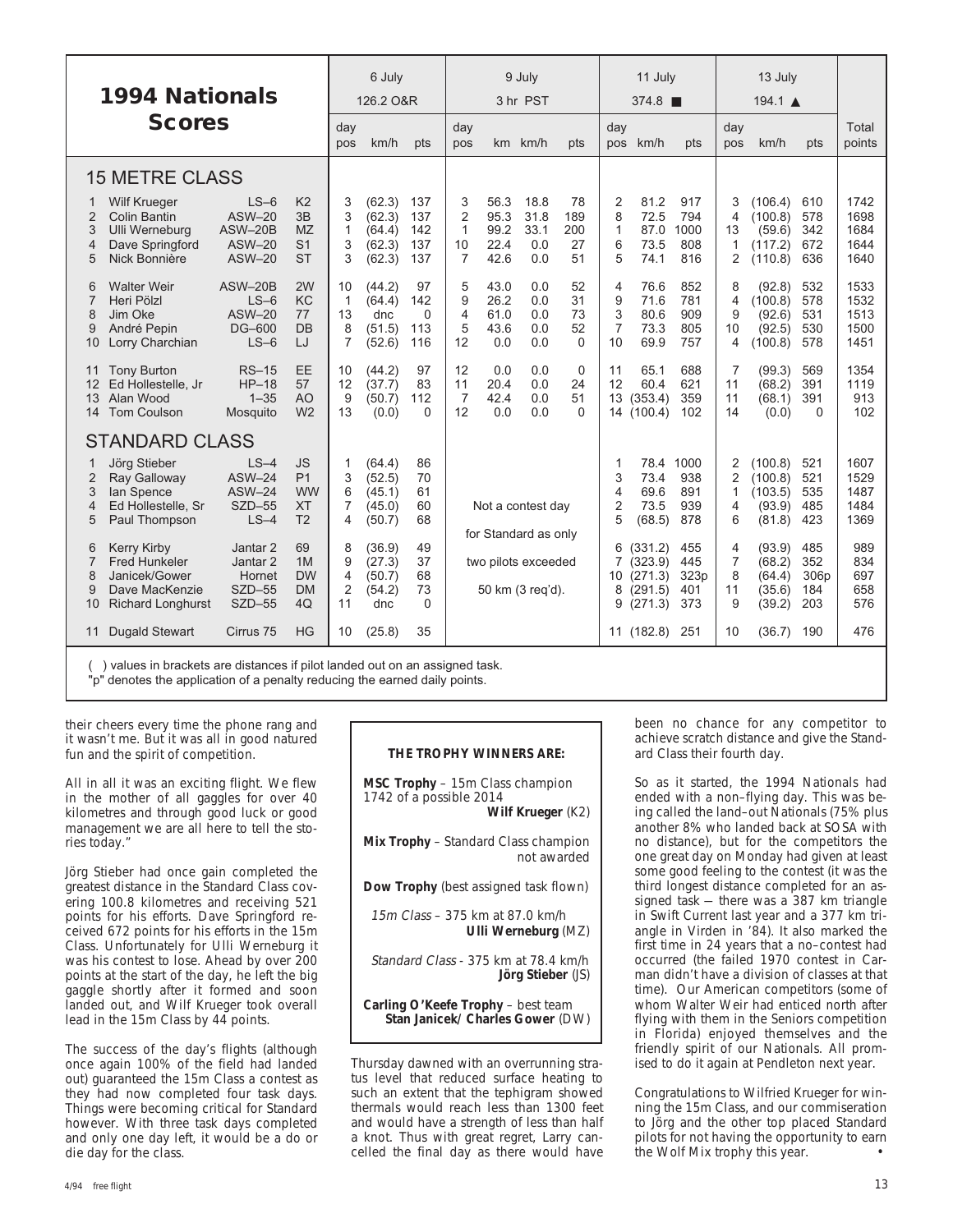

**Gerald Ince** Cu Nim Gliding Club

SEPTEMBER 5, 1993 - I sit on the flight<br>
line in new and unfamiliar surround-<br>
"54". Having purchased a half interest in EPTEMBER 5, 1993  $-1$  sit on the flight line in new and unfamiliar surroundings — the cockpit of Mini–Nimbus the Mini from Jay Poscente earlier in the week, I am about to embark on my first flight as a private owner. As a pilot I have cut my teeth on Blaniks, the Jantar 2 and a Grob 103. This will be my first flight in a 15 metre flapped ship. I am confident about every aspect of the flight except for one: the parts attached to the business end of the flap handle resting beside my left thigh. I have been practising on the ground — flaps from negative to positive during rollout; from positive to negative after flare and touchdown, but the control movements seem foreign to my hand. After a final briefing from Jay I complete my cockpit checks for the tenth time. Bruce Hea comes over to offer a few words of advice. At the time I don't realize how important his words are. "Keep the wings absolutely level when landing. These high performance ships will groundloop if you come in with one wing low."

As the towplane inches forward to take up slack I make a mental note of encouragement to myself. This takeoff will be exactly like each of the 175 previous takeoffs I have logged with one small exception. Once aileron control is established I will move that lever back a couple of notches. Jay takes a final look at me before signalling all out to the towplane. As the Mini gains airspeed I gently pull on the flap handle and lock it in position. I have, of course, waited a few seconds too long. The Mini balloons up 15 feet above the runway as the airflow is deflected downwards by the now positive flaps. I sense an uncomfortable sloppiness in the controls as if the Mini is trying to tell me "We're not going fast enough for this." Moving the stick forward a little too far, a little too late, results in a gentle touch and go. "Don't overcontrol, don't overcontrol," I chide myself out loud. Nevertheless, as we climb out the Mini oscillates up and down behind the towplane like a fishing lure. I realize that I'm going to have to work on my aerotows again. This is no Blanik.

Cloudbase is about 7000 feet asl (3000 agl) and the Scout has to make some gentle turns between them on our way to 8000 feet. There are soft, medium sized cumulus clouds all about and the view is quite spectacular as we climb beside and finally above them. My goals for this flight are simple:

- get comfortable with the handling characteristics of the Mini,
- investigate the low speed flight behaviour, and
- get used to the landing attitude by experimenting with the flaps and spoilers.

At 8000 feet I punch off and trim the aircraft for 50 knots. I am pleased to find the handling is very docile. The controls coordinate beautifully and the roll rate is much better than anything I have flown previously. I am immediately impressed by the "slipperiness" of the aircraft — push the nose down and the aircraft accelerates quickly; pull back and the airspeed gained is quickly reconverted into altitude. Like Crisco oil, the altitude all comes back, except for one tablespoon!

Grinning from ear to ear, I am too happy for my own good. I'm a private owner! My days of patiently waiting for a flight in a club ship while perfectly formed cu float by overhead are behind me! No more one hour time limit! I decide to have some fun with the Mini. I have noticed a few bumps of lift under these rather soft looking cu. Raising the gear and pulling the flaps full on, I bank 54 over into an effortless climb to cloudbase. I venture a little away from the field to try my luck under a nearby cloud. With nicely spaced cu and only a light breeze from the east, the consistent two knot thermal I find under each cloud affords an opportunity to dolphin fly. I travel straight ahead for several kilometres, speeding up in sink and slowing down in lift, reaching cloudbase again each time. About 8 kilometres west of the Black Diamond airfield I find a four knot thermal in the blue. I radio back to Jay, who is on the ground, and let him know how impressed I am with the Mini's performance. "I'm going to see if I can stay up for a little while as the day seems to be improving."

Dolphin flying under the popcorn cu takes me to Quirk Creek gas plant (22 kilometres due west of the Black Diamond airstrip) in short order. I centre a one knot thermal directly over the plant while I play tourist and watch the activity below. I spend a few minutes fiddling with the ILEC computer mounted in the instrument panel. Although I have maintained altitude as I ventured west into the foothills, the ground has been rising up to meet me. My thermal eventually dissipates and I spend the next several minutes rowing around trying to find something else which is working.

With my hands and mind preoccupied with all the toys inside the cockpit of the Mini, I have not noticed that the sky around me has taken a turn for the worse. I now find myself in the middle of a blue hole that stretches for several kilometres in each direction. Although the September sun is still shining the local thermals have chosen to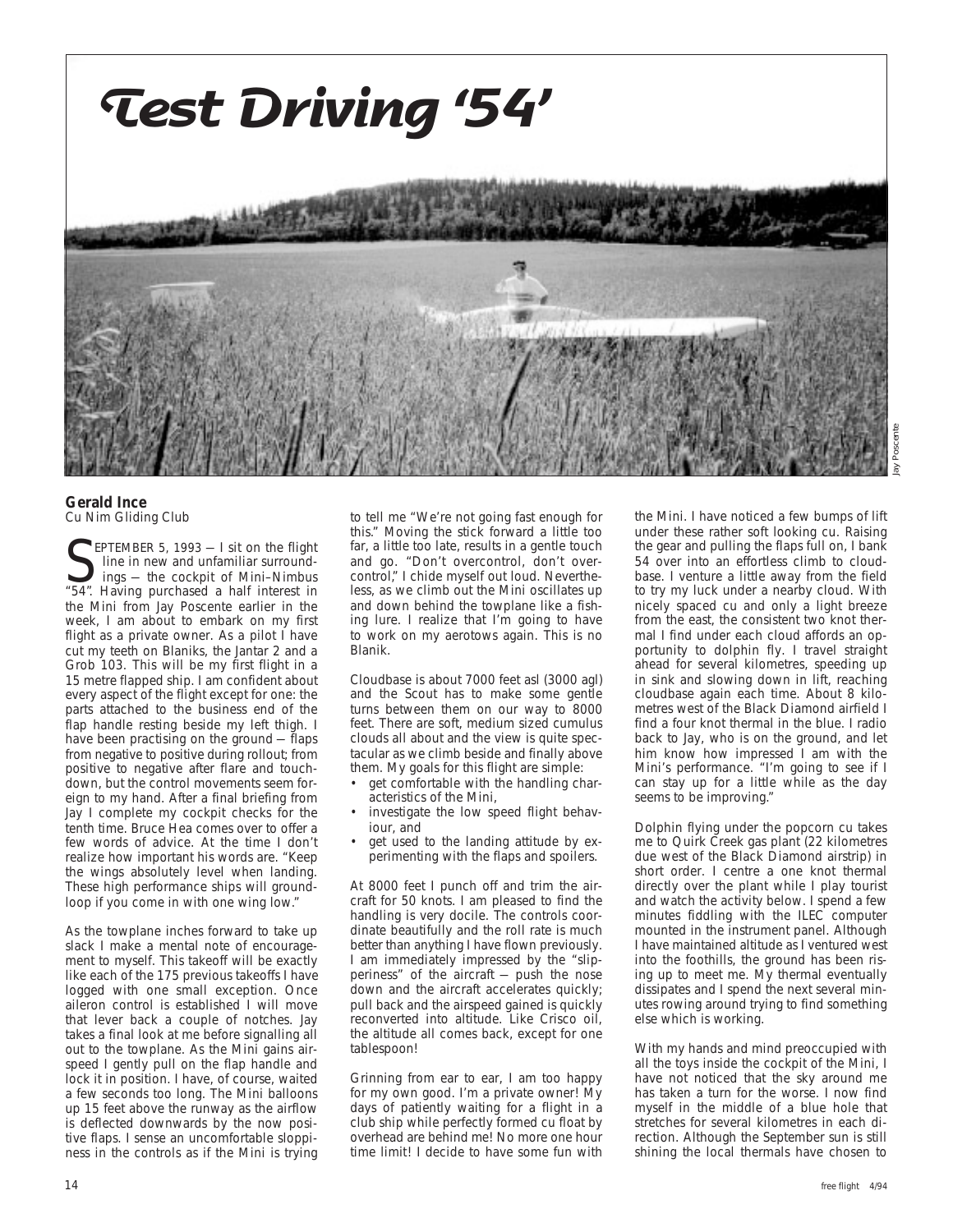cycle all at once. I use up the better part of thousand feet trying to reconnect with something kicking off the nearby ridges before beginning to head for home at about 1500 feet agl.

Flying east and into wind I realize that I am in trouble. The ground below me is rugged terrain; trees and rocks leave few fields suitable for a landing. Running home requires crossing a number of low ridges which threaten to cut me off from the airfield. I know that in the past I have always been able to find lift in this area. What if there is none today? The vario has gone mute, and I can only coast along at best L/D. I make an 'S' turn here and there whenever I feel a bump, but these efforts are mostly wasted.

By the time I travel seven kilometres back along my original route I am down to circuit height. Below me on either side of a gravel road are the best looking fields I have seen in some time. Although sloping up from east to west they are relatively smooth and have been under cultivation. I see a pickup pull into the driveway of a nearby farmhouse. Do I put the Mini down here, risking damage to the aircraft by landing out on my first flight? Should I continue on, hoping for a low save which will spare me the embarrassment of having to call my new partner for a retrieve? Finding a bubble of lift, I crank the Mini into a turn in the hopes of buying a minute or two in which to make a decision.

Given my current height, I decide that the odds of a low save are rather long. Looking downhill to the east, I don't see any potential landing sites that look as good as the fields below me. Continuing on may be a one way ticket; level ground is a scarce commodity below. My decision is effectively made. I try a radio call to Black Diamond to inform Jay of my intentions but there is no response. Focusing my attention fully on the landing, I take a good look at the fields below me. My heart sinks as I see the surface swaying gently. There is an uncut crop standing in both fields. The wet weather we have been experiencing has precluded the farmer from getting his equipment into the field to cut his hay. I look around again but the alternatives are not attractive. In the field to the right of the road I can see dark patches. Assuming these to be wet spots, I decide to land on the field to the left. Landing into wind is not an option as this would require me to clear a stand of trees before landing downhill. My first landing on type will be downwind into a four foot high crop!

The adrenaline has kicked in by now. Although I am concentrating on planning out my circuit I cannot completely block out a sense of dread lurking in the back of my mind. I have not surrendered to fate; I am still flying to the best of my ability. I am not afraid for my personal safety; the possibility that I could be injured does not enter my mind until later. Yet there is a heaviness in my chest, a heaviness caused by the growing realization that as a pilot I have made a serious mistake. "I can't believe this is happening" I think to myself. Decisions made minutes before, or in this case, decisions not made, have set into motion a chain of events that I can now only partially control. Like a chess player, I cannot take back a bad move made previously. Having lost my Queen, I now fight on hoping only to secure a draw.

Improvising an abbreviated circuit, I decide to overfly the centre of the "runway" to take a final look for hidden obstacles. I quickly complete my SWAFTS check and concentrate on maintaining my airspeed for the final two turns. As 54 turns final I open the spoilers wide to bring the Mini down to ground level quickly. "Keep the wings level, don't let the speed increase!" Approaching the ground, I gently ease the spoilers closed, but not locked. The Mini skims along in ground effect. At times like this an L/D ratio of 39:1 is a distinct disadvantage! My approach is made uphill and I have to keep steady back pressure on the stick to maintain my height above the rising ground.

Before long I hear the first stalks of the tall crop tickling the bottom of the Mini's fuselage. I continue to maintain this attitude, trying to bleed of all excess energy for several hundred feet. Although I have picked a rather large field, I can see the driveway and barbed wire fence at the far end becoming ever larger. The crop is now sweeping the bottom of the fuselage and a few wayward seeds start to fly into the cockpit. My concern about the fence at the far end is growing rapidly. Just about the time I decide that I can't continue on with the spoilers shut, the Mini runs out of energy and settles into the hay.

WHOOMP! When the crop finally grabs hold of the Mini's wings she stops like a fly caught in a spider's web. My body rebounds off the shoulder straps, and suddenly all is silent. "That wasn't too bad," I think to myself. Given the chance of a ground loop, or even a cartwheel, I have been incredibly lucky. The tail of the Mini rests only two or three feet off the centreline of my approach.

I should be filled with a sense of relief. I have done something stupid and got away with it. Instead I am overcome by anger. I am angry at myself for making the mistakes that have brought me here. I tell myself I am a better pilot than this. Yet here I am, snagged in a crop as tall as my aircraft. I sit motionless in the cockpit for a minute pondering my own foolishness.

My bout of self pity is interrupted by the sight of a teenage girl, still in her Sunday best, running towards me through the crop. As she gets closer and closer to my downed craft her run turns to a walk. About thirty feet away, she stops. Standing on her toes, I watch her peer left and right above the tall grass. I can clearly see the fear all over her face. She is looking for signs of movement before venturing any closer, afraid that she may find herself alone with an injured pilot. Gathering my own composure, I open the canopy and shout to her that I am fine,

this type of thing happens all the time, etc. Her parents arrive moments later in a cloud of dust as their pickup screeches to a halt on the nearby road. "Would you mind if I borrow your telephone," I ask them sheepishly after introducing myself....

Writing an article about this flight has been somewhat cathartic for me. Nobody likes to admit to their mistakes in public. Nevertheless, I write on in the hope that there is something contained within from which other "low time" cross–country pilots can benefit. Here are some of the things that I took away from the experience:

• On making your first few flights on type, set an objective for the flight and then stick to it. No matter how good the day looks, don't modify the plan or go on a cross– country. In this case, over–exuberance is a character flaw.

• Moving to a higher performance ship can be a double–edged sword. These ships open up a whole new range of possibilities in terms of how far and how fast you can fly, but they also allow you to get yourself much deeper into trouble. As a low time cross– country pilot I should have never ventured into rough terrain while relying on two knot thermals.

• When flying over inhospitable terrain, there is no time to play tourist or fiddle with your camera or instruments. You must be analyzing your options all the time. When the number of available options start to dwindle, get out of there. I should have noticed the change in weather and I should have seen the crop in my field much sooner.

• Never, never, ever land in a tall crop (unless the only alternatives are even less attractive).

• If you must land in a crop, keep the wings level and put the aircraft down with absolute minimum energy. Spoilers should be closed, especially if they extend below the wing surface where they are likely to catch and cause a ground loop. I landed with flaps extended because on the Mini they dramatically lower the stall speed (to 32 knots). You may want to consider your individual aircraft if you find yourself in a similar situation.

• No matter how bad things look, you have to keep making decisions and flying the aircraft. There is no point in wasting mental energy beating yourself up over what could have been or should have been. Once you are committed to a course of action you must execute. Simplify things for yourself. Concentrate on those critical tasks that you have to perform in the next minute (coordinate turns, wings level, minimum energy touchdown). Never give up. Your job isn't done until the airplane is back in the trailer.

• It pays to pick a good partner! Many thanks to Jay Poscente for being so understanding, and to Karin Michel, who helped on the retrieve.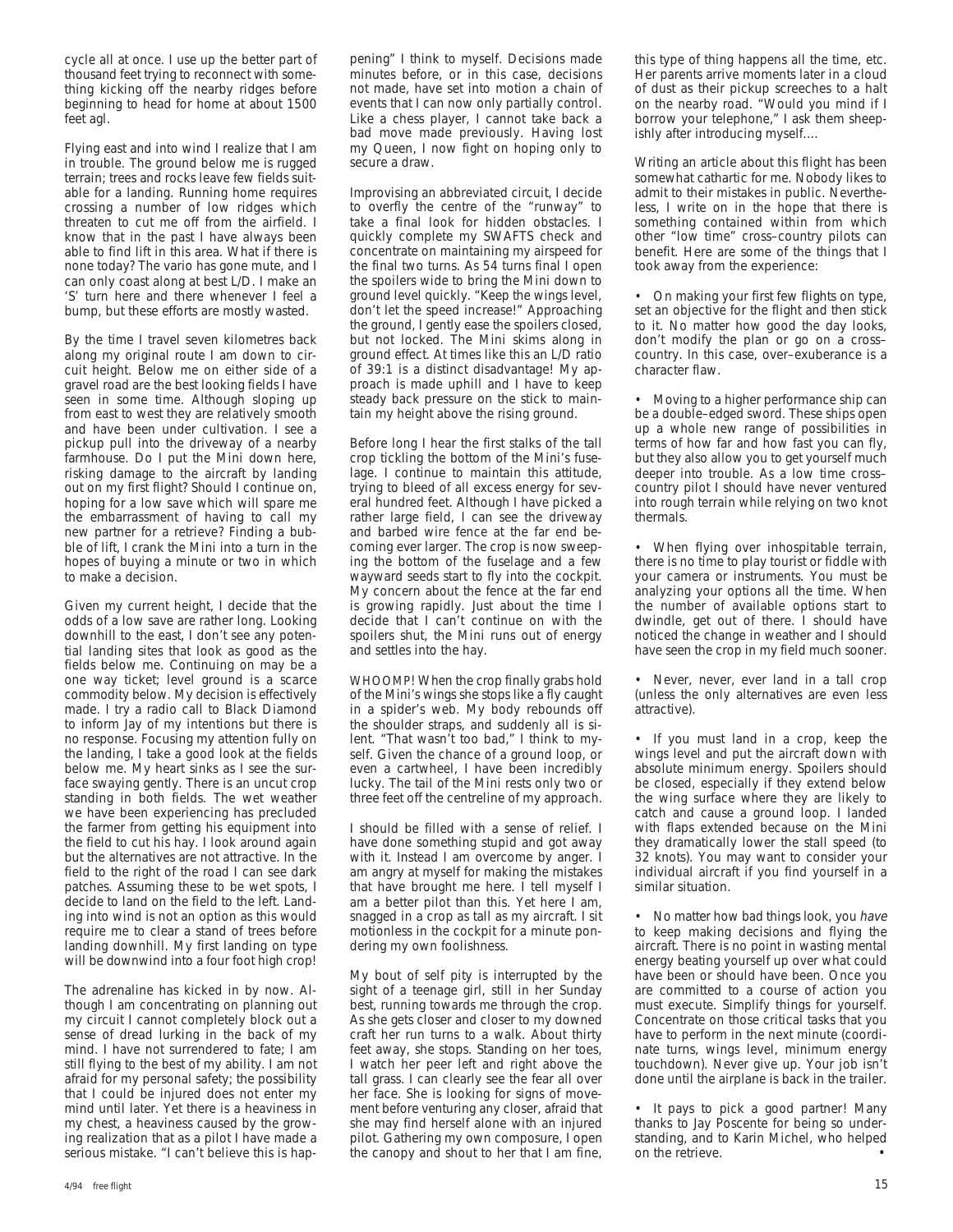# **medical facts**

# **THE SIDE EFFECTS OF ASPARTAME IN DIET DRINKS**

from Canadian General Aviation News

RECENTLY a letter was sent to COPA (the Canadian Owners and Pilots Association) in which a pilot expressed his concerns over questionable adverse effects from consumption of diet drinks containing aspartame. By 1986, the FDA and the Centre for Disease Control in the USA had evaluated 3000 known complaints. Fellow pilots who may have had similar side effects may be interested in the information below.

Plane and Pilot magazine featured an article on drugs and alcohol vis–à–vis safe flying practises that also talked about food additives. It explained that diet soft drinks are sweetened artificially by "aspartame" (with brand names NutraSweet and Equal), and that aspartame contains 10 per cent methanol. That caught my attention! I know that methanol (sometimes called wood alcohol) is a poisonous substance, which on ingestion causes blindness and death; two teaspoons full are considered lethal.

The article disclosed that methanol destroys the brain, albeit a little at a time, and that effects are cumulative. Depending on a person's physical state and tolerance level, immediate effects can either be severe (resulting in epileptic seizures, including grand mal, blindness, chest palpitations), or less noticeable (causing blurred vision, "bright flashes", tunnel vision, ringing or buzzing in ears, migraine headaches, dizziness, loss of equilibrium, lip and mouth reactions). Less noticeable effects might be passed off as temporary or caused by something else. But everyone is affected in one way or another, since methanol causes toxic reactions, not just allergic ones, in a few unfortunates.

Here are direct excerpts from the article:

"An Air Force pilot traced the patterns of tremors and seizures he suffered for two years directly to his patterns of NutraSweet consumption. When he travelled to areas where diet sodas were not available, he was free of the symptoms. But when he resumed intake of the beverages, his tremors resumed, grew more severe and culminated in a grand mal seizure that ended his flying career. His medical problems ceased when he quit ingesting NutraSweet, but it was too late to restore his flying status."

"Another pilot suffered similar symptoms only when using aspartame products. But FAA revoked his medical certificate when it was informed of the symptoms. After only two cups of artificially sweetened hot chocolate, a pilot experienced blurred vision so severe he was unable, in flight, to read the instruments and very narrowly avoided a tragic landing. Safely on the ground, he related his symptoms to the secretaries in his office. Both of them told of experiencing similar symptoms after ingesting aspartame products."

I, too, had bad experiences with aspartame. It replaced saccharin about 10 years ago; as a marathon runner in my 30s I consumed litres of diet drinks daily at that time. When I first drank pop with aspartame, it had immediate and severe effects upon my consciousness and vision. After a few scary incidents, pop consumption and problems seemed related.

I described symptoms and circumstances to my doctor. He ran tests, but never seriously listened to my concern of relating pop with the effects. He was a reasonably competent GP, but not ready to distrust, let alone blame, an FDA approved sweetener. Eventually I quit ingesting aspartame and have not had incidents since. Employed in the professions and a post–graduate, I conduct research occasionally and am aware of the difficulty of matching cause and effect (and the danger of doing it improperly). But there is no doubt in my mind that "tests" with my body proved that aspartame is bad (at least for me).

Apparently the other main components of aspartame, phenylalanine (50 per cent) and aspartic acid (40 per cent), combined with the methanol (10 per cent), create a witches brew of 16 breakdown products after digestion that cause illness. Animal tests revealed brain tumours, some cancerous; holes in the brain, womb tumours, uterine tumours, and reproductive dysfunctions. Studies on humans indicated that pregnant women and young children run especially high risks.

If pilots want more information, I encourage them to call The Aspartame Consumer Safety Network in Dallas, Mary Nash Stoddard, (214) 352–4268. ACSN promises confidentiality if asked, and will send an eye–opening information package.

# Comment by Dr. Peter Perry Chairman, SAC Medical Committee

This is an interesting article on aspartame and methanol and their side effects, all of which are quite valid. I am sure the aim of the article was to increase pilot awareness of the same. However, I think it has been taken out of context, so to speak, and we have to put the information in the proper perspective. The writer of the article and, I am sure, the other people he has spoken to did indeed have those alarming symptoms, so other users of aspartame should be aware of that possibility, particularly pilots.

If one looked at the full range of side effects of Aspirin and Tylenol, to take two other over–the–counter drugs as an example, one probably wouldn't dream of taking them because they can both produce a wide range of serious side effects, some of which can even be fatal. Even regular coffee is not to be taken lightly — I have seen one authority write that the consumer would be unfit to drive a car after two cups.

Aspartame and the other drugs mentioned have been around for quite some time. They have nasty side effect profiles. But millions of "doses" have been taken. So what is the bottom line. The important thing to consider is not the possibility but the probability of an adverse reaction occurring (bad side effects have low probabilities). Luckily, all the specific cases referred to in the article had dramatic side effects with rapid onset, making it easy to recognize and so respond appropriately. Often we are at more risk from medications with insidious onset of reactions, such as cold remedies and sedating antihistamines, to say nothing of alcohol, smoking, and hypoxia.

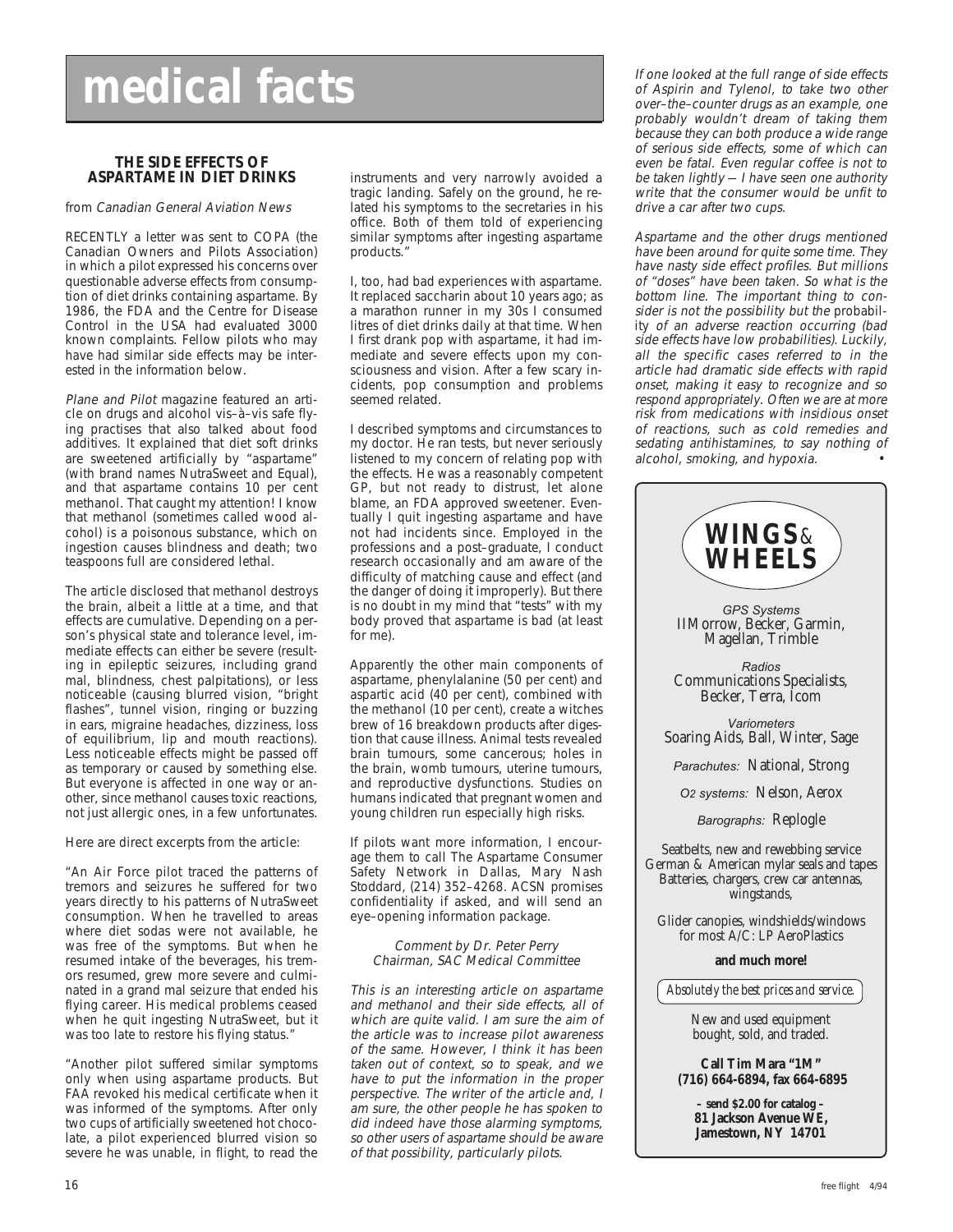# **LETTERS & OPINIONS** from page 5

Finally, why wasn't this change put forward as a proposal in free flight so that the ordinary member, and the ordinary instructor, could have a chance to suggest improvements before it was enacted?

### **Jack Dodds**, Erin Soaring

### Ian Oldaker responds:

Jack's letter raises some interesting points. First, I believe we went about suggesting changes to this badge in a responsible and thorough way. It was after discussions with our president and directors in late 1992 and 1993 that the idea to amend the badge first surfaced. The first proposal was then made at the CFI's seminar (in 1993), and was followed by discussion at two Association AGMs and discussions with the Advanced Soaring Association as well as within our own Flight Training & Safety committee who are now sponsoring the Bronze badge. We received some comments from these and other people, and overall enthusiastic support, which seemed to me to say, "go for it!" I am sorry Jack did not see the proposed changes earlier, but trust the following will satisfactorily explain what we did.

The badge is seen as providing all pilots with realistic soaring–related goals that they will be able to achieve quite easily in their early solo flying, and that they are not such a large step as the Silver C badge with its five hour flight requirement. The fact that some of the Bronze badge goals can only be achieved by getting additional instruction means that the more experienced instructors will be asked to become involved too. This is not such a bad idea, as those who no longer like sitting in the back teaching ab–initios will be able to do some soaring instruction instead, and pass on the skills they have developed over the years to the next wave of pilots.

During our discussions a problem was brought up — pilots entering cross–country clinics have had large differences in experience and skills, making the courses difficult to run. Therefore it became apparent that we needed to establish a "standard" entry level for these clinics. So the Bronze badge will become the basic entry level for cross– country clinics run by our two associations. From this, some suitable tasks were devised. If a club wishes to use this badge as the basis for the cross–country checkoff, so much the better; and we will have a national standard that all CFIs can follow. The skills will apply equally to pilots who do not wish to fly cross–country, but who wish to become better all–round soaring pilots.

The encouragement is supposed to be to the early solo pilots, and therefore we have tried to minimize the paperwork. Signatures or sign–offs would be collected over several weeks while the different tasks are completed. Come on Jack, one of the aspects of soaring badges is the paperwork, so an early I and several of my associates believe this sort of activity will materially improve our retention of pilots who have just started the sport, and who see that the challenges are continuing after solo and licensing, with exciting flying including some work with senior instructors. We need to continue our involvement with our newer members after licensing, and this is considered to be one way of doing this. Let's go for it!

Jack has quite rightly said that approaching over the threshold at 1 metre is dangerous, however in this case the 150 metre marked– part of the runway is supposed to be within the normal runway so that the pilots will cross the airfield boundary at the normal heights that they are used to. In other words a pilot will still approach normally and will have an aiming point well within the normal runway length; the 150 metre marked area may include or it may be beyond the aiming point. In either case the pilot is to cross the threshold of the marked area at the 1 metre minimum height specified. This should ensure that low time pilots will not develop a habit of aiming at the very end of their normal runway, but will be well within it. I trust other pilots did not assume that we meant the 150 metre length should start at the threshold or field boundary!

Upon reflection, what is the "threshold"? It is not necessarily the very end of the runway, but some mark down it. San Diego's main runway (facing the ocean) has its landing threshold perhaps 3000 feet into the runway, because the nearby mountain dictates such an approach.

The gliders that most of us fly as a first solo machine (eg. 2–33, K–13, 1–26, etc) should be stoppable in the required 150 metres if the landing is properly held off. If pilots flying a higher performance glider wish to try this exercise without a wheel brake, perhaps they should try the landings in a 2–33 or 1–26!

# **SEARCHING FOR DIAMANTS**

We are attempting to find the current owners of "Diamant" sailplanes. There were eighty–three ships originally produced in Switzerland from 1964 to 1971. Almost half of these sailplanes were imported into the USA and Canada. We have had an active owners network for almost 20 years. Now we want to contact the other owners scattered around the world.

On 4 September 94, the Diamant original designers Thomas Bircher and Jurg Von Voornveld, together with René Come, chief construction sponsor and Marketing Director, will be celebrating the 30th anniversary of the first flight of the prototype Diamant. This type became the first factory production model and pioneered foam/fibreglass composite sandwich construction (throughout the entire fuselage) as the world's first certified flight structure of this material.

The celebration will be at Skylark North Gliderport in Tehachapi, California. All Diamant owners, past and present, are invited to be there. If a sailplane is no longer flyable we would like to know who the last owner was and what became of the sailplane.

For further info or to correspond with the "Diamant Owners network" please contact:

### **Dan Pierson**

1480 W. Compton Blvd, Compton, CA 90220

# **ACCEPTABLE CONTROL LOCKS**

(In reference to Dave McAsey's letter in the last issue) I was glad to see that some action is actually taken to secure that flopping Blanik elevator. However as predicted, I did expect to read some "flak" about the rubber bungy method of doing it. As I said, on my home field, I got "What's wrong with the belt?" From Cu Nim, at least David explains his objection and recommends control locks. From my point of view, whatever works for you, do it.

For control locks, I have seen some that might as well have been made of reinforced concrete, but who would want to carry them to the far end of the field when they are most needed? It is just too easy to forget and revert back to the belt. The belt method is not so bad, provided it is used properly. It is still easy to forget to fasten that stick after an exhilarating flight: "Well, we just push the plane a couple of feet anyway, what harm can come?" On a 1–26, a gopher mound can do the damage.

I have not read that article in SOARING about bent torque tubes. The Blanik uses torque tubes for the flaps, and push rods for the ailerons. Come to think of it, if one uses control locks for the elevator, one should also carry aileron locks, as the wind can sure bounce those barn doors around and bash the daylight out of the stops. Then we should also carry a rudder lock too.

If you have the manpower, the time and all five locks are handy to carry, by all means do it. If you don't, use at least the belts to fasten that stick. It can serve for both the elevator and the rudder. The rear seat belts can be used to keep the rudder from banging around by fastening to one of the pedals. If the wind is not a factor, one shoulder harness slid over the end of the stick and not tightened fully should suffice. But this is easy to forget. I know — I forget it often, even after hundreds of landings. On the other hand, the rubber bungy has only one purpose: to hold the stick off the stops during ground handling and keep the elevator trailing edge high. It is also a psychological tool to make certain it is used.

Regardless of what is used, use something that makes sense.

**George Eckschmiedt**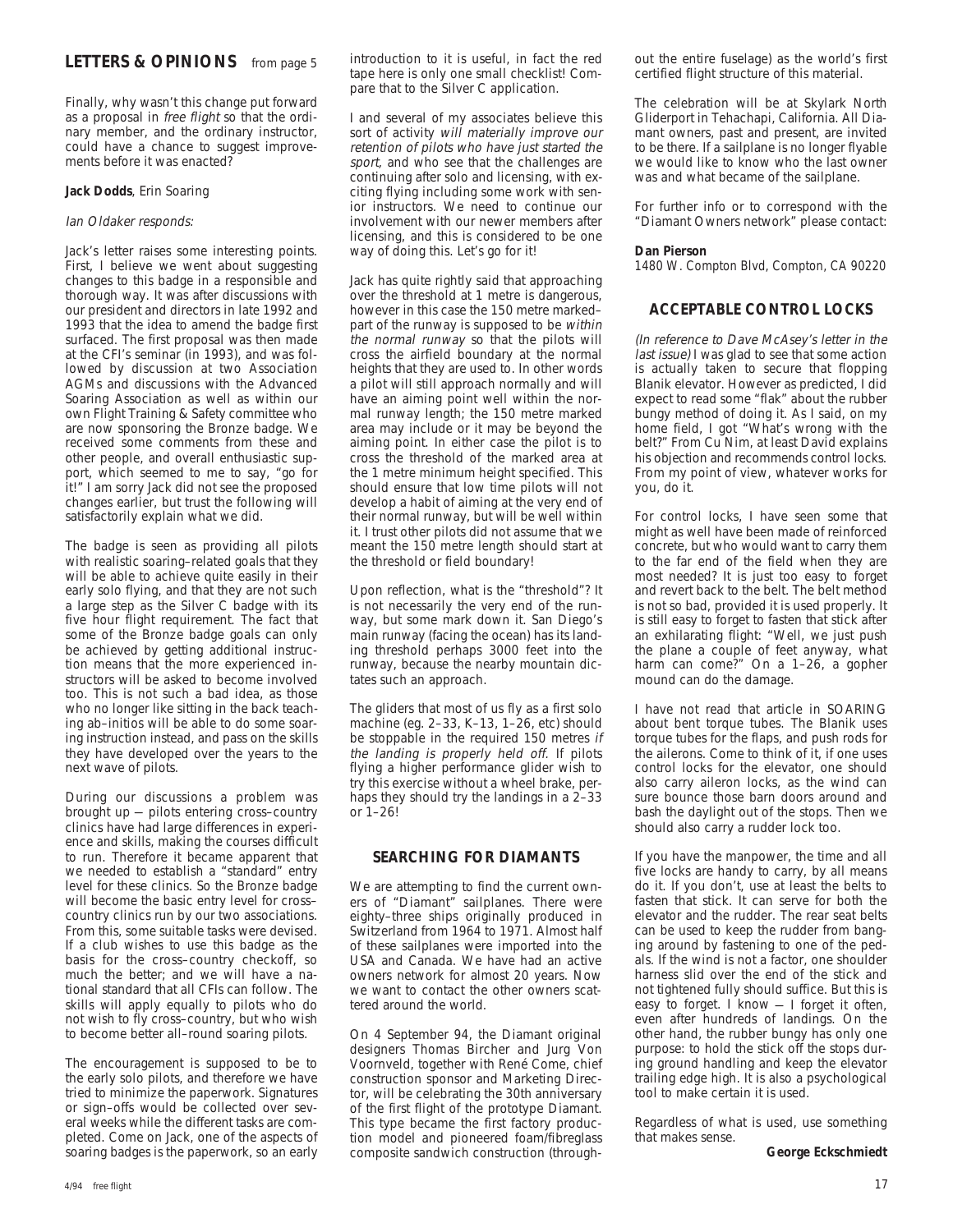# **VITAL ACTION CHECKS**

# are just that — vital

# Suggestions for making them more foolproof

# **Ian Oldaker**

Chairman, Flight Training & Safety

N OLD PILOT who had not flown for many years climbed into the glider. I saw a look of pleasure come over AN OLD PILOT who had not flown for many years climbed into the glider. I<br>saw a look of pleasure come over<br>his face, but then a small frown appeared. He didn't see the "usual" array of instruments. You see, he had flown a plane last during WW II, and his had been a four engined machine. His frown didn't last long however, and I got in to prepare for takeoff. I started the pre–takeoff checks and he said that he used to do those too, but they were much more elaborate. Then I could detect another frown as he said he couldn't easily remember his list. I told him this didn't matter as two of our gliding checklists were posted as convenient stick–on labels on the front panel. That seemed to satisfy him.

The point here is that checklists are as old as flying: if they were not needed they would not have been invented!

I wish it were always as simple as going through a list and checking the various items. However, there are some important points that need emphasis, especially as we continue to suffer misfortunes when pilots either don't do one of the checks properly, miss an item or don't do the complete list at all. This is examined below as many of our accidents are unfortunately attributable to the pilots not correctly doing their vital action checks.

Takeoff checks are important for several reasons. A good reason can be given for each item on the list. For example, if the controls are not checked for full and free movement, how can the pilot "guarantee" they will be free when needed? Full deflection is suddenly called for during the flight when a spin entry demands quick action ... it's too late now to remove that offending rudder lock. It has happened. Wow, you say, how could it? But it did.

We often hear about the "positive" control check. What is this, you may ask? After rigging the glider, can you guarantee that all controls are connected properly? Would not a firm check, with someone holding each aileron, then the elevator against your stick force, be a good insurance? This is the positive way we should check the ship after putting it together — every time. Did you do yours last time you rigged? Be honest, I know you feel they were done right, but think a minute of the pilots who have taken off with one aileron disconnected. Yes, it has happened to two personal friends both of whom had the presence of mind to release before becoming airborne. Then there are those not so lucky, who crashed as a result of mis–rigging. Yes, is has happened — positive control checks are vital.

During the pre–takeoff checks a most important item to check is the spoilers, or dive brakes as they are often called for the more powerful types. How do you check them, and what do you check? First and foremost

is the need to have them closed and "LOCKED". But first, they are often open during the first part of the preparations for takeoff, or they may appear closed

but are not locked. Then there are the worn lock detents or catches of some gliders that will allow the brakes to open surreptitiously on takeoff. So what do you do? Make a point of saying out loud, "closed and locked" as you do this item.

Remember that an over–centre lock may be quite stiff and will require a fair force to push the handle over centre. Now, instructors please note: instruct your students to place the back of their left hand against the spoiler handle, (the back of the hand is to prevent the student inadvertently grabbing and opening the spoilers). Then as the take-

off starts, the pilots must monitor that the handle does not become unlocked and allow the spoilers to begin opening. By placing the hand in this way all pilots, of whatever experience, will be saved the trauma of landing in the trees or even landing in the river, or of hitting the ground hard following an interrupted launch. Yes, all the above continue to happen, for a painful and expensive experience.

Consider the poor tug pilot struggling with a very low climb rate at perhaps a slow

speed, and wondering how to signal the glider pilot to check the dive brakes closed. It is a rudder waggle. Yes, this is the emergency signal to CLOSE THE DIVE BRAKES. Instructors — remind students of this, and perhaps show your students the

difference between the wing rocking — RELEASE IMMEDIATELY — and the rudder waggle — CLOSE THE DIVE BRAKES. This can be arranged with the tug pilot before takeoff, and will be a useful reminder to him too! To avoid having to do this at all, let's all start to consciously monitor the spoiler handle and to plan ahead for that interrupted launch.

One sometimes hears of low level launch problems such as a tug running out of fuel or a slow winch launch which demands a higher speed. In either case the only resort the glider pilot has is to release. What next?



*Checklists are as old as flying: if they were not needed they would not have been invented!*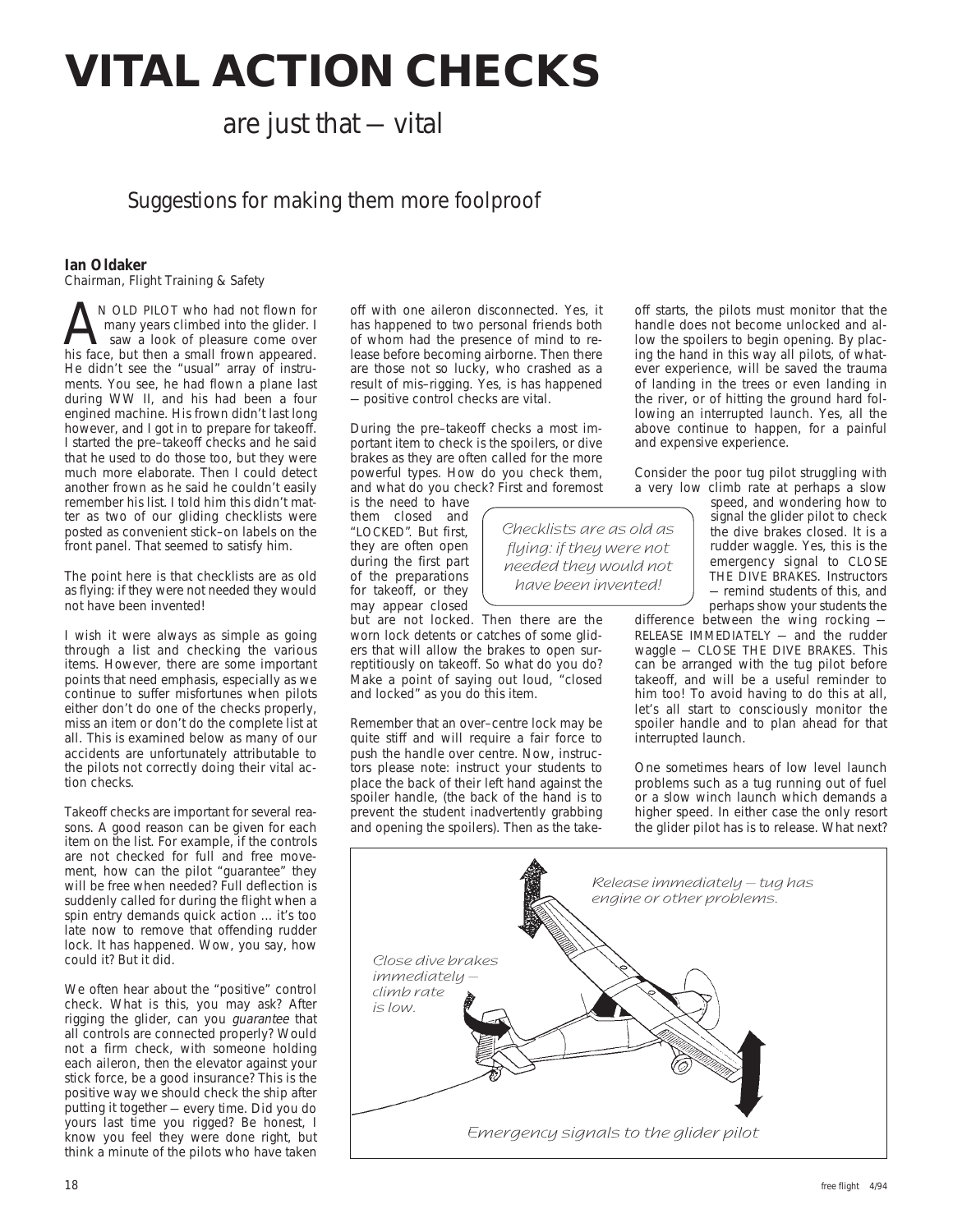

Too late to ask now, what to do should already have been in mind! In other words, plan ahead. Here again, instructors please note. Teach your students to anticipate the problem before it happens; this can and should include an assessment of the wind speed, where to land if a problem occurs "here" and "at this height", and what to do if the winch just does not pick up speed, remembering that we have now discontinued use of the too–slow signal on winching as being dangerous (see "SOAR and Learn to Fly Gliders" page 104). In this way the habit is formed in the new student's flying practises so when a real emergency occurs on a later flight, that day's plan can immediately be put into effect.

Sounds simple, but how many of us consciously do this? Low level launch interruptions (which is what they really are) can be handled easily by pilots who think ahead. This leads me to suggest we might add an item to the CISTRS–C checklist to read CISTRS–CO, the "O" being Options. What options do I have for an interrupted launch at various heights low down, for example? And because the wind is from one side and is fairly strong, this means I should plan my approach accordingly (depending on the runway layouts, available height, speed and so on). Plan what to do before takeoff, it may save embarrassment later.

Canopies have seemed to have had minds of their own in past seasons as several came open on takeoff. I trust pilots are deliberately checking that they cannot open the canopy by pushing up on the frame, after

they have "CLOSED AND LOCKED" it as part of the pre–takeoff checks.

Now we come to the pre–landing checks. Who would think that a pilot would forget his landing gear is down? But some guys have raised the wheel as part of the check, because the wheel had not been raised as part of a post–release check. Post release check, you say? Yes, don't you check rope/ cable gone, re–trim, wheel up, location of club field? I do. Then there are the spoilers and flaps on some gliders such as the IS–28B2 Lark and Blanik which can and do get pilots confused. How are these problems overcome? It's been proven time and again that colour coding, shape of handle and even position don't prevent inadvertent use of the wrong handle, particularly when the pilot is under added stress. However it has happened, and pilots have overflown runways because they had the flap lever in the hand and not the divebrake lever. And someone once pulled the 1–26 release handle for all they were worth but the glider still would not steepen its approach!

A simple routine that is taught in Australia is to follow the concept to "LOCATE, then IDENTIFY, and then OPERATE" the required control. For all ancillary controls, including those mentioned immediately above, this means to look at the handle, identify that it is the correct one and that it is in the expected position (wheel up or down; is it the release, spoiler or flap handle?), then to operate it. This substantially reduces the chance that the wrong control will be operated. An additional item that instructors should note is to teach your students to LOOK AT THE SPOILERS as the handle is operated to check them on downwind (see page 28 of "SOAR and Learn to Fly Gliders"). If it is the wrong handle, such as the Blanik's or IS–28's flaps, this will become obvious immediately! These ideas should effectively eliminate use of the wrong handle, or raising the wheel for example, when doing pre–landing checks. The vital action checklists are just that — vital actions which if neglected can lead to trouble.

There are some extra things to remember about doing these checks. First and foremost is that when a pilot is preparing for takeoff, don't distract him or her — interruptions from you should wait. If you as the pilot are interrupted, start again right from the start of the list. In this way you will be assured that all items on the list will have been covered.

I haven't yet mentioned the other check, CALL, the check to do before doing stalls, spins or aerobatics. It is equally important to go through this one of course; instructors should note when a student forgets that it is far better to stop them right away and to go back and do the checks properly before doing the maneuver. Don't let the student persist in doing a stall and then correct the fault! Doing something incorrectly is allowing them to learn it that way. And if you, the innocent bystander, should notice a pilot not going through a pre–takeoff check, how about doing the pilot a favour, but not after the flight. Perhaps a word with a fellow pilot/instructor might save the pilot's backside one day. We are all in this together, and I believe we have to do something about the current situation, so how about helping each other in this and other ways to improve how we do things. No one should be above receiving a bit of a reminder/suggestion to smarten up, however experienced they may be!

Clubs start the flying day with a deliberate check of the glider, the daily inspection. Why not start yours (if you did not do the DI) with a deliberate walk–around check, yes it has helped people avoid a flight in a damaged glider; I recall someone once noticed the safety pin was missing from the elevator bell crank pin! But most vital is the completion of a good, and thoroughly gone through pre–takeoff check. Then keep thinking of the options you have if the launch is interrupted for whatever reason at a low height. And keep that left hand against the spoiler lever!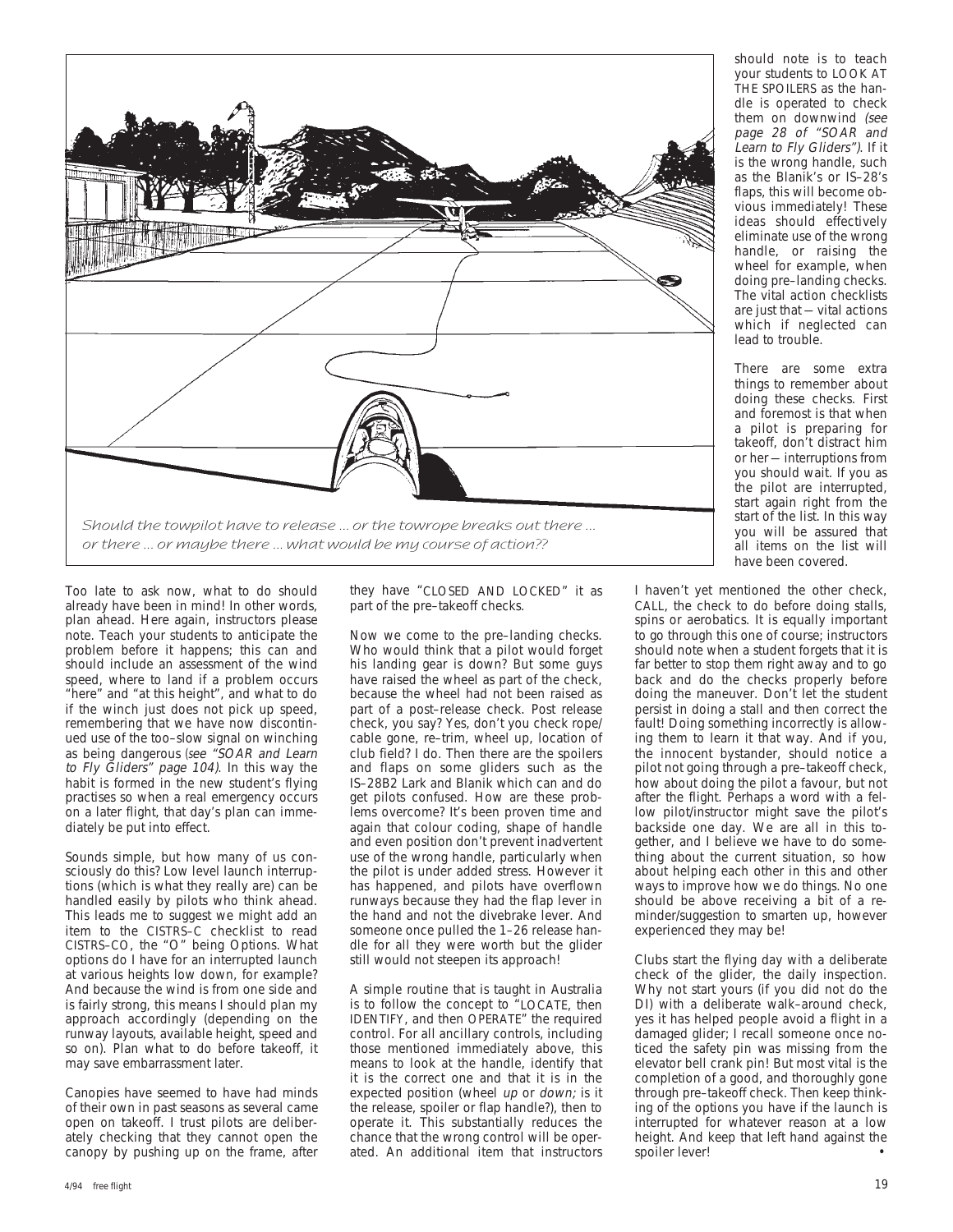# **the 7 S's**

# **George Szukala** Cold Lake Soaring Club

In the 6/93 issue of *free flight*, lan Oldaker<br>wrote a good article on off-field land-<br>ings which presented all the considera-<br>tions a pilot must address in landing away n the 6/93 issue of free flight, Ian Oldaker wrote a good article on off–field landings which presented all the considerafrom home. It's the kind of article which requires careful study. Study, as we all know is not just passive reading, but if conducted properly, is the dynamic analysis and reflection upon that which has just been read. In other words, it's hard work!

Now that we've all had a chance to study Ian's notes on off–field landings, it's time to present a short refresher and provide a ready–to–use in–flight checklist on how to pick a field. Field landings are a natural part of soaring and though many experienced pilots haven't had lots of field landings, all pilots need to prepare for the possibility of floating into a canola patch. Field selection at an early stage is critical to prevent panic decisions being made so I use a method known as the "7S" approach to field selection which I'd like to share with you. It's a memory aid used by helicopter pilots to select confined areas suitable for landing, and being the very resourceful chap that I am, I stole it from them.

It goes like this: SIZE, SHAPE, SLOPE, SUR-FACE, SURROUNDINGS, SHOOTS and SUN. Say it out loud to yourself three times and it'll be yours for life.

**Size** Make sure the size of the selected field is large enough to accommodate your glider and that the prevailing wind will allow the greatest length to be used. Factors like nearby roads and accessibility to buildings/phones, although important, should be lower down on the priority list. The objective here is to get you and glider down in one piece and without damage to either. You'd be amazed from what locations gliders can and have been retrieved, so if you find yourself in a spot of trouble don't pass up any field that you believe your skill will allow you to land in safely.

**Shape** Is the shape of the field conducive to a successful landing? In other words, the field doesn't have to be perfectly square or rectangular, any shape will do as long as you can squeeze the glider in there. Golf fairways with 20 degree dog legs, stretches of abandoned road, gravel pits, meadows and, yes, even natural gas pipeline clearings will work. Again, be open minded with regard to field shape; abstract fields may look strange but may provide you with the escape that's required.

**Slope** See if you can detect any appreciable slope to your landing area. Slopes are important in conjunction with wind direction because this will determine if you can stop after touchdown. Each situation will have to be assessed on the circumstances presented in your flight. In some cases it may be possible to accept a downwind landing because the slope up will help in decelerating the glider after landing. Avoid choosing a field with a slope which crests in the centre of your landing area; it would be undesirable to land upslope, cross the apex and then be faced with a downhill slide into an obstruction or rough terrain.

**Surface** This should be fairly obvious to most folks. Inspection of the field is important so that you can negate the chances of being surprised in the last stages of approach. It's extremely hard to do a go– around in a glider! Besides looking at the obvious obstacles such as tractors, hay bales, large boulders, and trees, a pilot should consider choosing a field based on crop type or with low stubble so that the surface can be exposed to maximum inspection. In landing in tilled fields, consideration should be given to landing parallel to the furrows rather than across. Fallow fields usually offer the best possibilities for a good inspection and subsequent reasonable landings.

**Surroundings** This checklist item deals with trees or other factors which could influence how you would set up your approach. There are marked differences to landing in a field which has a clear, shallow approach rather than dropping in steeply over obstacles. Consideration should be given to picking an into–wind approach over low obstacles or through breaks in surrounding vegetation which will contribute to a shallow glide slope.

**Shoots** We're not talking about hunting here. This part deals with undershoots and overshoots to your selected field and how these aspects would affect your approach during its final stages. The best situation would involve a field within a field. In other words, if things really started to go from bad to worse during your approach and you encounter strong sink or lift, a landing in a field prior to, or past the one selected may turn out to be okay. Naturally, you would've focused your attention on the selected field from altitude and therefore, may not have noticed specific details of the fields surrounding your intended place of landing, so the ability to land your glider precisely comes into play here as it would with any aspect of off–field landings. An unintentional undershot or overshot landing would obviously pose a degree of uncertainty with its

associated heightened level of anxiety which a pilot would like to avoid. The objective of SHOOTS in the checklist is to simply get you to think about them when making field selections from a comfortable altitude and to be aware of any consequences which may result in a botched approach.

**Sun** This final item may seem insignificant, but in fact plays a very important part in off–field selection. An approach into the sun will blind the pilot as he flares for landing and will therefore remove any capability the pilot has of distinguishing the field's subtle details that may have been overlooked during field selection from altitude. Ideally, one would like the sun to illuminate the field being landed upon while being at the pilot's rear hemisphere. Again, this is something to think about at altitude and is nice to have working for you in an off–field landing, but don't get too panicky if it doesn't fall in line with your plan, just be aware of it as a consideration.

In closing, use of this checklist will vary with aircraft type and pilot experience, skill level, and type or amount of off–field landing training one has gained. As it's not likely that off–field landings will vanish from our sport unless we all start flying motorgliders, checklists or mnemonics should be used where possible to aid field selection. Remember, "If you're not occasionally threatened with an outlanding on your cross– countries, you're not trying hard enough!"

So, taking every factor into consideration and making an early decision, what would our ideal field look like? Well, it would most likely be a level sod farm partitioned by low fences and the closest tree is in the next province. The approach would be into wind of course and we would be landing with the sun behind us. The farmer would have no field equipment out as it would've been put in the barn at day's end and any livestock would be penned. A well–oiled gravel road services this ideal farm and a gas station with pay phone is located only a mile away. After landing in this field and looking over your glider at those unsightly grass stains, the farmer comes out to greet you with a smile and beer in hand. You're invited in for a home–cooked supper and subsequently introduced to the farmer's daughter, who happens to love glider pilots because they are always landing on dad's sod without damaging the crop. During supper, farmer George mentions that he does his own crop dusting and never bothered to remove the towhook from his Pawnee. He believes that a towrope might still be in the back and offers to give you a tow back home next morning. I'm sure you get the picture!

Size, shape, slope, surface, surroundings, shoots and sun. Even if you just remember the headings, they will most likely prompt you to give some consideration to the factors affecting off–field landings and you will be able to pick fields like the one described above with confidence — although it may only be in your dreams. Happy landings. •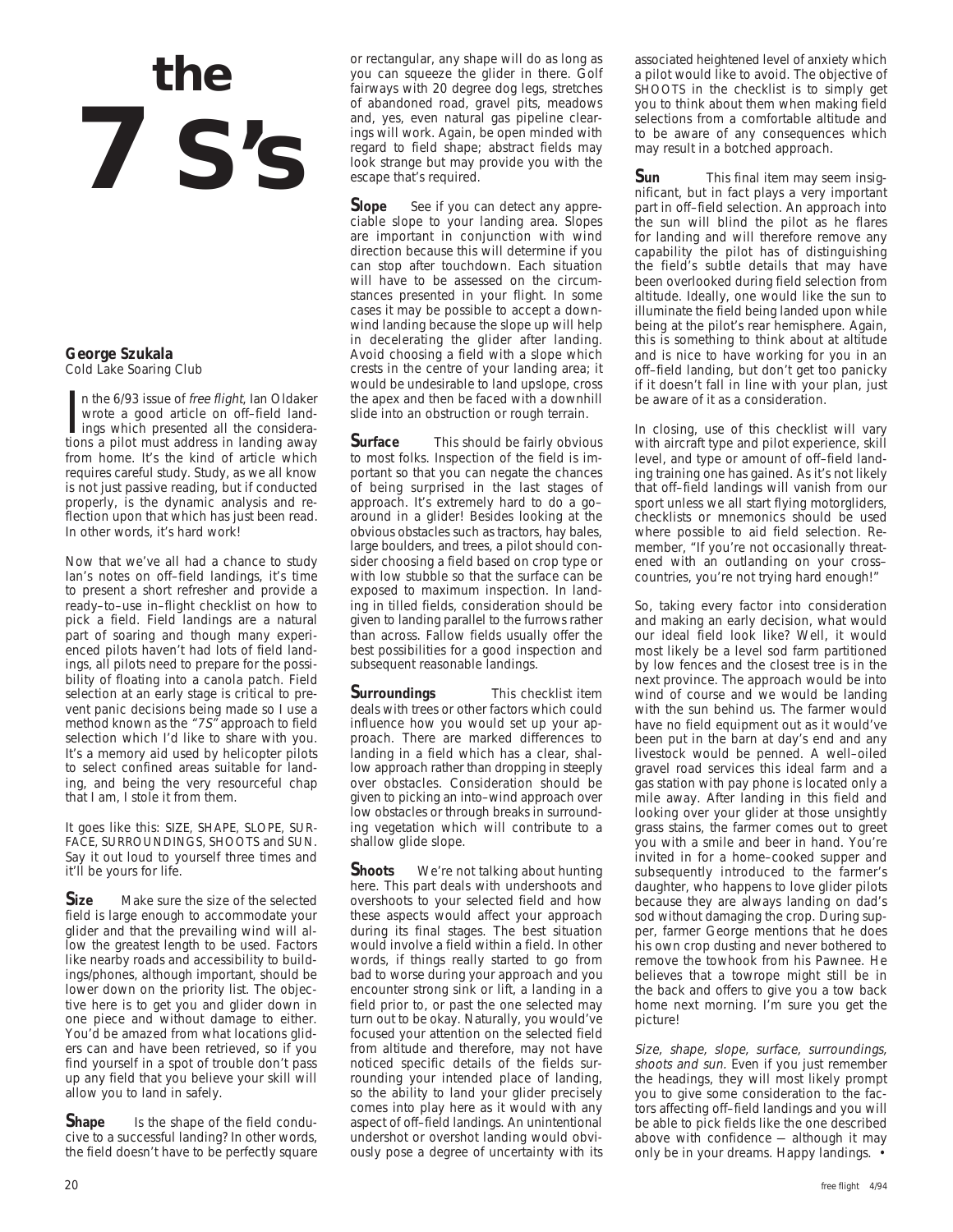# **incident reports**

# **THE UNFORGETTABLE GOLDEN MOMENT**

# **Dave Burgess**, Vancouver

I was flying in my Libelle at Golden, BC during the BC Soaring Safari and was just passing through 7000 feet after a period of scratching on the ridge. It looked like I would get an excellent flight after a rain day. I settled in the cockpit and adjusted the rudder pedals towards me. About a second later, I heard a muffled bang and the left pedal disappeared under my foot. I thought, "I bet the rudder cable failed."

I decided to keep going around the turn to head towards the airport and away from the mountains. I knew that rudder was not an essential flight control, but was surprised at how difficult it was to understand what the aircraft was doing. (Unknown to me at the time, the spring on the right rudder pedal was applying about 1/3 right rudder. Try flying this way as an experiment some time!) "If I can't control this, I will bail out" ran through my mind, surprisingly calmly.

At this point, the aircraft was headed approximately back towards the airport and I skidded out of the turn to try to determine how I could land the aircraft. The rudder cables on the Libelle run along the cockpit sides and appear under one's knee, so I thought there was a reasonable chance that I could retrieve the "live" end of the failed cable. After a desperate grab (it would have helped to loosen the shoulder straps) I got the cable. By pulling it forwards, then folding it back for extra friction I found the right rudder pedal alone could give me reasonable control. I now had some time to talk on the radio and practise flying the aircraft.

Right turns were quite normal, while left turns were clumsy at best. I decided on a right hand circuit. As my left hand was occupied with the cable, I left the spoilers where they stayed at the 3/4 open position for final. I did have to close them for a few seconds to avoid undershooting. Touchdown and rollout were uneventful — luckily there was no gusty crosswind.

The failure occurred at the front nicopress fitting at the end of the left rudder cable. The thimble was a slightly tight fit on the anchoring shaft. This caused the cable to flex slightly at the aft end of the swaged nicopress sleeve each time the rudder was moved, and eventually fail due to bending fatique.

There is a service bulletin to inspect the rudder cables where they go through the S shaped pedal tubes, and I check for frayed cables every few DIs. However, the failed area of the cable up at the forward bulkhead is difficult to see without removing the complete pedal assembly, and it is also difficult to determine which of the frayed wire ends are from the end of the cable, and which are breakage. The replacement and right hand cable's thimble ends have been verified to pivot freely on the anchor shaft to prevent the failure recurring.

What can be concluded from this near accident:

• I was lucky. Had this failure occurred on tow, or while I was flying near the ridge, recovery would have been difficult.

• I am suspicious that US and metric nicopress thimbles are slightly different sizes. Most gliders are made with metric hardware which may cause subtle problems during maintenance.

• The end of the nicopress sleeve is a likely place for cable failure. These sleeves are located near the ends of the cable — places that are often difficult to inspect.

• It gave me confidence knowing that the rudder is not an essential flight control. I knew that my chances of having a positive outcome for the situation were very good. The loss of elevator or aileron control probably gives much less chance of landing the glider in one piece.

• I have rehearsed bailout from the Libelle. However, it would be helpful to prethink the criteria for bailout. If I had been unable to control the glider, how much height would I have wasted? Would the bailout decision have been left too late? This must be balanced against the fact that only 70% of pilots survive after the decision to jump has been made.

• It is helpful to have some knowledge of the location and operation of systems on the aircraft.

• I could also have controlled the rudder by putting my toes behind the right pedal and pulling, but I didn't think of this until a few hours after I landed.

• Try flying with your left hand until you are proficient. If the right cable had failed, my right hand would have been busy and unavailable for flying. Many emergency situations may need an extra hand.

I hope this story gives you some food for thought during your next DI and flight. •

# **A REPORT ON REPORTS**

As of the beginning of July, very few accident and incident reports have been received. So far I received four notifications of insurance claims but no associated accident reports, one substantial damage with no claim, one gear–up landing with no damage, and some miscellaneous tidbits.

Some frightening incidents were also reported — one of Canada's most experienced and best known pilots forgot to connect the ailerons and actually took off, though not too high (thanks for the report) and a rudder cable failed in flight in a Libelle (see story opposite). This should give a heads up notice to all gliders having in–flight adjustable rudder pedals. Cables can and do wear and fatigue around pulleys, through fairleads, and at points of connection!

Please do not forget to send in your incident reports to SAC. You may save someone else's life as a result. Remember, do not substitute safety for convenience.

### **George Eckschmiedt** FT&S committee

# **ACCIDENTS & INCIDENTS**

7 May SOSA, Pawnee. Taxied into soft area of airfield and tipped onto nose, prop destroyed.

14 May SOSA, ASW–15. Hit runway taxi light, minor wingtip damage.

20 May SOSA, Hornet GQMB. Gear up landing, no damage.

21 May Bluenose, K7 FOZA. Heavy landing, no damage to ship, minor injuries to P1 and P2.

22 May Air Sailing, ASK–13 FYEQ. Pilot caught finger ring on edge of vent window, broke canopy.

23 May COSA, Astir GYJZ. Hit fence on final of outlanding. Section of fence knocked down and some crop damage, no info on glider.

3 June Regina, Twin Astir GSLG. Hard landing after pilot's hand slipped off spoiler control.

5 June Champlain, 2–22E FWTY. On turning off runway to clear approach, pilot rolled glider into a shallow ditch, minor damage.

5 June Bluenose, K7 FOZA. Undershoot with heavy landing, substantial glider damage, no injuries.

26 June Toronto, Puchacz FKHX. Hard outlanding in field next to club.

3 July Edmonton, ASW–20FP GULX. Hit rocks on outlanding, some belly and wing leading edge damage.

8 July Regina, Open Cirrus FBMX. Gear up landing with minor damage.

10 July Vancouver, Blanik L–23 GVSK. Catapulted into air before takeoff (?), heavy landing, no damage.

17 July Rideau, Breguet 905–5 FZDM. Towplane lost power after takeoff, some damage to glider on landing, tug a write– off (no claim).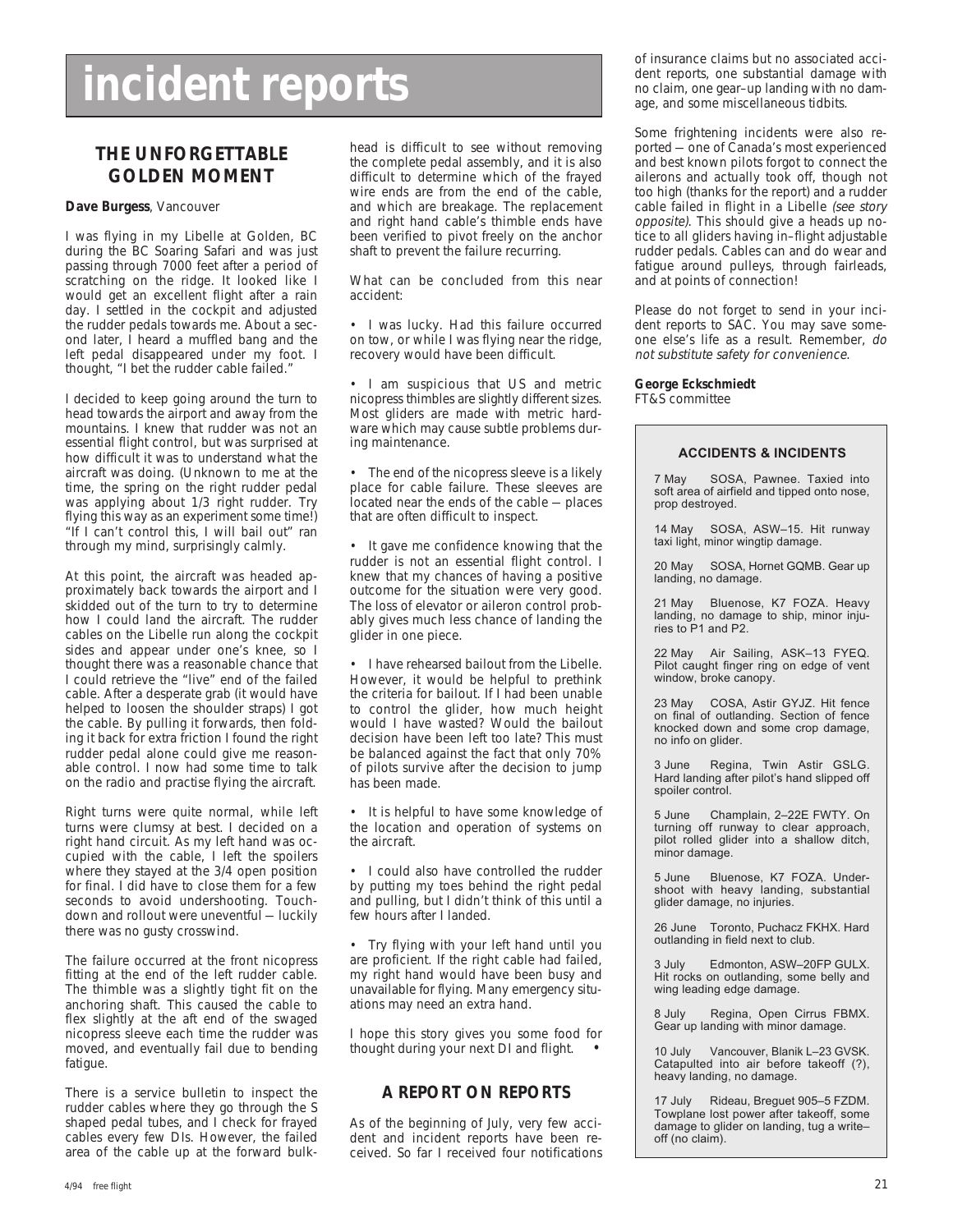# **␣ club news**

# **MONTREAL SOARING COUNCIL 94 SOARING ?? SEASON**

To date, the 1994 soaring season at MSC has been one of the wettest, windiest, and woolliest in recent years. At one point in June, we had nine solid days of rain with only a half day let–up. The weather has been more akin to a wet autumn, sporadically sprinkled with a few days of scorching hot end July/early August type stuff.

Some suggestion was made that we rename our club the Montreal Grass Cutting & Mosquito Farming in Hip Waders Club, but the acronym is too unwieldy. Besides, it might give potential new members the idea that we don't actually glide, soar, or even vainly haul ourselves through the water–laden air. At least the intros didn't complain too much about turbulence during their flights ... but what do the advanced students train on when you talk about thermals?

To be fair, we've had a few (and I mean few) days of relatively decent weather mostly midweek.

On the bright side (is that the sun breaking through!, open the hangar doors!) we have made a lot of improvements around the site. Our second  $2-33$  is back in service after a cleanup and a new paint job; all three L–19s are just waiting to tow, and our LS–1 has a new canopy. Improved showers and sewage system components were installed thanks to our affable clubhouse director and assistant CFI (notice the order) Bill Roach. The only downside is that our beloved DG–300 isn't back from the repair shop. But then what would we do with it?

The Eastern instructors' course is being held at MSC July 16–23. Then, July 25–29, we are hosting a friendly soaring competition for sports, club and 1–26 type sailplanes.



# **THE WONDERS OF GPS**

Last winter I was flying in Florida for several weeks with a Garmin 55 GPS mounted on my panel.

I am amazed at how useful this instrument is. You no longer need either a map or a compass. You never look at the ground except to take turnpoint pictures and you always know your exact track over the ground.

I have set the display to show five items on the screen simultaneously —

| GOTO           | name of turnpoint                  |
|----------------|------------------------------------|
| <b>BEARING</b> | direction to turnpoint             |
| <b>TRACK</b>   | direction of travel over the       |
|                | ground                             |
|                | DISTANCE distance to the turnpoint |
|                | GRD SPEED speed over the ground    |

The units can be set to nautical miles, statute miles or kilometres. When TRACK and BEARING are the same you are travelling directly toward the turnpoint. TRACK is updated so quickly (once per second) that it is possible to use the GPS to fly in cloud (and I'm told that contestants at the world contest in Sweden flew in cloud using GPS).

During a normal thermal circle TRACK seems to be about 10 to 20 degrees behind the instantaneous heading.

When you purposely fly off course to go to a thermal the difference between TRACK and BEARING gives you an exact measure of your deviation, while BEARING is constantly updated.

I was expecting to have to buy a new final glide computer which would accept the output from the GPS but I find that it is very easy to update the computer distance manually and of course you get a good wind estimate by checking the difference between GROUND SPEED and your airspeed.

You probably really don't need an electronic final glide computer — a plastic circular slide rule is all that's necessary.

The GPS is a truly revolutionary new instrument which will make radical changes in your cockpit activity. Any pilot without GPS will be at a severe disadvantage in a contest. I'm not sure that this is good, but I believe it is true.

It certainly is good for safety because you no longer have any need to have your eyes in the cockpit trying to figure out from a map where you are. You can spend much more time making soaring decisions because navigation is no longer necessary, at least until your battery fails or someone turns off the satellites for a while.

**Walter Weir**, COSA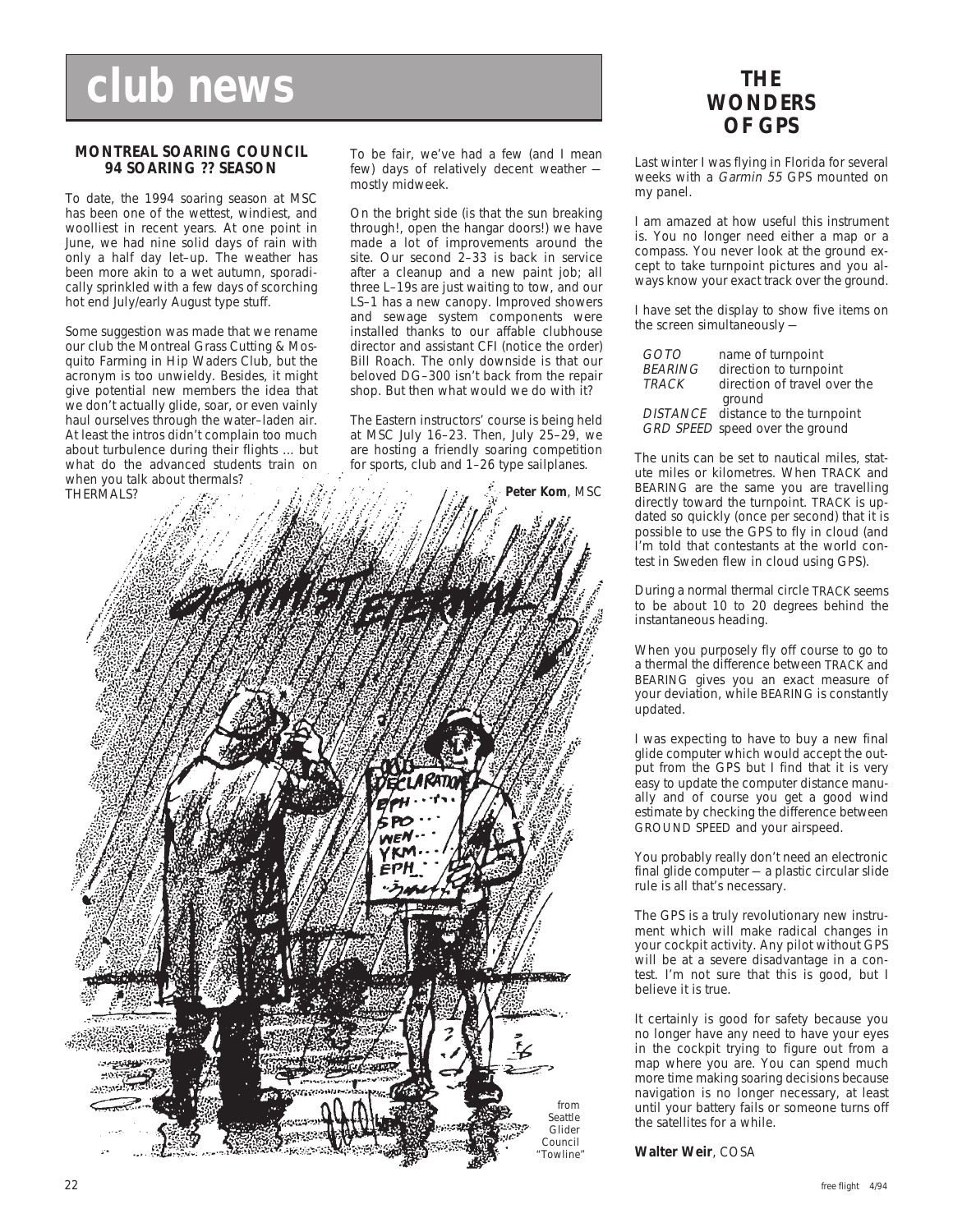# **THE WORLD RECORD FOR EXCUSES**

# **Walter Weir**, COSA

May 10, 1994 — Keystone Gliderport, Julian Pennsylvania

It was a beautiful day for soaring but not a ridge day. I had declared a 750 km out and return task which I thought might be possible if the thermals were wonderful. As it turned out they were a bit too wonderful and it was already overdeveloping with some very large rain squalls blocking my way when I was only 50 km out. I tried to find a way around them but new ones seemed to develop and block each plan I came up with. Finally I gave up, climbed as high as I could (about 7000 agl) and started back to the gliderport.

Meanwhile back at the field, Bernie Palfreeman of MSC had his takeoff delayed by a squall but was now in the air with about ten Americans, flying locally. It was coming up to 12 noon and when I got a chance I took a quick glance at the sun when it was behind enough cloud so that I could see the disk. Sure enough, as predicted, there was a big bite out of the top right side. By 1:20 there was only a sliver of sun left, and although it was very light out, the ground looked dull as if it were in the shade. We all agreed it was cooling off. By now the sky was clear of cloud and the whole dozen of us were in two or three gaggles scratching for lift.

We hung on until about 2 pm but then, within about 15 minutes, we all landed. Shot down by an eclipse of the sun  $-$  a world record excuse for sure!

(Dave Noyes of Columbus, Ohio also flew out of Keystone Gliderport that day in his Ventus motorglider. He started earlier and beat the squalls in his run to the southwest, away from the path of the eclipse. At the height of the eclipse he was past Cumberland, about 200 km away. He said he had a period of scratching but managed to hang on without using his motor. He was our only survivor. He arrived back at Keystone several hours after we were all down.)

# **LAKE EFFECT A KINKY TALE**

#### **Gord MacDonald** from SOSA News

When it happened, it was one of life's embarrassing moments. But now, given the passage of time, it seems almost humorous ...

I had been flying our new sailplane, the Polish Pirat, for a couple of hours, in quite indifferent lift. I was becoming both bored and weary with the effort of staying up, and

# **"The Book of the Best" What happened to the club copy?**

This new 65 page reference by Ursula Wiese (in loose leaf form for easy updating and storage in a 3–ring binder) presents the evolution of soaring achievement in Canada. With extensive flight and aircraft data, it is a comprehensive history of records and diamonds flown, trophy recipients for each year's best flights, national contest champions, and awards to pilots who gave freely of their time for the betterment of the sport.

A personal copy can be yours for \$10 (sales tax included for Ontario residents). Order now through the national office or the free flight address.

A free copy has been sent to every club for the general enjoyment of your members. To the executive member who picked up the club mail — DO NOT FILE THIS PACKAGE AWAY - its intended purpose is being thwarted if it is hiding in your office. We know this is occurring already. Please put it in a binder and leave it in the clubhouse or other spot where club members can read it.

Ursula asks that any errors or omissions you find be forwarded to her for subsequent page revisions.

my bladder was beginning to make demands that would have to be answered soon.

So I decided to come in, and was just lining up for the circuit when — wham! — one wing abruptly tilted skyward. Instinctively, I pressed the stick hard against the uprising wing and entered the surge of the thermal.

It was beautiful, strong lift. Happily circling, I quickly forgot my boredom. But soon, the call of nature became more insistent, and could no longer be ignored.

The Pirat had a "relief" system, consisting of a rubber cup attached to a long tube leading through the cockpit floor to the outside. As the need had not previously arisen, none of us had used the tube. Besides, we were all proud of our new sailplane, and were anxious to keep it in pristine condition. In fact, there was a tacit understanding among the partners that the tube was to be used only in dire emergencies.

But there I was, being transported upward in what was rapidly becoming the best thermal of the season. And I had to GO. If that isn't an emergency situation, what is? Sooner or later, someone had to give the tube its christening, and I could think of no more deserving — or eager — candidate than poor, twitchy me.

The operation seemed simple enough, except that I hadn't counted on the major impediment of the tightened parachute straps between my legs. Not having been signed out for relief tubes, I hadn't appreciated the advantages of unzipping before buckling up. Anyone watching the sailplane during this period of intense personal struggle might have wondered as to just what type of aerobatics I was trying to perform, but somehow I managed to stay in the thermal while getting everything into position.

Such sweet relief. I began to feel rather pleased with my dexterity, neatly flying the thermal with the other hand.

Now, if there's one thing I should have learned from gliding, it's this: any time you feel cocky (so to speak) about your flying ability, you're due for a fall — figuratively, and often enough, literally. In this case, retribution was not long in coming — although it came in a most unexpected way. My hand, which had become pleasantly warm holding the cup, now experienced a different sensation. It couldn't be of course, but my hand, and indeed much of the surrounding area, seemed to be getting rather damp. In utter disbelief I stole a downward glance. My cup truly runneth over.

Now, there was no question that I leave the thermal and land. Moments before, I had been so proud of my ability to hold the cup while thermaling. Now, my major concern was to try to keep it from spilling even more of its sloshing contents on the way down. Coming in, I passed high over the flight line, headed for the far end of the runway. I figured I might be left alone there for a while, perhaps even long enough to dry out. As I had hoped, no one showed any interest in making the trek to retrieve me.

Later, after airing the cockpit and with a change of clothing I took a close look at the relief tube plumbing. There, in the space under the cockpit floor, I discovered a sharp, 180 degree kink in the tubing. Whether this was an accident of assembly, or a practical joke by some mischievous Polish aircraft worker, we'll never know.

In the evening, I joined other members in the clubhouse. When they asked me how my flight had been, I told them, without elaboration, that I had been shot down by lake effect.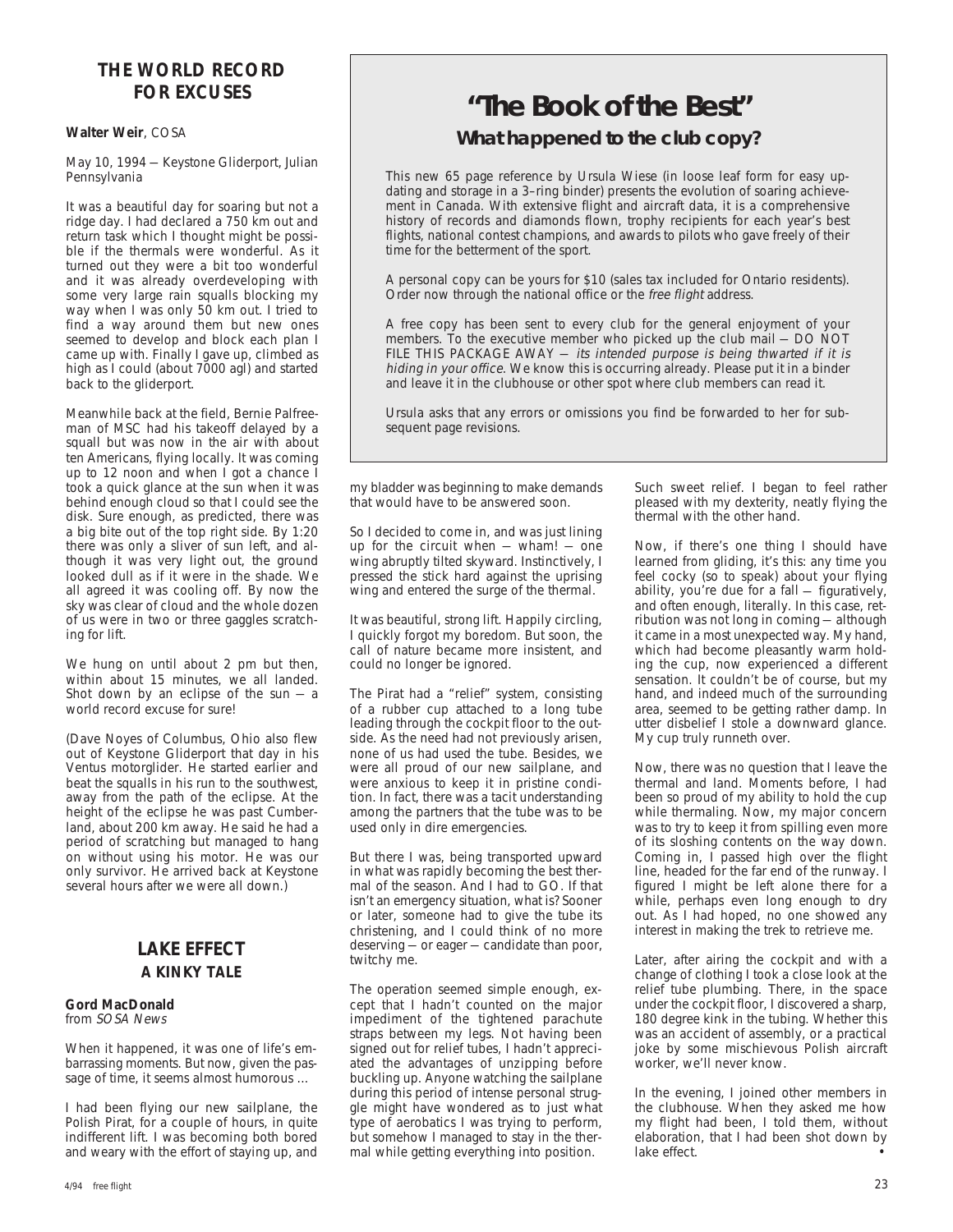# **THE "MEMBERSHIP METER" NOW AN ONGOING HOWGOZIT**

| Club<br>(by Zone)                                                                                                                                                                             | 193                                                                                         | Membership<br>'94 to date                                                                                         | %                                                                                                      |
|-----------------------------------------------------------------------------------------------------------------------------------------------------------------------------------------------|---------------------------------------------------------------------------------------------|-------------------------------------------------------------------------------------------------------------------|--------------------------------------------------------------------------------------------------------|
| Bluenose                                                                                                                                                                                      | 39                                                                                          | 33                                                                                                                | 84                                                                                                     |
| Champlain<br>Mont Valin<br>Montreal<br>Quebec<br>Outardes                                                                                                                                     | 38<br>6<br>107<br>36<br>30                                                                  | 43<br>5<br>82<br>28<br>23                                                                                         | 113<br>83<br>76<br>77<br>76                                                                            |
| Air Sailing<br>Base Borden<br>Beaver Valley<br><b>Bonnechere</b><br>COSA<br>Guelph<br>Erin<br>Gatineau<br>Kawartha<br>London<br>Rideau<br>Rideau Valley<br>SOSA<br>Toronto<br>Windsor<br>York | 24<br>18<br>8<br>6<br>26<br>25<br>34<br>95<br>10<br>43<br>19<br>40<br>106<br>21<br>11<br>91 | 28<br>10<br>6<br>$\overline{O}$<br>29<br>29<br>35<br>80<br>$\Omega$<br>35<br>12<br>25<br>97<br>$\Omega$<br>0<br>0 | 116<br>55<br>75<br>$\overline{a}$<br>111<br>116<br>102<br>84<br>$\overline{a}$<br>81<br>63<br>62<br>91 |
| Gravelbourg<br><b>Prince Albert</b><br>Regina<br>Saskatoon<br>Swan Valley<br>Westman<br>Winnipeg                                                                                              | 6<br>9<br>30<br>10<br>6<br>9<br>66                                                          | 6<br>10<br>24<br>11<br>6<br>4<br>63                                                                               | 100<br>111<br>80<br>110<br>100<br>44<br>95                                                             |
| Cold Lake<br>Cu Nim<br>Edmonton<br>Grande Prairie                                                                                                                                             | 17<br>60<br>69<br>3                                                                         | 22<br>58<br>47<br>7                                                                                               | 129<br>96<br>68<br>233                                                                                 |
| Alberni Valley<br>ASTRA<br><b>Bulkley Valley</b><br>Vancouver                                                                                                                                 | 11<br>$\Omega$<br>9<br>116                                                                  | 9<br>$\overline{2}$<br>8<br>99                                                                                    | 81<br>88<br>85                                                                                         |
| Individual                                                                                                                                                                                    | 6                                                                                           | 7                                                                                                                 | 116                                                                                                    |
| <b>Totals</b>                                                                                                                                                                                 | 1288                                                                                        | 983                                                                                                               | 76                                                                                                     |

Beginning in this issue Joan will be providing free flight ongoing membership data by club. My bet is that all members will note the progression of their club membership relative to the previous year, and it might also give the hint to some members that their club is not promptly forwarding their SAC memberships to our office.

I plan to use free flight more and more to focus all of our energy toward our forthcoming 5 year plan.

# **Pierre Pepin**,

SAC President

Note from Joan: The membership numbers this year are as of 21 July. Bonnechere is inactive this year, and I have heard (but have not received any formal notification) that COSA and Kawartha have combined their operations at the Kawartha field.

The other clubs in Ontario simply have not passed their members SAC membership fee on to the office. Individual members of these clubs should be concerned since they are on quite thin ice regarding their SAC glider insurance and have received this and their last free flight on sufferance. If you don't see your next magazine, don't call me, call your club Treasurer.

# **MIKE PREAMP**

Many members in the gliding fraternity are still using older radios that require the use of carbon microphones. While these mikes are generally good, their design dates from Alexander Graham Bell! Also, they have the unfortunate ability to lose function over time as the carbon particles pack together. The usual remedy is to rap it sharply on the side of your fuselage and try again, but what about the carbon mike in your oxygen mask? A better solution is to use the newer dynamic microphones on the market (such as the Telex TR–66T or others).

The following circuit will amplify and provide proper levels into the older radios. The circuit works well with most dynamics that I have tried including the European boom mikes. The circuit is very simple and can be made small enough to fit inside the microphone plug! The parts will cost about \$7 including the small circuit board. The best supplier for the parts is Active Components, a retail chain with stores in large cities. The only part which will be hard to get is the ferrite bead which is needed to inhibit the input RF from the transmitter since its amplifier is a very high impedance type. I can supply some beads, but another source is Digi–Key in Thief River Falls, MN. The part number is #p9822 in their catalogue (\$0.89 for 10). Call 1-800-344-4539 for the catalogue.

# **I NEED YOUR TROPHY FLIGHT DATA**

It's time again to send me data on your flights for SAC trophies; BAIC - best flight of the year; Canadair - 5 best flights; "200" — 5 best flights by a pilot with less than 200 hours P1 at the start of the year; and the Stachow for the greatest altitude. For you beginning pilots, why not win the Jonathan Livingston Seagull trophy by being the youngest pilot to complete the Silver badge in 1994?

The rules for the trophies this year are basically unchanged; FAI type declarations and turnpoint verifications are required, but barographs are not needed except for altitude flights. Certification by an official observer is also required. Flights are scored at one point per kilometre with bonus factors as follows:

- PST legs or goals achieved (1.25),
- declared poly, O&R, or triangles completed (1.50);
- speeds more than 70 km/h (.58  $+$  .006 x speed);
- new record (1.2)
- SAC sailplane handicaps are applied.
- A formula is also available to convert height gain into trophy points.

The conditions for PST flights are clarified as follows:

- a PST task cannot be mixed with a declared task. Use either one or the other.
- turnpoints must be from a pre–established list such as those from a contest or at club level. Pilots cannot simply choose them as convenient during a flight.
- where turnpoint/photo target pairs have not been set up for photos, then FAI turnpoint photos are to be taken.
- turnpoints may be used again after using at least two other turnpoints (no out– and–return legs).
- PST tasks flown at contests are acceptable under the rules of that contest.

Entry forms may be obtained from the Trophy and Claims chairman, or from free flight, or the SAC office. The forms also contain additional information. My advice is to document flights as soon as possible after you fly them as it is difficult to find the data at year's end. We hope you will enter.

**Harold Eley**, SAC Trophy chairman

**Paul Moffat**, Radio committee

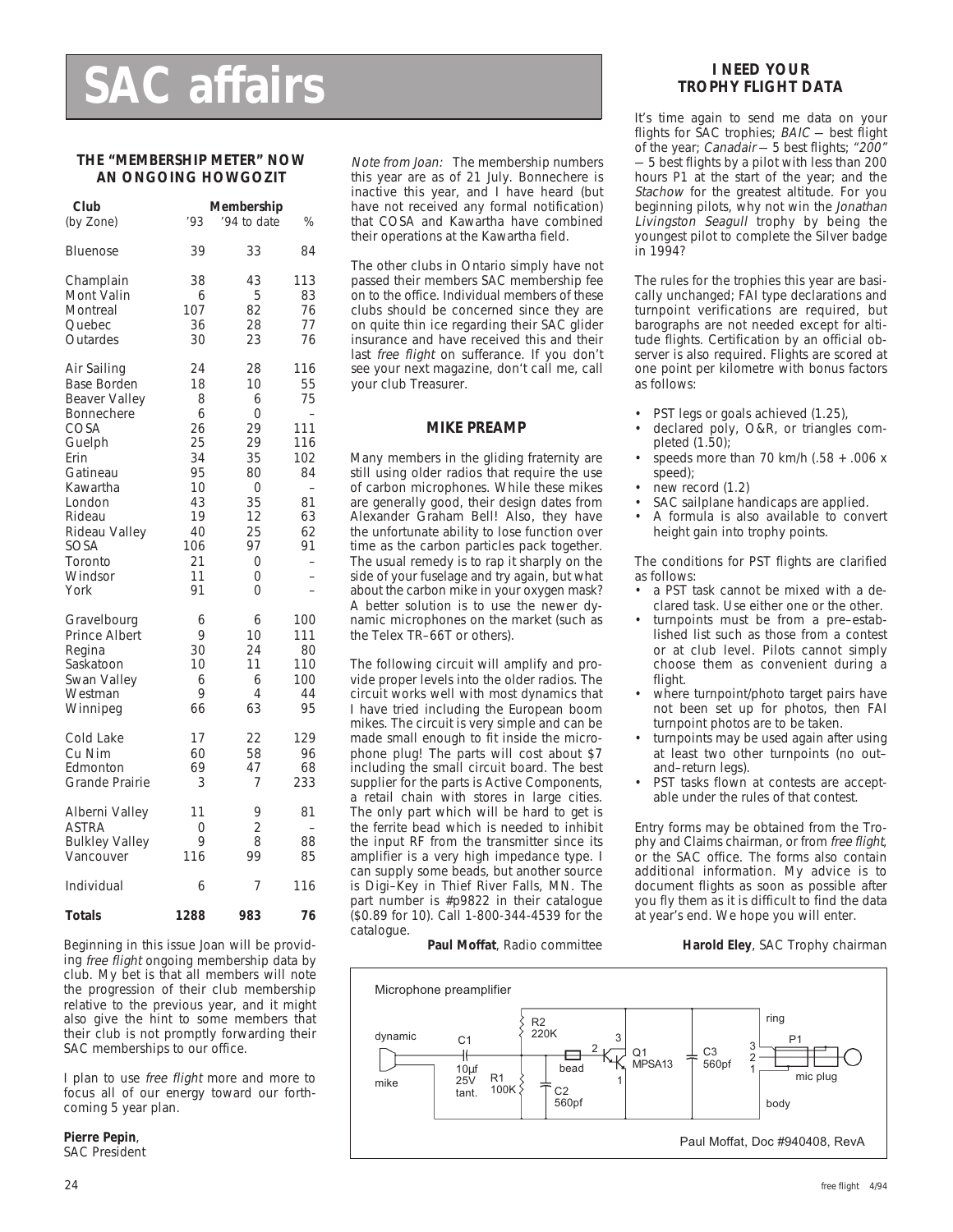# *Horizon*

*Horizon how you beckon in the distance, only to recede as we approach, yet rewarding us with sights of splendour you constantly unroll before us to behold. As you urge us on you are ever expanding. In flight as in life or in learning we are striving to see more, yet we shall never touch the line where sky and earth do meet.*

*Karl Raufeisen SOSA July 1994*

Trophy application forms are also mailed out to clubs at the beginning of the season from the National office, however, it seems like the responsible persons such as the CFI or the club SOO are not getting them or passing them on to pilots which have made potential trophy flights. Forms are useless if no one knows of them! I know I wouldn't like to get the BAIC trophy for a flight I suspected had been bettered by another pilot, even if the pilot knew about the trophy but didn't bother to apply for it. The system only works well if you use it.

# **Tony**

# **SAC OFFICE MOVES**

SAC is soon moving to a new office. The move has been prompted by the prospect of higher rents at the current location and to improve office conditions for Joan. The Aero Club of Canada, who shared the space and the rent with us, is moving to reduce their expenses (which are becoming considerable according to a report from ACC president Bob Carlson). Joan also was becoming increasingly concerned with personal security at the present location and there was also no parking available.

Effective **1 September**, the new address and telephone will be:

> **Suite 111 – 1090 Ambleside Dr Ottawa, ON K2B 8G7 (613) 829-0536, fax 829-9497**

# **ONTARIO SOARING ASSN**

Good news! We at OSA just received the first part of our 94/95 funding from the Ministry of Culture, Tourism & Recreation. The initial payment was \$7495 and we are hoping for a similar amount in a couple of months. It looks like our funding could increase this year. Checks will soon be in the mail to member clubs which will help offset some of the costs of the Provincial and National championships as well as instructor training.

"Participation Development" is a phrase that will be used more as we head into our Fall planning process. How do we encourage soaring pilots to be more active in their clubs and in the sport? Several groups are working on different projects and they are paying off. Pilots from several of the Toronto area clubs got together recently to share thoughts on how they could cooperate better and increase participation in the sport, and other get–togethers are planned as we move into the season.

Even better than getting money is people donating their time. A York Soaring pilot, Milosz Zeminek and his fellow students at Waterloo have completed a marketing plan on how to promote the sport.

Would you like to participate in informal XC competition with your peers? If so, the provincial Cross–country Ladder is for you. All clubs have received application forms and rules. Talk to your Ladder OO or CFI.

**Ken Winthrop**, OSA president



- 27-28 Aug **Tillsonburg Air Show**, airport north of Tillsonburg, ON on Hwy 19. Over 100 exhibitors, aircraft, balloons, classic cars, trucks. Shuttle bus service, RV parking. Contact (519) 842-9805.
- 3-5 Sep **Fun Gliding Contest**, Air Sailing Club, all welcome. Contact: Richard Longhurst (416) 391-3100 ext 250 (W), fax 391-2748.
- 6-10 Oct **Cowley Wave Camp**, contact Tony Burton for details, (403) 625-4563.
- 3-5 Mar 95 **SAC Fiftieth Anniversary AGM**, Ottawa, hosted by Gatineau Gliding Club. Contact: Beth McCollum (613) 692-2227. Any workshop ideas or suggestions will be passed to Glen Lockhard.
- date TBC **1995 National Gliding Championships**, Pendleton, ON hosted by Gatineau Gliding Club, more info later.

# **SAC Directors & Officers**

#### **PRESIDENT & QUEBEC Zone**

Pierre Pepin (1993) 590 rue Townshend St–Lambert, PQ J4R 1M5 (514) 671-6594 (H)

**VP & PACIFIC Zone** Harald Tilgner (1994) 50090 Lookout Road RR2, Sardis, BC V2R 1B1 (604) 858-4312 (H) (604) 521-5501 (VSA)

**ATLANTIC Zone** Gordon Waugh (1993) 5546 Sentinel Square Halifax, NS B3K 4A9 (902) 455-4045 (H)

**ONTARIO Zone** Richard Longhurst (1993) 100 – 1446 Don Mills Road Don Mills, ON M3B 3N6 (416) 391-2900 (H) (416) 391-3100 ext 250 (B)

**PRAIRIE Zone** Paul Moffat (1994) 1745 King Edward Street Winnipeg, MB R2R 0M3 (204) 633-5221 (H&F) (204) 957-2827 (B)

# **Committees**

**Insurance** Richard Longhurst 100 – 1446 Don Mills Road Don Mills, ON M3B 3N6 (416) 391-2900 (H) (416) 391-3100 ext 250 (B) Mbr: Doug Eaton

**Air Cadets** Bob Mercer, Box 636 Hudson, PQ J0P 1H0 (514) 458-4627 (H)

**Airspace** position to be filled

**FAI Awards**

**Contest Letters** Robert Binette 5140 St–Patrick Montreal, PQ H4E 4N5 (514) 849-5910 (H)

**Publicity** Pierre Tourangeau 5693 - 1 Eire Agvenue Montreal, PQ H1Y 3A3 (514) 722-2085 (H)

**Radio & Comm** Paul Moffat see Prairie Zone Director

**Sporting** Charles Yeates 110 - 105 Dunbrack Street Halifax, NS B3M 3G7 (902) 443-0094 (H) Mbrs: George Dunbar Robert DiPietro

**Statistics** Randy Saueracker 1413 – 7 Avenue Cold Lake, AB T0A 0V2 (403) 639-4049 (H) (403) 594-2139 (F) **Technical** Chris Eaves see Director at Large Mbr: Herb Lach

4136 Argyle Street Regina, SK S4S 3L7 (306) 584-5712 (H)

Walter Weir 3 Sumac Court Burketon, ON L0B 1B0 (after 15 Sept)

**FAI Records** Dave Hennigar 404 Moray Street Winnipeg, MB R3J 3A5 (204) 837-1585 (H)

**Flt Training & Safety** Ian Oldaker 142 Mill Street Halton Hills, ON L7G 2C1 (905) 877-1581 (H) (905) 823-8006 (F) Mbrs: Mike Apps Ken Brewin Geo. Eckschmiedt Fred Kisil Paul Moggach Richard Officer

Gilles Séguin Richard Vine **Free Flight**

#### **Trophy Claims** Harold Eley

Tony Burton, Box 1916 Claresholm, AB T0L 0T0 (403) 625-4563 (H&F)

**ALBERTA Zone** John Broomhall (1994) 1040 - 107 Street Edmonton, AB T6J 6H2 (403) 438-3268 (H) (403) 423-4730 (B)

**Director–at–Large** George Dunbar (1993) 1419 Chardie Place SW Calgary, AB T2V 2T7 (403) 255-7586 (H)

**Director–at–Large** Chris Eaves (1994) 185 Canterbury Drive Dorchester, ON N0L 1G3 (519) 268-8973 (H) (519) 452-1240 (B)

**Executive Secretary** Joan McCagg 111 - 1090 Ambleside Dr Ottawa, ON K2B 8G7 (613) 829-0536 (B) (613) 829-9497 (F)

**Treasurer** Jim McCollum

**Historical** Christine Firth 23 rue Barette Hull, PQ J9A 1B9 (819) 770-3016 (H) **Medical** Dr. Peter Perry 64 Blair Road Cambridge, ON N1S 2J1 (519) 623-1092 (H) Mbr: Dr. W. Delaney **Meteorology** Stephen Foster 10 Blyth Street, Stn B Richmond Hill, ON L4E 2X7 (519) 623-1092 (H)

6507 Bunker Road Manotick, ON K4M 1B3 (613) 692-2227 (H)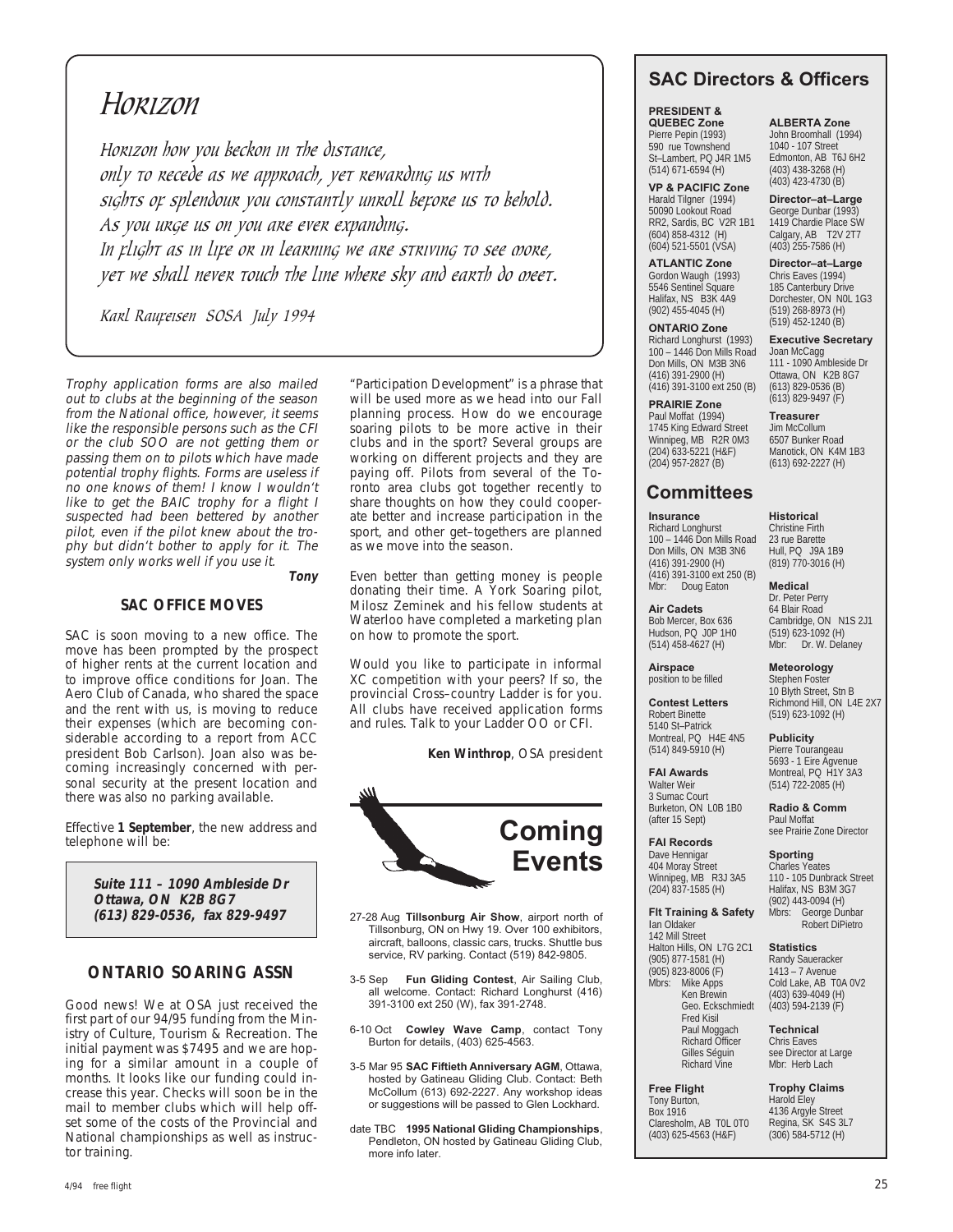# **FAI badges**

# **Walter Weir**

# 3 Sumac Court, Burketon, ON L0B 1B0 (after 15 Sept)

The following Badges and Badge legs were recorded in the Canadian Soaring Register during the period 2 May to 28 June 1994.

☞ *Note my address change above. And please mail badge application forms to me — not to the SAC national office.*

| #6             | 1000 km DIPLOME<br><b>Wilfried Krueger</b>                                           | <b>SOSA</b>                               | 1005.2 km LS-6b           |                                         | Julian, PA                                          |
|----------------|--------------------------------------------------------------------------------------|-------------------------------------------|---------------------------|-----------------------------------------|-----------------------------------------------------|
|                | <b>SILVER ALTITUDE</b><br>Peter Vados<br>Karin Michel                                | <b>SOSA</b><br>Cu Nim                     | 1168 m<br>2340 m          | $1 - 26$<br>Jantar Std 2                | Rockton, ON<br><b>Black Diamond, AB</b>             |
|                | <b>SILVER DURATION</b><br><b>Brian Esplin</b><br>Karin Michel                        | Vancouver<br>Cu Nim                       | 5:14 h<br>5:22 h          | Blanik L-23<br>Jantar Std 2             | Hope, BC<br>Black Diamond, BC                       |
| <b>C BADGE</b> | 2421 Keith Pritchard<br>2422 Brian Esplin<br>2423 Harold Porter<br>2424 Karin Michel | Guelph<br>Vancouver<br>Edmonton<br>Cu Nim | 5:14 h<br>1:37h<br>5:22 h | Blanik L-23<br>$2 - 33$<br>Jantar Std 2 | Hope, BC<br>Chipman, AB<br><b>Black Diamond, AB</b> |

Congratulations to Wilf Krueger for Canada's sixth 1000 km Diplome. How about a story for free flight, Wilf? By the way, please note that I am moving soon, the new address is listed above and I will have the new telephone number by the next issue.

# **SPORTING CODE AMENDMENT**

The following is an amendment to the FAI Sporting Code Section 3 which will take effect **1 Oct 1994**. It applies to the use of "electronic" barographs for records and/or badges. As far as I know the only approved barograph in this category is the EW barograph.

# 2.10.1 Electronic Barographs

Electronic barographs which have been tested and accepted from a technical standpoint by the NAC of the nation of origin of the barograph manufacturer and also by two other NACs, may be used for flight validation. IGC reserves the right to carry out further assessments. For records, the electronic barograph must be fitted to the glider by an OO before flight. The OO's identification mark on the barogram before flight (para 8.1(h) is not necessary for electronic barographs, however an OO must supervise the removal of the electronic barograph from the glider and shall then take charge of it until the flight data is printed out. The OO then confirms that the date and time on the printout is correct and that the date and times of the altitudes and other flight data recorded and printed out correspond to the date and times of the flight concerned, and correspond with other relevant aspects of the claimed performance. The following provisions also apply:

Either a) the Official Observer enters a secret multi–character code into the barograph's memory before flight. A second entry of this code shall be required to retrieve the stored data.

Or b) the following provisos must be satisfied:

1) The barograph incorporates a continuous date and time facility which cannot be altered without the fact of such alteration being automatically reported on all printouts of data from its memory recorded prior to the alteration; and

2) The OO is able to verify the date and time of the takeoff and landing of the glider on the flight concerned. If the OO has not personally witnessed these events, he should take evidence from other witnesses in order to satisfy himself that the events are correctly described in the record and printout from the electronic barograph.

# **A NEW WAY TO DECLARE DISTANCE RECORDS**

The annual meeting of the International Gliding Commission, held this March in Spain, began consideration of allowing pilots to fly distance records (and even closed course Diamond distance flights) without the requirement for the turnpoints to be declared prior to takeoff. On any flight containing turnpoints, pilots would be free to fly as far as possible and declare achieved turnpoints after the flight is completed.

This proposed change to the Sporting Code was placed before the IGC by Herbert Pirker of the Austrian Aeroclub. His argument was that the current constraint on distance records is unreasonable and contradictory in its requirement in that: first, for a distance record the pilot has to gain the highest possible distance out of his flight for the given conditions while second, self–limiting his performance before the flight by predeclaring the distance he intends to fly. Using another sport as an example, our current rules would require the Olympic javelin thrower to claim a record only if he said exactly how far the record throw would go! How this concept will be incorporated into the Sporting Code is now under study.

# Other Sporting Code matters:

• Correction to Edition 6 of the FAI Badge & Records Procedures guidebook — para 3.6.c3 — delete reference to Gold or Diamond in distance flights. Landing 50 kilometres or more from an achieved turnpoint on any flight is sufficient to claim Silver distance.

# **Tony Burton**



# **records**

# **Dave Hennigar** 404 Moray Street Winnipeg, MB R3J 3A5 (204) 837-1585 H

The following record flights have been approved:

**750 km O & R speed**, Open, citizens, 145.0 km/h, 12 May 94, Walter Weir, ASW–20B, C–GGWW. Flown from Keystone, PA with the turnpoint at Falling Spring, VA. This flight fills in the last remaining unclaimed record in the Open list, citizen.

**300 km speed to goal**, Open (not FAI), citizens, 145.9 km/h, 12 May 94, Walter Weir, ASW–20B, C–GGWW. Flown from Keystone, PA to the goal at Falling Spring, VA. The only prior record in this category was the territorial flight by Wolf Mix in 1966 at 108.6 km/h which still stands.

**200 km triangle speed**, Open (not FAI), citizens, 116.4 km/h, 21 Feb 94, Charles Yeates, Lak–12, VH–XQR. Flown from Waikerie, Australia with turnpoints at Alawoona silo and Yamba roadhouse. The current territorial record is 110.6 km/h set by John Firth in 1984 stands.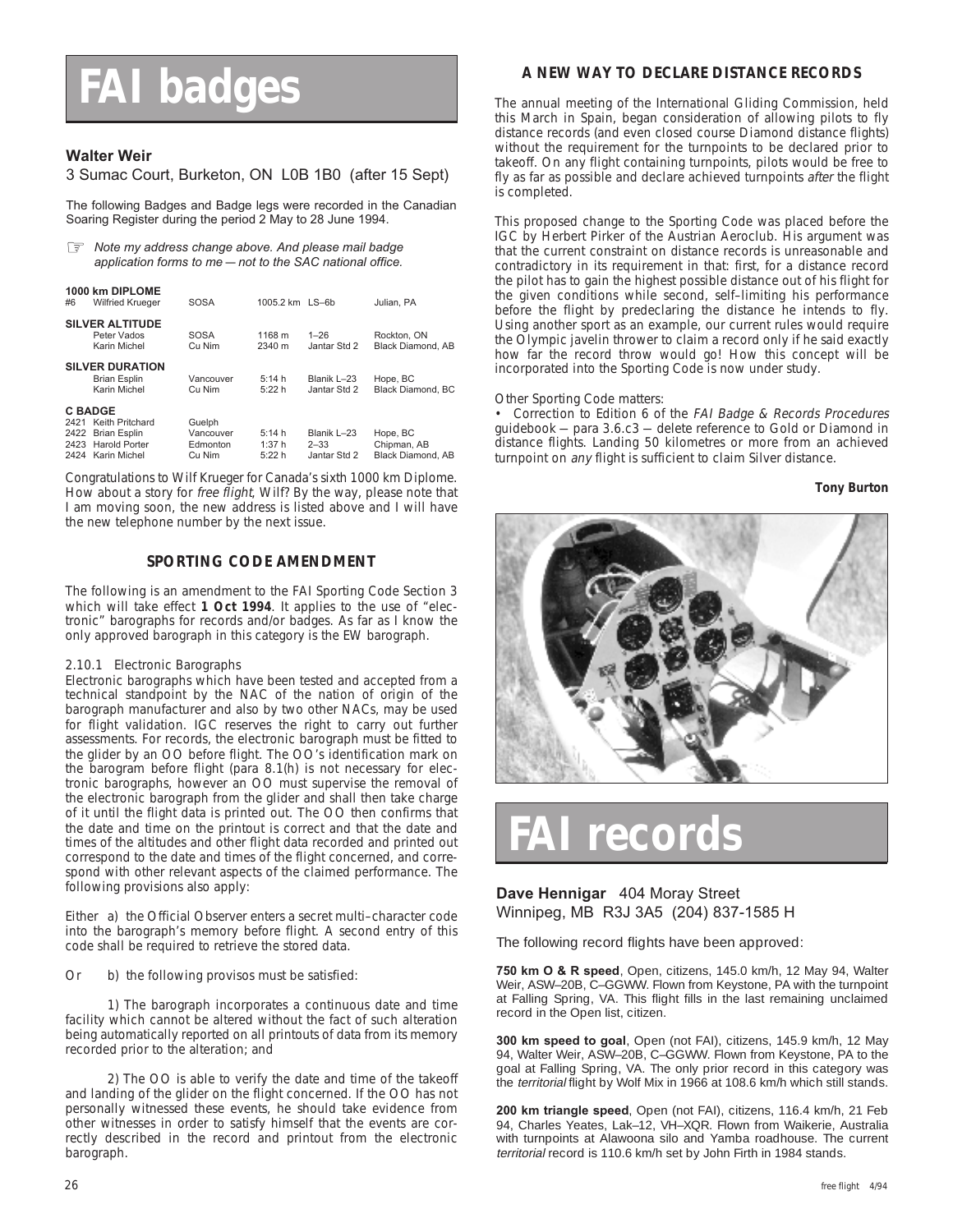

# **SINGLE SEAT**

**1–26C**, C–GNYB, 1260h, basic instruments, no trailer. \$6000 obo. MSC club ship. Call O. Maranta (613) 678-5197.

**1–23 Std**, CF–ZBR, 1951 ser#16. Full overhaul, new paint, regular and sport canopies, encl trailer. Call Don Sutherland at (604) 325-5016, leave message.

**Tern**, 1971 wood homebuilt, 30:1 performance, comes with encl metal trailer, chute, and radio. \$5000 or best offer. Chris Gadsby (403) 283-2411.

**M–100**, C–FRIV, Ka6E perf, very short field perf, aerobatic, excellent cond, cockpit recently refurbished, elec vario, radio, O2, chute, encl metal trailer. Asking \$9500. Dave Harper (905) 896-3758 (H), or Garfield Ingram (416) 239-9740 (B) 239-7465 (H).

**Zugvogel IIIB**, 17m, almost 40:1, good condition, complete with radio, instruments, barograph, trailer. Helmut Wieland (613) 541-6606 (B), 548-7564 (H).

**Monerai**, C–FEUQ, vg cond, basic instruments, audio vario, netto, panel mount TR–720 radio, encl steel trailer. \$7200. Struan Vaughan (403) 362-5837.

**Monerai**, C–GJUT, excellent condition, low hours, basic instruments with audio vario, encl metal trailer, wing stands. \$5700 obo. Chute available. David Ellis (705) 687-2365 (H), 645-5272 (B).

**HP11A**, C–FUKB, 518 h, standard instruments, CB radio, open trailer available. Highest performance per dollar, has done Gold and Diamond flights. After spring with fresh inspection, \$10,900. Bob Patterson (905) 457-5238, 9 to 9.

**SH–1 Austria**, refurbished in '91, trailer, chute, wing & tail covers, final glide calc. Bob Kurzwernhart, (519) 658-6334.

**HP–16**, C–GAUZ, 395 h, excellent workmanship & cond, standard instruments. Encl alum trailer avail. Also avail: Security chute, Narco radio, Winter baro, O2 tank and reg. Must sell – \$10,900 obo. Call Eric Ketonen Sr. (705) 799-6623 (H), 748-7953 (B).

**KW–45**, CF–SNZ, 500h, homebuilt glass fuselage with Open Cirrus wings, tinted canopy, radio, O2, Ilec vario system, encl alum trailer. \$17,000. Fred Wollrad (403) 479-2886 or Harold (403) 474-0139.

**ASW–15**, C–FKGB, 960h, Ball & PZL varios, constant flow O2 system, fuse & tail refinished in '91, ballast bags (not installed), Schleicher soft top trailer. Asking \$US15,800 with partway delivery possible. Kelly Allardyce (204) 661-0887 (H), 987-6390 (W).

**Jantar Std 2**, C–GMSG, 780 h, good cond, never damaged, all ADs. Schuemann & Ball varios, radio, O2, chute, metal encl trailer. \$US21,000 obo. Will deliver in western NA. Fred Guest (403) 289-8820 or Al Poldaas (403) 271-8929 (H), 287-0144 (W).

**ASW–19B**, C–GGMN, 1979, 930h, all ADs. Dittel radio, Skytronics vario/computer, Security chute, Eberle glass trailer. All in good condition, \$31,000. Michael Stieber (613) 832-1276.

**PIK–20EII**, C–FIGW, in excellent condition, 465h, engine 135h, Varicalc vario/computer, Becker radio, Bohli, Security 150, one person rigging system, factory trailer, mainwheel dolly, expensive spares. \$US42,000. Len Gelfand (613) 749-5101.

# **TWO PLACE**

**2–22E**, C–FACC, 1965, good condition. \$4500. Covered trailer (needs work), \$500 with glider only. Call Steve Patton, (604) 536-2819.

**Gemini**, all metal with fibreglass fuselage, outstanding 37:1 sailplane holds national records – 500 &100 km triangle speed, etc. Basic instruments, 2 chutes, trailer. Jean Lapierre (514) 655-7766.

# **MISCELLANEOUS**

**For sale,** unused odd–sized 4.95" x 3.5" **glider tire** (fits Skylark 4), static conducting, 6 ply, cost me £27. **Peravia barograph**, excellent condition, the ultimate in barograph design – no ink, no smoke, punches holes in waxed paper every 4 seconds. Max Harris, (519) 842-7481. Make me an offer.

**Wanted** – LK–10 trailer and information on LK–10s in Canada. Call Herrie ten Cate (416) 604-3579 (H).

**Wanted** — Trailer for L-13. Call Julien at (604) 435- 4239 H, 432-5352 B.

**Wanted** – Radair 10s radios in working cond or for parts. Pierre Bertrand (514) 421-6373 (collect ok).

**Parachutes**, three Cu Nim club military chutes, \$250 each. Dave Fowlow (403) 289-9477 (H).

**Wanted** – Parachute, thinback style. Also will trade electronic Ball vario for a mechanical vario. Mike Cook (604) 427-5471.

**Wanted —** wing or wings for Grob Astir CS. Call Lee at (905) 840-2932 H, evenings only.

**COSA** is looking for a reasonably priced single– seater suitable for club use. Contact Bob Legere (905) 668-5111 (H), (416) 412-6550 (B).

# *Backpack chutes – \$1050*

- New container in choice of colours
- 28 foot round canopy • 2 years free repack
- 
- 5 years parts and labour guarantee

Dave Puckrin (403) 459-8535 home, 451-3660 work

# **MAGAZINES**

**SOARING** — the journal of the Soaring Society of America. International subscriptions \$US35 second class. Box E, Hobbs, NM 88241 (505) 392-1177.

**SOARING PILOT** — bimonthly soaring news, views, and safety features from Knauff & Grove Publishers. New large format. \$US20, add \$8 for first class/foreign postage. Box 1145, Frederick, MD 21702-0145 USA.

**NEW ZEALAND GLIDING KIWI** — the official publication for the 1995 World Gliding Championships at Omarama and the bi–monthly journal of the N.Z. Gliding Association. Editor, John Roake. \$US25/year. N.Z. Gliding Kiwi, Private Bag, Tauranga, N.Z.

**SAILPLANE & GLIDING** — the only authoritative British magazine devoted entirely to gliding. 52 pp, bi–monthly. Cdn. agent Terry Beasley, Box 169, L'Orignal, ON K0B 1K0 or to BGA, Kimberley House, Vaughan Way, Leicester, LE1 4SG, England. £15.50 per annum (US\$30) or US\$40 air.

**AUSTRALIAN GLIDING** — the journal of the Gliding Federation of Australia. Published monthly. \$A40.50 surface mail, \$A55 airmail per annum. Payable on an Australian bank, international money order, Visa, Mastercard. (No US\$ personal checks.) Box 1650, GPO, Adelaide, South Australia 5001.

# **SOLAR CELL BATTERY CHARGERS**

Features:

- *new, maximum efficiency design*
- *very light but tough construction*
- *small size*
- *low reflection*
- *modular design*
- *very easy hookup and installation*
- *units for 12V and 14V batteries*
- *diode protected*

| Specs:          | 12V                                       | 14 V               |  |  |  |  |  |
|-----------------|-------------------------------------------|--------------------|--|--|--|--|--|
| voltage         | 14.5                                      | 16.5               |  |  |  |  |  |
| current         | 150-170ma                                 | 150-170ma          |  |  |  |  |  |
| size            | $5.25$ " x $8.5$ "                        | $5.25" \times 10"$ |  |  |  |  |  |
| price           | \$95                                      | <b>S110</b>        |  |  |  |  |  |
| МZ              | 1450 Goth Avenue                          |                    |  |  |  |  |  |
| <b>Supplies</b> | Gloucester, Ont K1T 1E4<br>(613) 523-2581 |                    |  |  |  |  |  |

# **SUPPLIERS**

#### **REPAIRS & MAINT.**

**Sunaero Aviation.** Glider repairs in fibreglass, wood, & metal. Jerry Vesely, Box 1928, Claresholm, AB T0L 0T0 (403) 625-3155 (B), 625-2281 (Fax).

#### **INSTRUMENTS & OTHER STUFF**

**Instruments for sale** — best prices anywhere. Call for list and prices for vario, altimeter, airspeed, T&B, G-meter, compass, radio, etc). Lee (905) 840- 2932 H, evenings only.

**Barograph calibration**, most makes and models. Walter Chmela (416) 221-3888 (B) 223-6487 (H).

**Variometers**, winglets, mylar seals — all products designed and built this side of the Atlantic! Peter Masak, High Performance Engineering, (713) 431- 1795 (B), 431-2228 (Fax).

**Variometer / Calculator.** Versatile pressure transducer and microprocessor based vario and final glide calculator. Canadian designed and produced. Skytronics, 45 Carmichael Court, Kanata ON K2K 1K1. (613) 820-3751 or 592-0657.

**Firmal Electronics**. Cambridge variometers, L Nav and S Nav now both available with Global Positioning System (GPS) option. You need never be lost again! Write for list or phone John Firth, 542 Coronation Avenue, Ottawa K1G 0M4 (613) 731-6997.

**MZ Supplies**. CONFOR foam, Becker radios, most German soaring instruments. 1450 Goth Ave, Gloucester, ON K1T 1E4 tel/fax (613) 523-2581.

#### **SAILPLANE DEALERS**

**Schempp-Hirth.** Nimbus, Janus, Ventus, Discus. Al Schreiter, 3298 Lonefeather Cres, Mississauga, ON L4Y 3G5 (416) 625-0400 (H), 597-1999 (B).

**Schleicher.** ASK-21, 23, ASW-22, 24, ASH-25. Ulli Werneburg, 1450 Goth Avenue, Gloucester, ON K1T 1E4 (613) 523-2581.

**Schweizer parts.** Walter Chmela, (416) 221-3888 (B), 223-6487 (H), #203, 4750 Yonge Street, Willow-dale ON M2N 5M6.

**Solaire Canada**. Ed Hollestelle (519) 455-3316 tel & fax. SZD–55–1, Krosno, PW–5, trailers, GPS, and other sailplane stuff.